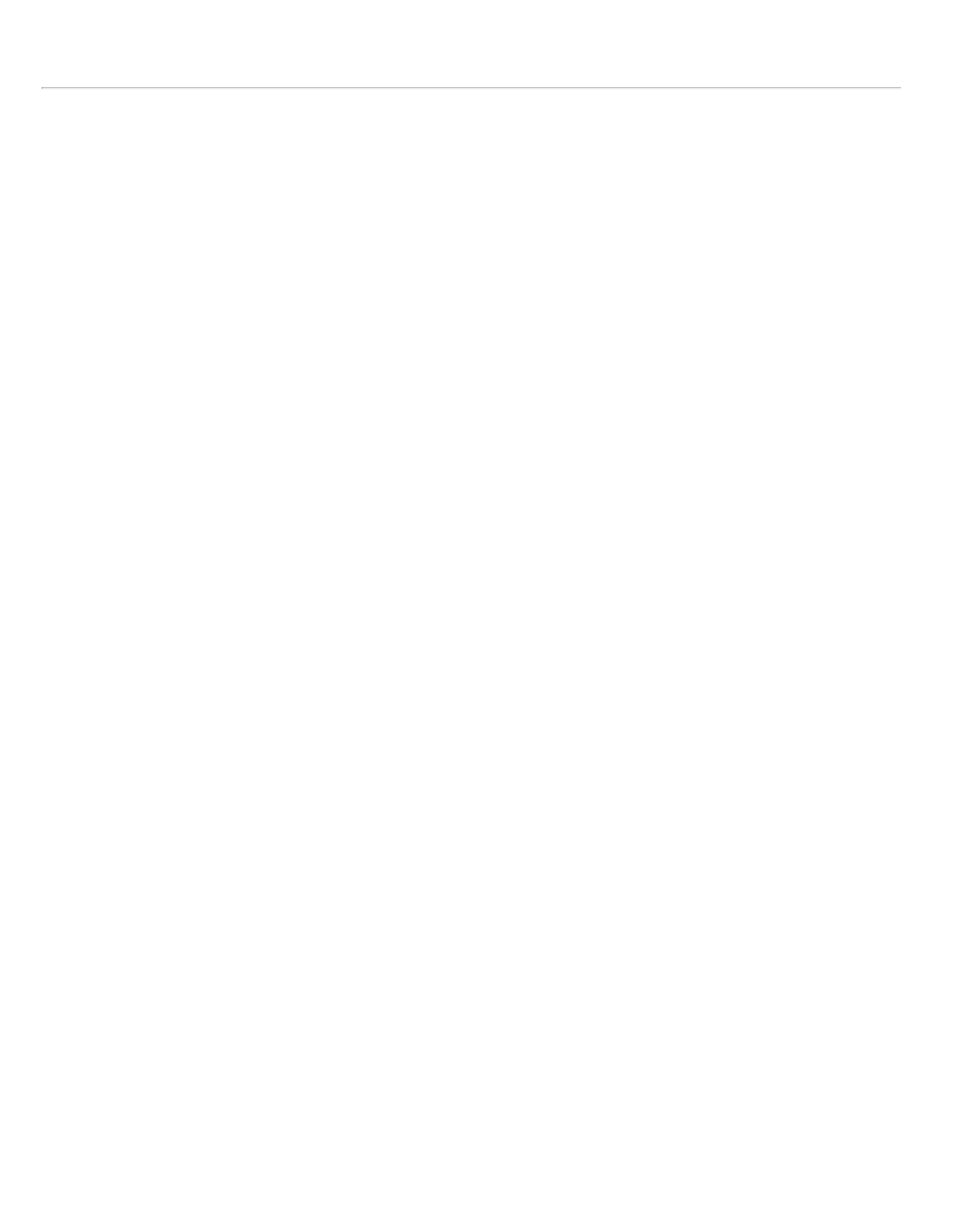# **SHAPEWAYS HOLDINGS, INC. TABLE OF CONTENTS**

# **PART I - FINANCIAL [INFORMATION](#page-3-0)**

| Item 1.           | <b>Financial Statements</b>                                                                                                        |    |
|-------------------|------------------------------------------------------------------------------------------------------------------------------------|----|
|                   | Condensed Consolidated Balance Sheets as of March 31, 2022 and December 31, 2021                                                   |    |
|                   | Condensed Consolidated Statements of Operations and Comprehensive Income (Loss) for the Three Months Ended March 31, 2022 and 2021 |    |
|                   | Condensed Consolidated Statements of Changes in Stockholders' Equity (Deficit) for the Three Months Ended March 31, 2022 and 2021  | 3  |
|                   | Condensed Consolidated Statements of Cash Flows for the Three Months Ended March 31, 2022 and 2021                                 |    |
|                   | Notes to the Condensed Consolidated Financial Statements                                                                           |    |
| Item 2.           | Management's Discussion and Analysis of Financial Condition and Results of Operations                                              | 24 |
| Item 3.           | <b>Quantitative and Qualitative Disclosures About Market Risk</b>                                                                  | 32 |
| Item 4.           | <b>Controls and Procedures</b>                                                                                                     | 32 |
|                   | <b>PART II - OTHER INFORMATION</b>                                                                                                 |    |
| Item 1.           | <b>Legal Proceedings</b>                                                                                                           | 34 |
| Item 1A.          | <b>Risk Factors</b>                                                                                                                | 34 |
| Item 2.           | Unregistered Sales of Equity Securities and Use of Proceeds                                                                        | 55 |
| Item 3.           | <b>Defaults Upon Senior Securities</b>                                                                                             | 55 |
| Item 4.           | <b>Mine Safety Disclosures</b>                                                                                                     | 55 |
| Item 5.           | <b>Other Information</b>                                                                                                           | 55 |
| Item 6.           | <b>Exhibits</b>                                                                                                                    | 56 |
| <b>Signatures</b> |                                                                                                                                    | 57 |
|                   |                                                                                                                                    |    |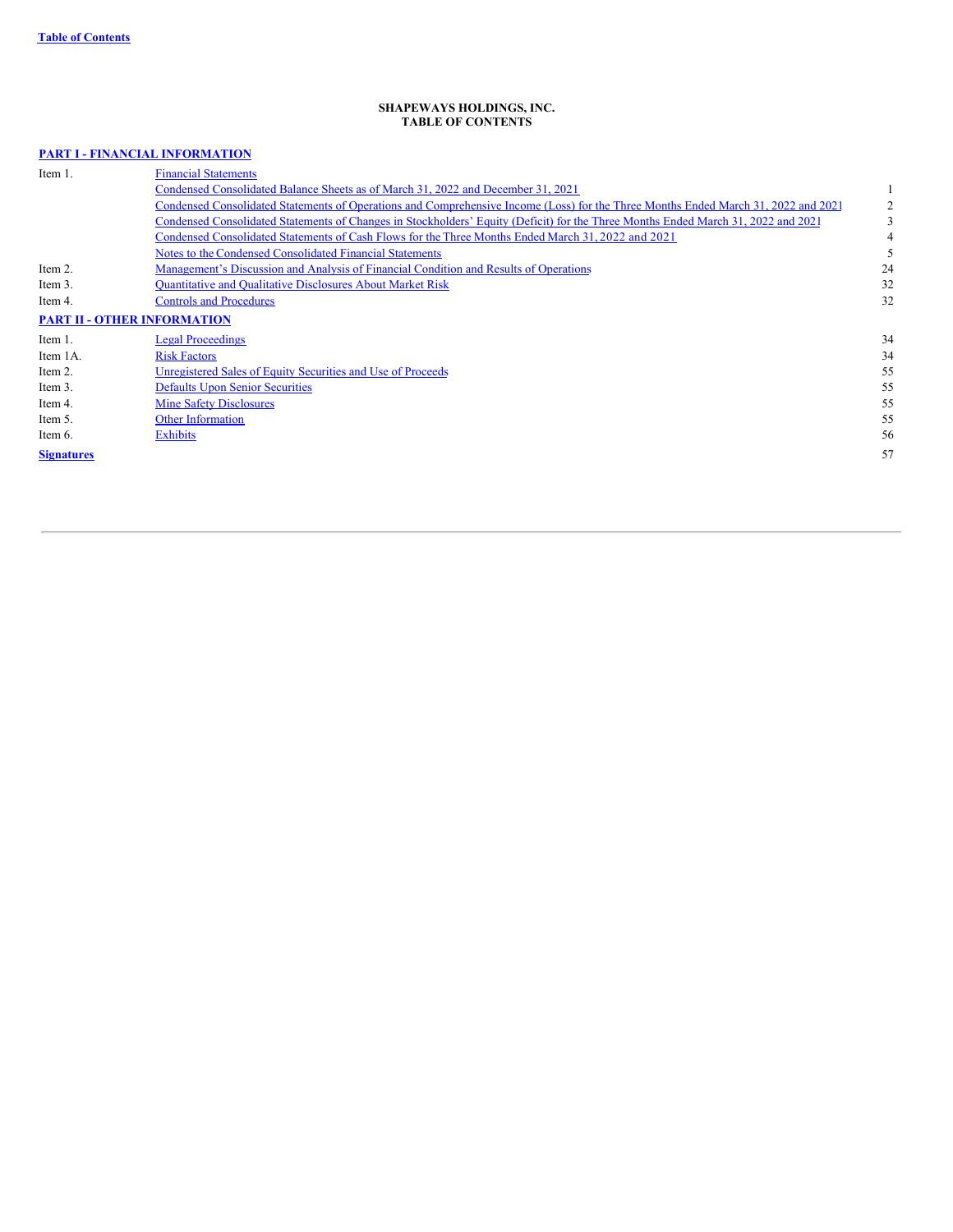# **CAUTIONARY NOTE REGARDING FORWARD-LOOKING STATEMENTS**

This Quarterly Report on Form 10-Q (the "Report"), including, without limitation, the section titled "Management's Discussion and Analysis of Financial Condition and Results of Operations," includes forward-looking statements within the meaning of Section 27A of the Securities Act of 1933, as amended (the "Securities Act") and Section 21E of the Securities Exchange Act of 1934, as amended (the "Exchange Act"). All statements, other than statements of present or historical fact included in or incorporated by reference in this Report, regarding the future financial performance of Shapeways Holdings, Inc. (the "Company," "Shapeways," "we," "us" or "our"), as well as the Company's strategy, future operations, future operating results, financial position, estimated revenues, and losses, projected costs, prospects, plans and objectives of management are forwardlooking statements. In some cases, you can identify forward-looking statements by terminology such as "plan," "believe," "expect," "anticipate," "intend," "outlook," "estimate," "forecast," "project," "continue," "could," "may," "might," "possible," "potential," "predict," "should," "would," "will," "seek," "target," and other similar words and expressions, but the absence of these words does not mean that a statement is not forward-looking.

The forward-looking statements are based on information available as of the date of this Report and on the current expectations, forecasts and assumptions of the management of the Company, involve a number of judgments, risks and uncertainties and are inherently subject to changes in circumstances and their potential effects and speak only as of the date of such statements. There can be no assurance that future developments will be those that have been anticipated. These forward-looking statements involve a number of risks, uncertainties (some of which are beyond the Company's control) or other assumptions that may cause actual results or performance to be materially different from those expressed, contemplated or implied by these forward-looking statements. These risks and uncertainties include, but are not limited to, those factors described under Part II, Item 1A "Risk Factors." Should one or more of these risks or uncertainties materialize, or should any of our assumptions prove incorrect, actual results may vary in material respects from those projected in these forward-looking statements. The Company undertakes no obligation to update or revise any forward-looking statements, whether as a result of new information, future events or otherwise, except as may be required under applicable securities laws. These risks and others described under Part II, Item 1A: "Risk Factors" may not be exhaustive.

<span id="page-3-0"></span>By their nature, forward-looking statements involve risks and uncertainties because they relate to events and depend on circumstances that may or may not occur in the future. Forward-looking statements are not guarantees of future performance and the Company's actual results of operations, financial condition and liquidity, and developments in the industry in the Company operates may differ materially from those made in or suggested by the forward-looking statements contained in this Report. In addition, even if the Company's results or operations, financial condition and liquidity, and developments in the industry in which it operates are consistent with the forward-looking statements contained in this Report, those results or developments may not be indicative of results or developments in subsequent periods.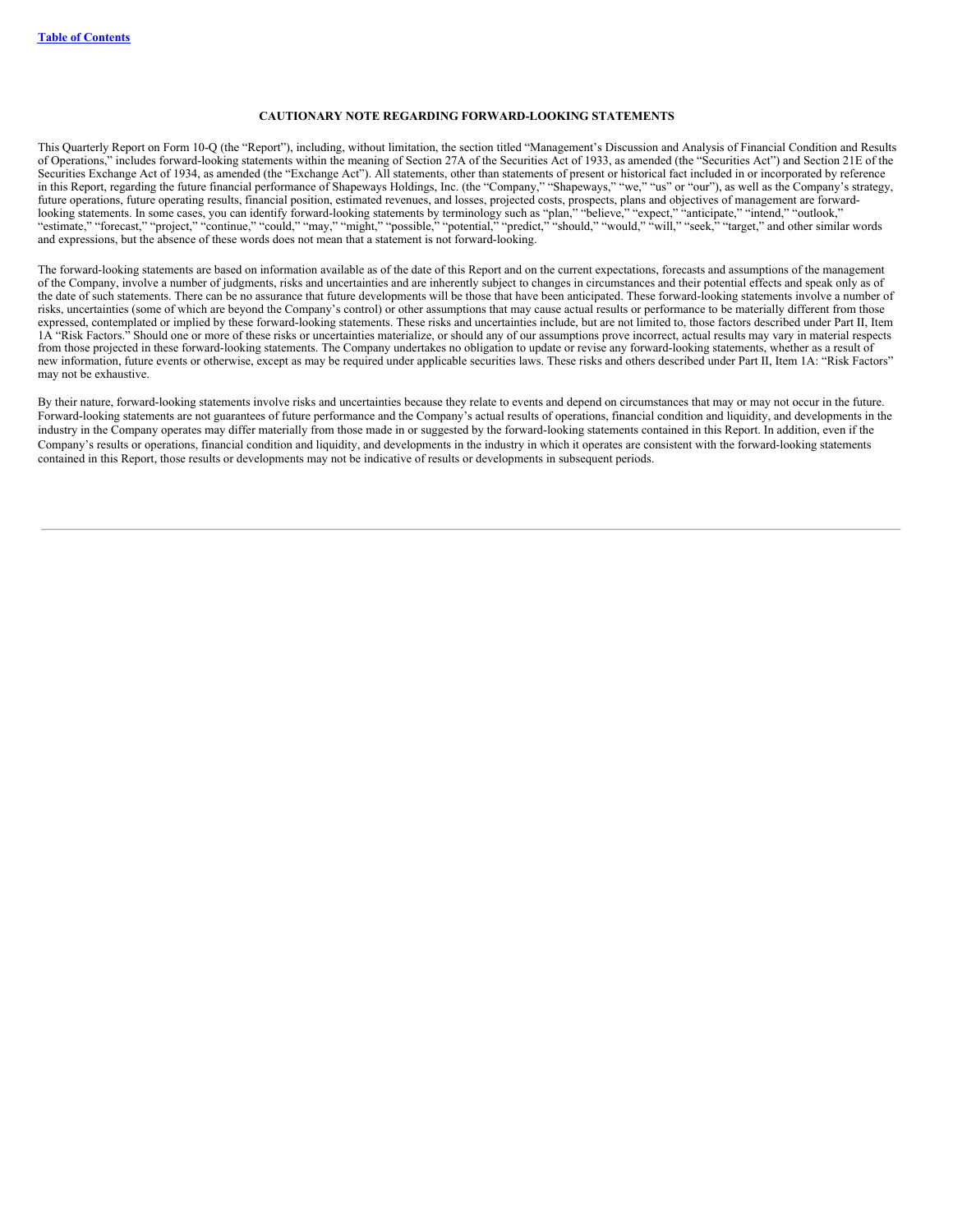# **PART 1 - FINANCIAL INFORMATION**

<span id="page-4-1"></span><span id="page-4-0"></span>**ITEM 1. Financial Statements**

# **SHAPEWAYS HOLDINGS, INC. CONDENSED CONSOLIDATED BALANCE SHEETS**

*(in thousands, except share and per share amounts)*

|                                                                                                                                                                                       |              | March 31, 2022 |               | December 31, 2021 |  |
|---------------------------------------------------------------------------------------------------------------------------------------------------------------------------------------|--------------|----------------|---------------|-------------------|--|
|                                                                                                                                                                                       |              | (Unaudited)    |               |                   |  |
| <b>Assets</b>                                                                                                                                                                         |              |                |               |                   |  |
| Current assets                                                                                                                                                                        |              |                |               |                   |  |
| Cash and cash equivalents                                                                                                                                                             | $\mathbb{S}$ | 64,692         | $\mathbb{S}$  | 79,677            |  |
| Restricted cash                                                                                                                                                                       |              | 141            |               | 142               |  |
| Accounts receivable                                                                                                                                                                   |              | 1.504          |               | 1,372             |  |
| Inventory                                                                                                                                                                             |              | 894            |               | 927               |  |
| Prepaid expenses and other current assets                                                                                                                                             |              | 6,939          |               | 4,360             |  |
| Total current assets                                                                                                                                                                  |              | 74,170         |               | 86,478            |  |
| Property and equipment, net                                                                                                                                                           |              | 12,464         |               | 4,388             |  |
| Right-of-use assets, net                                                                                                                                                              |              | 703            |               | 842               |  |
| Goodwill                                                                                                                                                                              |              | 1,835          |               | 1,835             |  |
| Security deposits                                                                                                                                                                     |              | 175            |               | 175               |  |
| <b>Total</b> assets                                                                                                                                                                   | \$           | 89,347 \$      |               | 93,718            |  |
| <b>Liabilities and Stockholders' Equity</b>                                                                                                                                           |              |                |               |                   |  |
| <b>Current liabilities</b>                                                                                                                                                            |              |                |               |                   |  |
| Accounts payable                                                                                                                                                                      | $\mathbb{S}$ | $1,705$ \$     |               | 1,909             |  |
| Accrued expenses and other liabilities                                                                                                                                                |              | 3,486          |               | 2,645             |  |
| Operating lease liabilities, current                                                                                                                                                  |              | 551            |               | 639               |  |
| Deferred revenue                                                                                                                                                                      |              | 515            |               | 921               |  |
| Total current liabilities                                                                                                                                                             |              | 6,257          |               | 6,114             |  |
| Operating lease liabilities, net of current portion                                                                                                                                   |              | 252            |               | 326               |  |
| Warrant liabilities                                                                                                                                                                   |              | 1,130          |               | 2,274             |  |
| <b>Total liabilities</b>                                                                                                                                                              |              | 7,639          |               | 8,714             |  |
| Commitments and contingencies                                                                                                                                                         |              |                |               |                   |  |
| Stockholders' equity                                                                                                                                                                  |              |                |               |                   |  |
| Preferred stock (\$0.0001 par value; 10,000,000 shares authorized; none issued and outstanding as of March 31, 2022<br>and December 31, 2021, respectively)                           |              |                |               |                   |  |
| Common stock (\$0.0001 par value; 120,000,000 shares authorized; 48,845,706 and 48,627,739 shares issued and<br>outstanding as of March 31, 2022 and December 31, 2021, respectively) |              | $\overline{5}$ |               | 5                 |  |
| Additional paid-in capital                                                                                                                                                            |              | 198,972        |               | 198,179           |  |
| Accumulated deficit                                                                                                                                                                   |              | (116, 848)     |               | (112, 811)        |  |
| Accumulated other comprehensive loss                                                                                                                                                  |              | (421)          |               | (369)             |  |
| Total stockholders' equity                                                                                                                                                            |              | 81,708         |               | 85,004            |  |
| Total liabilities and stockholders' equity                                                                                                                                            | S            | 89,347         | <sup>\$</sup> | 93,718            |  |

<span id="page-4-2"></span>*The accompanying notes are an integral part of these unaudited condensedconsolidated financial statements.*

# 1

the control of the control of the control of the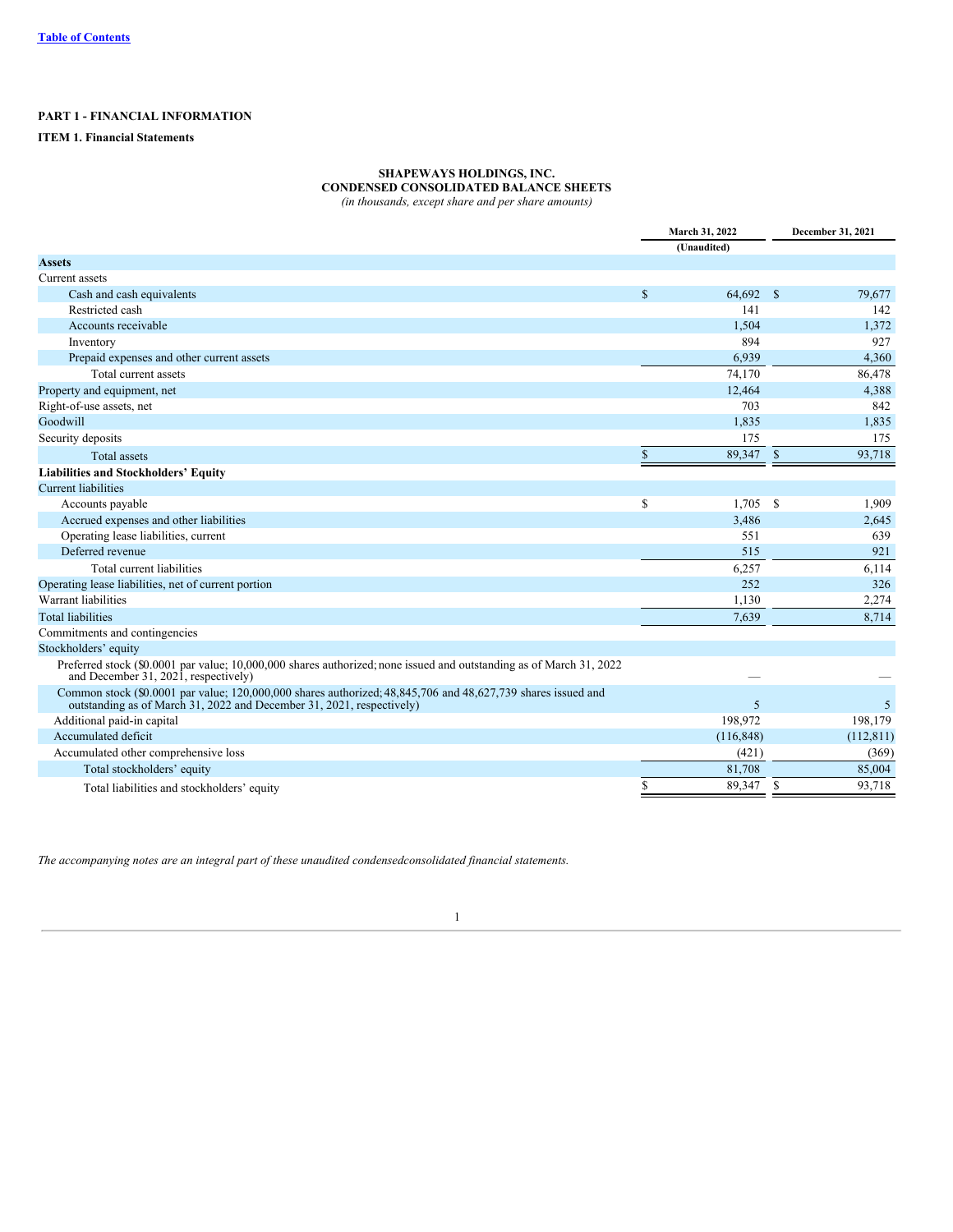# **SHAPEWAYS HOLDINGS, INC. CONDENSED CONSOLIDATED STATEMENTS OF OPERATIONS AND COMPREHENSIVE (LOSS) INCOME (UNAUDITED)**

*(in thousands, except share and per share amounts)*

|                                                |                 | Three Months Ended March 31, |
|------------------------------------------------|-----------------|------------------------------|
|                                                | 2022            | 2021                         |
| Revenue, net                                   | 7,570 \$<br>\$. | 8,789                        |
| Cost of revenue                                | 4,161           | 4,660                        |
| Gross profit                                   | 3,409           | 4,129                        |
| Operating expenses                             |                 |                              |
| Selling, general and administrative            | 6,145           | 3,033                        |
| Research and development                       | 2,065           | 1,310                        |
| Total operating expenses                       | 8,210           | 4,343                        |
| Loss from operations                           | (4, 801)        | (214)                        |
| Other income (expense)                         |                 |                              |
| Long-term debt forgiveness                     |                 | 2,000                        |
| Change in fair value of warrant liabilities    | 762             |                              |
| Interest expense                               |                 | (151)                        |
| Interest income                                |                 |                              |
| Other income                                   |                 |                              |
| Total other income, net                        | 764             | 1,849                        |
| (Loss) income before income tax benefit        | (4,037)         | 1,635                        |
| Income tax benefit                             |                 | 73                           |
| Net (loss) income                              | (4,037)         | 1,708                        |
| Net (loss) income per share:                   |                 |                              |
| Basic                                          | (0.08)<br>\$    | 0.05<br>-S                   |
| Diluted                                        | (0.08)          | 0.05<br>S                    |
| Weighted average common shares outstanding:(1) |                 |                              |
| <b>Basic</b>                                   | 53,142,447      | 35,993,403                   |
| Diluted                                        | 53,142,447      | 35,993,403                   |
| Other comprehensive (loss) income              |                 |                              |
| Foreign currency translation adjustment        | (52)            | (9)                          |
| Comprehensive (loss) income                    | (4,089)         | 1,699                        |

<span id="page-5-0"></span>(1) Retroactively restated the common shares for 2021 due to the reverse recapitalization as described in Notes 1 and 2.

*The accompanying notes are an integral part of these unaudited condensed consolidated financial statements.*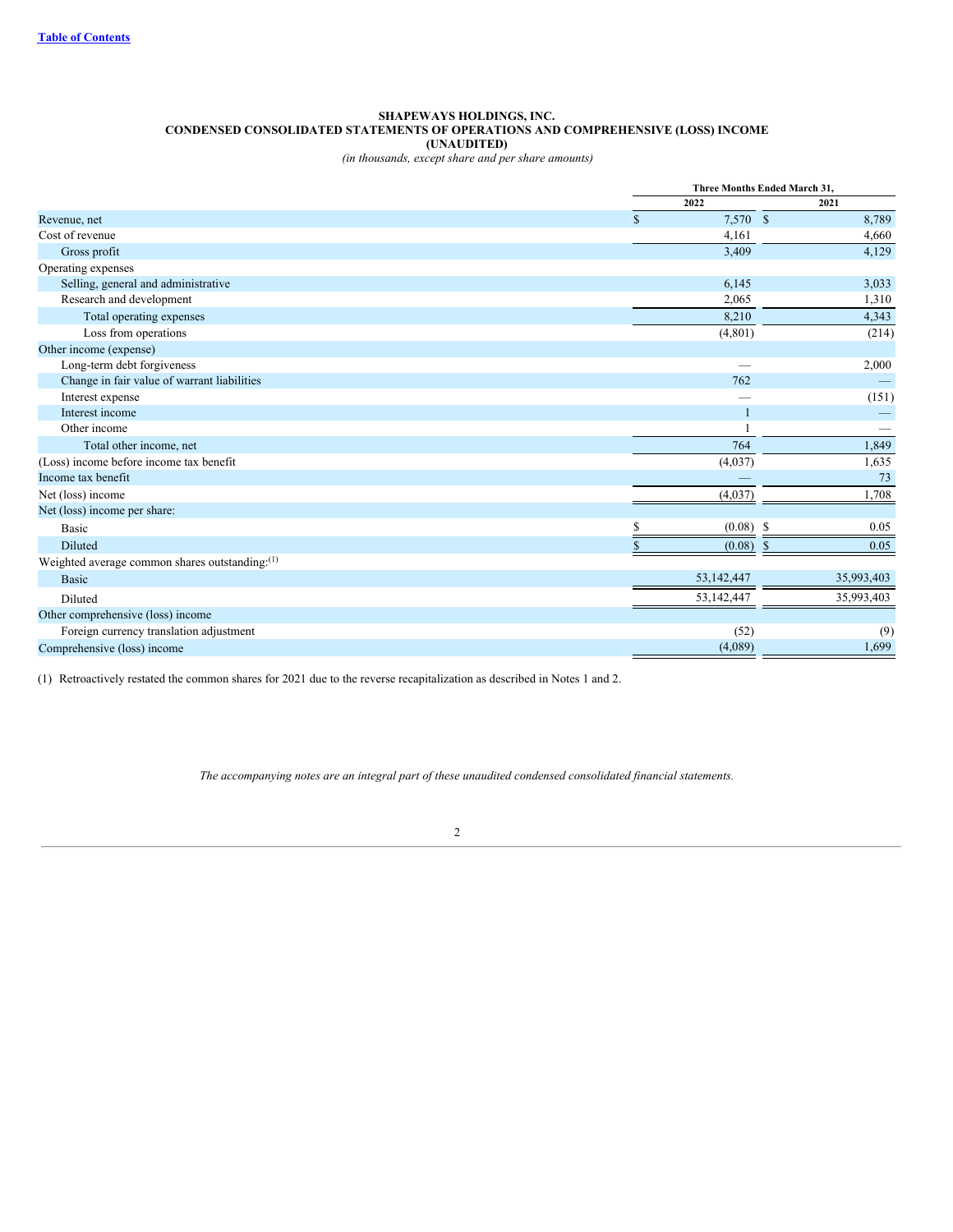# **SHAPEWAYS HOLDINGS, INC. CONDENSED CONSOLIDATED STATEMENT OF CHANGES IN STOCKHOLDERS' EQUITY (DEFICIT) (Unaudited)**

*(in thousands, except share and per share amounts)*

|                                                                             | <b>Preferred Stock</b>   |        | <b>Common Stock</b> |        |                                         |                        |                                               |                                                   |
|-----------------------------------------------------------------------------|--------------------------|--------|---------------------|--------|-----------------------------------------|------------------------|-----------------------------------------------|---------------------------------------------------|
| Three Months Ended March 31, 2022                                           | <b>Shares</b>            | Amount | <b>Shares</b>       | Amount | <b>Additional</b><br>Paid-In<br>Capital | Accumulated<br>Deficit | Accumulated<br>Other<br>Comprehensive<br>Loss | Total<br>Stockholders'<br><b>Equity (Deficit)</b> |
| <b>Balance at January 1, 2022</b>                                           |                          | $-$    | 48,627,739          | 5.     | 198,179<br>Ъ                            | $(112,811)$ \$<br>S    | (369)                                         | 85,004                                            |
| Issuance of Legacy Shapeways common<br>stock upon exercise of stock options |                          |        | 217,967             |        | 99                                      |                        |                                               | -99                                               |
| Stock-based compensation expense                                            |                          |        |                     | _      | 312                                     | _                      | $\overline{\phantom{a}}$                      | 312                                               |
| Net loss                                                                    |                          |        |                     |        | _                                       | (4,037)                | -                                             | (4,037)                                           |
| Transfer of Private Warrants to Public<br>Warrants                          | _                        |        |                     | _      | 382                                     | _                      | _                                             | 382                                               |
| Foreign currency translation                                                | $\overline{\phantom{a}}$ | __     |                     |        | $-$                                     |                        | (52)                                          | (52)                                              |
| <b>Balance at March 31, 2022</b>                                            |                          |        | 48,845,706          |        | 198,972                                 | (116, 848)             | (421)                                         | 81,708                                            |

|                                                                                | <b>Preferred Stock</b> |         | <b>Common Stock</b> |                    |                                         |                                  |                                               |                                                   |
|--------------------------------------------------------------------------------|------------------------|---------|---------------------|--------------------|-----------------------------------------|----------------------------------|-----------------------------------------------|---------------------------------------------------|
| Three Months Ended March 31, 2021                                              | <b>Shares</b>          | Amount  | <b>Shares</b>       | Amount             | <b>Additional</b><br>Paid-In<br>Capital | Accumulated<br>Deficit           | Accumulated<br>Other<br>Comprehensive<br>Loss | Total<br>Stockholders'<br><b>Equity (Deficit)</b> |
| Balance at January 1, 2021 (as previously<br>reported)                         | 22,579,695             | -S<br>2 | 16,211,567 \$       | $\overline{2}$     | 112,993                                 | $(114, 567)$ \$<br><sup>S</sup>  | $(277)$ \$                                    | (1,847)                                           |
| Retroactive application of reverse<br>recapitalization                         | (22, 579, 695)         | (2)     | 15,972,696          |                    |                                         |                                  | $\overline{\phantom{a}}$                      | -S                                                |
| Balance at January 1, 2021 (after effect of<br>reverse recapitalization) $(1)$ |                        |         | 32,184,263          | <sup>\$</sup><br>3 | 112,994                                 | <sup>\$</sup><br>$(114, 567)$ \$ | $(277)$ \$                                    | (1,847)                                           |
| Issuance of Legacy Shapeways common<br>stock upon exercise of stock options    |                        |         | 35,895              |                    | 16                                      |                                  |                                               | -S<br>16                                          |
| Stock-based compensation expense                                               |                        |         |                     |                    | 174                                     |                                  |                                               | 174<br>-S                                         |
| Net income                                                                     |                        |         |                     |                    | -                                       | 1,708                            |                                               | S<br>1,708                                        |
| Foreign currency translation                                                   |                        |         |                     |                    |                                         |                                  | (9)                                           | (9)<br>-S                                         |
| Balance at March 31, 2021                                                      |                        |         | 32,220,158          | 3                  | 113,184                                 | (112, 859)                       | $(286)$ \$                                    | 42                                                |

<span id="page-6-0"></span>*(1)* Retroactively restated for the reverse recapitalization as described in Notes 1 and 2.

*The accompanying notes are an integral part of these unaudited condensed consolidated financial statements.*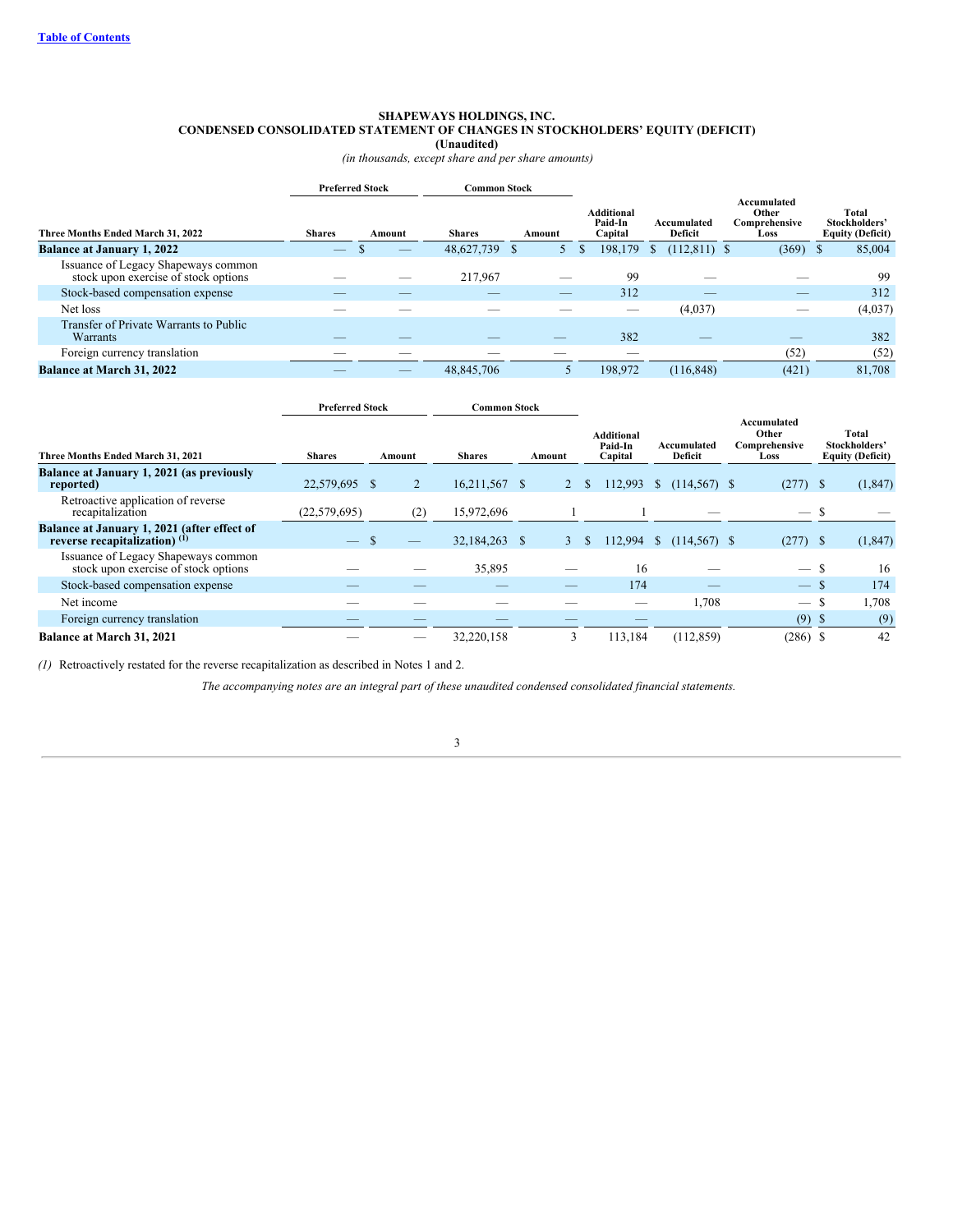# **SHAPEWAYS HOLDINGS, INC. CONDENSED CONSOLIDATED STATEMENTS OF CASH FLOWS (Unaudited)**

*(in thousands, except share and per share amounts)*

|                                                                                                      | Three Months Ended March 31, |               |              |         |
|------------------------------------------------------------------------------------------------------|------------------------------|---------------|--------------|---------|
|                                                                                                      |                              | 2022          |              | 2021    |
| Cash flows from operating activities:                                                                |                              |               |              |         |
| Net (loss) income                                                                                    |                              | (4,037)       |              | 1,708   |
| Adjustments to reconcile net income (loss) to net cash used in operating activities:                 |                              |               |              |         |
| Depreciation and amortization                                                                        |                              | 182           |              | 141     |
| Stock-based compensation expense                                                                     |                              | 312           |              | 174     |
| Non-cash lease expense                                                                               |                              | 131           |              | 845     |
| Non-cash debt forgiveness                                                                            |                              |               |              | (2,000) |
| Change in fair value of warrant liabilities                                                          |                              | (762)         |              |         |
| Change in operating assets and liabilities:                                                          |                              |               |              |         |
| Accounts receivable                                                                                  |                              | (134)         |              | (708)   |
| Inventory                                                                                            |                              | 24            |              | 50      |
| Prepaid expenses and other assets                                                                    |                              | (2,567)       |              | (558)   |
| Accounts payable                                                                                     |                              | (193)         |              | (35)    |
| Accrued expenses and other liabilities                                                               |                              | 851           |              | 353     |
| Lease liabilities                                                                                    |                              | (154)         |              | (874)   |
| Deferred revenue                                                                                     |                              | (406)         |              | (36)    |
| Net cash used in operating activities                                                                |                              | (6,753)       |              | (940)   |
| Cash flows from investing activities:                                                                |                              |               |              |         |
| Purchases of property and equipment                                                                  |                              | (8, 258)      |              | (136)   |
| Net cash used in investing activities                                                                |                              | (8,258)       |              | (136)   |
| Cash flows from financing activities:                                                                |                              |               |              |         |
| Proceeds from issuance of common stock                                                               |                              | 99            |              | 16      |
| Repayments of loans payable                                                                          |                              |               |              | (460)   |
| Net cash provided by (used in) financing activities                                                  |                              | 99 \$         |              | (444)   |
| Net change in cash and cash equivalents and restricted cash                                          | $\mathbb{S}$                 | $(14,912)$ \$ |              | (1,520) |
| Effect of change in foreign currency exchange rates on cash and cash equivalents and restricted cash |                              | (74)          |              | (12)    |
| Cash and cash equivalents and restricted cash at beginning of period                                 |                              | 79,819        |              | 8,709   |
| Cash and cash equivalents and restricted cash at end of period                                       | S                            | 64,833        | -S           | 7,177   |
| Supplemental disclosure of cash and non-cash transactions:                                           |                              |               |              |         |
| Cash paid for interest                                                                               | \$                           |               | <sup>S</sup> | 33      |

<span id="page-7-0"></span>*The accompanying notes are an integral part of these unaudited condensed consolidated financial statements.*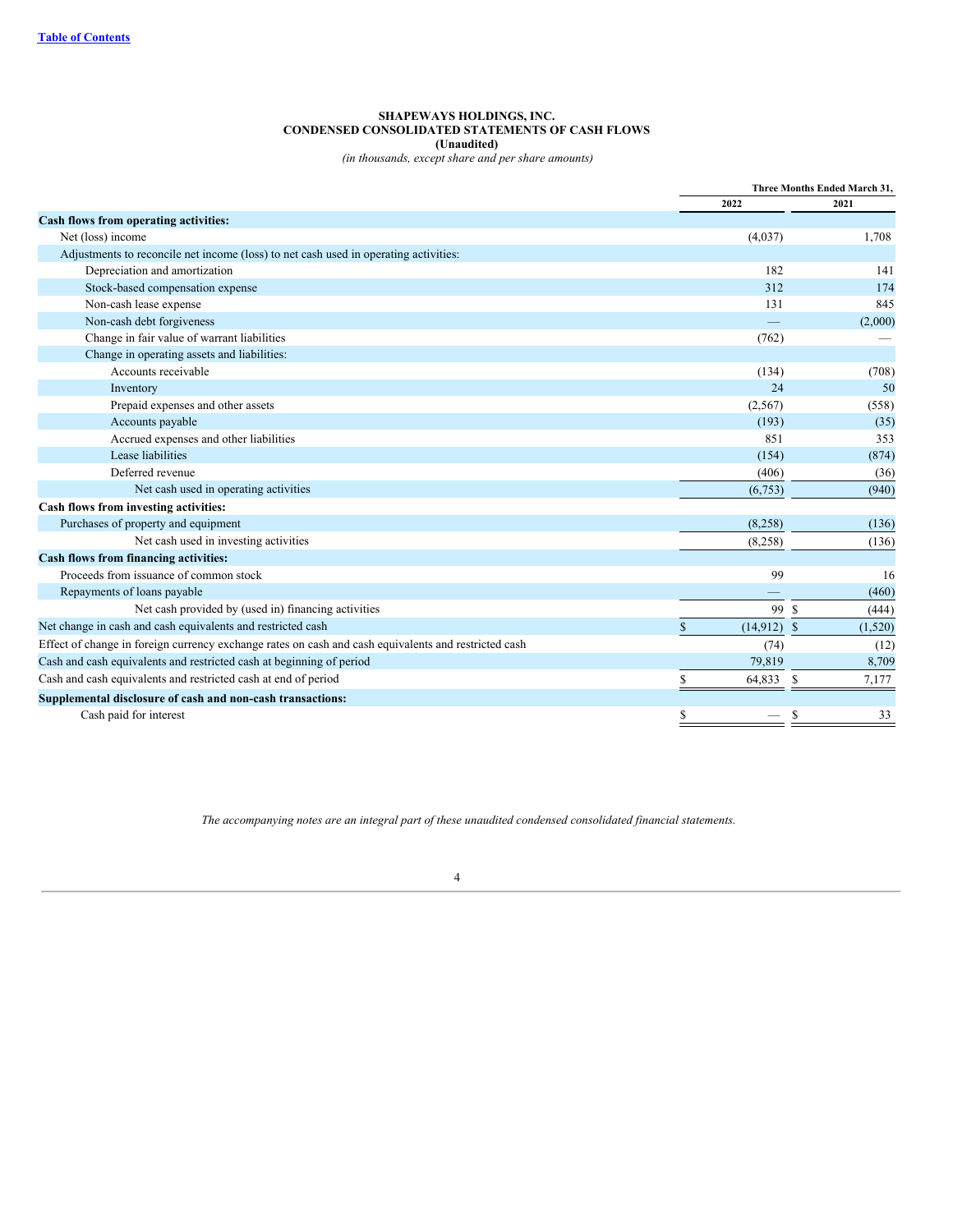*(in thousands, except share and per share amounts)*

# **Note 1. Organization**

On September 29, 2021 (the "Closing" or the "Closing Date"), Galileo Acquisition Corp., a Cayman Islands exempted company ("Galileo" and after the Domestication (as defined below) "Shapeways"), a publicly-traded special purpose acquisition company, consummated the transactions described in the Agreement and Plan of Merger and Reorganization (the "Merger Agreement") dated April 28, 2021, by and among Galileo Founders Holdings, L.P. (the "Sponsor"), Galileo Acquisition Corp., Galileo Acquisition Holdings, Inc., a Delaware corporation and wholly-owned subsidiary of Galileo ("Merger Sub"), and Shapeways, Inc., a Delaware corporation ("Legacy Shapeways"), whereby Merger Sub merged with and into Legacy Shapeways, the separate corporate existence of Merger Sub ceasing and Legacy Shapeways being the surviving corporation and a wholly owned subsidiary of Shapeways (the "Merger").

Further, on the Closing Date, Galileo was domesticated and continued as a Delaware corporation (the "Domestication" and, together with the Merger, the "Business Combination"), changing its name to "Shapeways Holdings, Inc." (the "Company" and/or "Shapeways"). Simultaneously with the execution of the Business Combination, Galileo entered into subscription agreements pursuant to which certain investors agreed to purchase an aggregate of 7,500,000 shares of Common Stock for a purchase price of \$10.00 per share and \$75,000,000 in the aggregate (the "PIPE Investment"). At the Closing, the Company consummated the PIPE Investment. Shapeways also operates through its wholly-owned subsidiary, Shapeways BV, which was incorporated in the Netherlands on December 10, 2008.

Shapeways is a leader in the large and fast-growing digital manufacturing industry combining high quality, flexible on-demand manufacturing powered by purpose-built proprietary software which enables customers to rapidly transform digital designs into physical products, globally. Shapeways makes industrial-grade additive manufacturing accessible by fully digitizing the end-to-end manufacturing process, and by providing a broad range of solutions utilizing 11 additive manufacturing technologies and more than 100 materials and finishes, with the ability to easily scale new innovation. Shapeways has delivered over23 million parts to 1 million customers in over 180 countries.

#### **Note 2. Summary of Significant Accounting Policies**

# *Basis of Presentation and Principles of Consolidation*

The accompanying condensed consolidated interim financial statements have been prepared in accordance with accounting principles generally accepted in the United States of America ("U.S. GAAP") for interim financial information as defined by the Financial Accounting Standards Board ("FASB") Accounting Standards Codification ("ASC") and in accordance with the instruction to Form 10-Q and Article 8 of Regulation S-X of the SEC. Certain information or footnote disclosures normally included in financial statements prepared in accordance with U.S. GAAP have been condensed or omitted, pursuant to the rules and regulations of the SEC for interim financial reporting. Accordingly, they do not include all the information and footnotes necessary for a complete presentation of financial position, results of operations, or cash flows. The condensed consolidated financial statements include the accounts of its wholly owned subsidiaries, Legacy Shapeways and Shapeways BV. All intercompany accounts and transactions have been eliminated in consolidation. In the opinion of management, the accompanying condensed consolidated interim financial statements include all adjustments, consisting of a normal recurring nature, which are necessary for a fair presentation of the financial position, operating results and cash flows for the periods presented. These unaudited condensed consolidated interim financial statements should be read along with the audited financial statements included in the Company's Annual Report on Form 10-K/A for the fiscal year ended December 31, 2021, as filed with the SEC on April 1, 2022 (the "Annual Report").

#### *Use of Estimates*

The preparation of the Company's unaudited condensed consolidated financial statements, in conformity with U.S. GAAP, requires management to make estimates and assumptions that affect the reported amounts of assets and liabilities and disclosure of contingent assets and liabilities at the date of the condensed consolidated financial statements and reported amounts of revenues and expenses during the reporting period. Actual results may differ from those estimates.

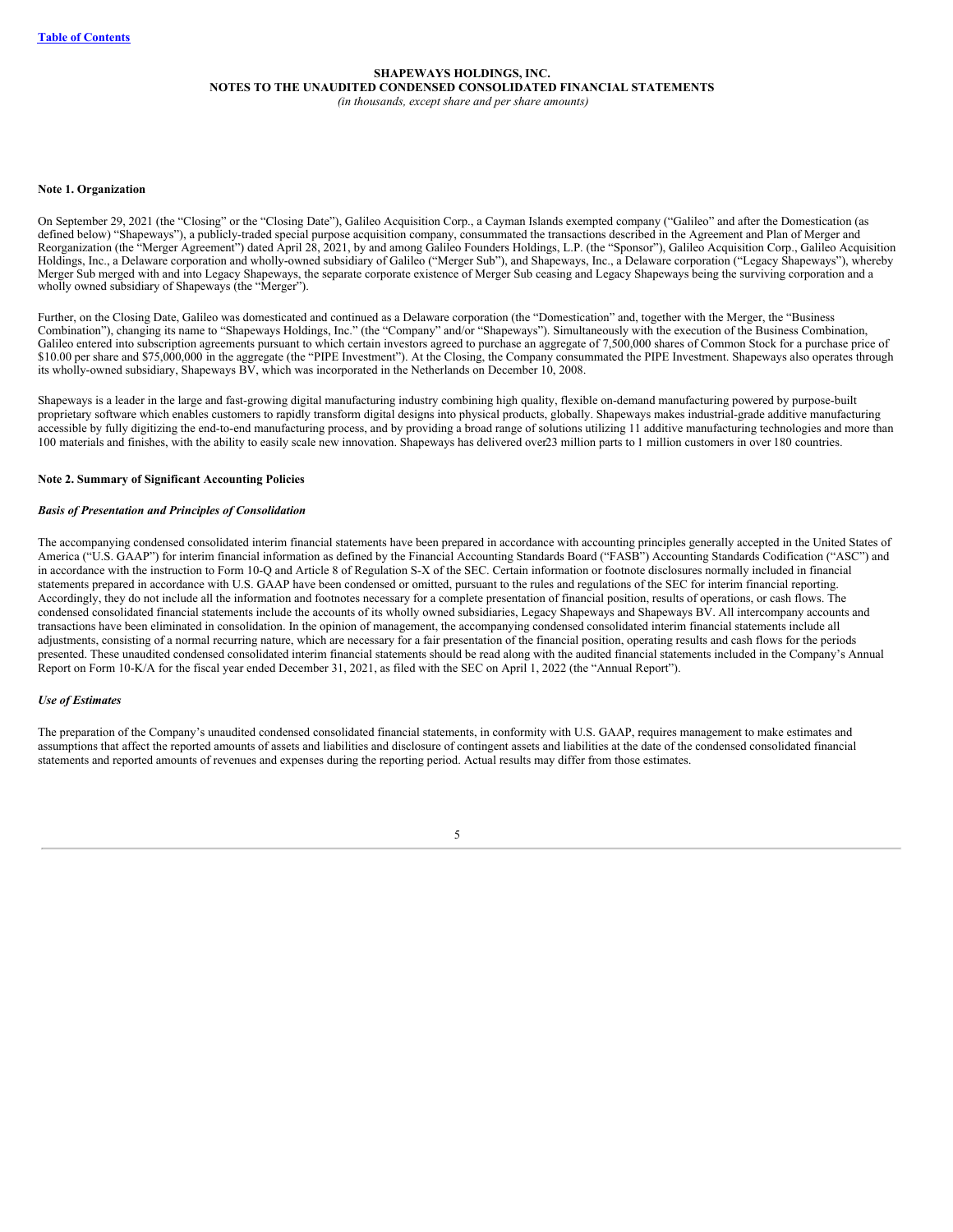*(in thousands, except share and per share amounts)*

### *Functional Currency*

The local currency is the functional currency for Shapeways BV's operations outside the United States. Assets and liabilities of these operations are translated into U.S. Dollars at the exchange rate in effect at the end of each period. Income statement accounts are translated at the average exchange rate prevailing during the period. Translation adjustments arising from the use of differing exchange rates from period to period are included as a component of other comprehensive loss within stockholders' equity (deficit). Gains and losses from foreign currency transactions are included in net loss for the period.

# *Cash, Cash Equivalents and Restricted Cash*

Cash includes cash on hand and demand deposits. The Company maintains its deposits at high quality financial institutions and monitors the credit ratings of those institutions. The Company considers all highly liquid investments with original maturities of three months or less to be cash equivalents. While cash held by financial institutions may at times exceed federally insured limits, the Company believes that no material credit or market risk exposure exists due to the high quality of the institutions. The Company has not experienced any losses on such accounts. Restricted cash represents cash required to be held as collateral for the Company's credit cards and security deposit for its facility in the Netherlands. Accordingly, these balances contain restrictions as to their availability and usage and are classified as restricted cash in the condensed consolidated balance sheets.

The reconciliation of cash, cash equivalents and restricted cash reported within the applicable condensed consolidated balance sheet that sum to the total of the same such amount shown in the condensed consolidated statements of cash flows is as follows:

|                           | March 31,<br>2022 | December 31,<br>2021 |
|---------------------------|-------------------|----------------------|
| Cash and cash equivalents | 64,692            | 79,677               |
| Restricted cash           | 141               | 142                  |
|                           | 64.833            | 79,819               |

# *Accounts Receivable*

Accounts receivables are recorded at the invoiced amount and are generally unsecured as they are uncollateralized. The Company provides an allowance for doubtful accounts to reduce receivables to their estimated net realizable value. Judgement is exercised in establishing allowances and estimates are based on the customers' payment history and liquidity. Any amounts that were previously recognized as revenue and subsequently determined to be uncollectible are charged to bad debt expense included in selling, general and administrative expense in the accompanying condensed consolidated statements of operations and comprehensive loss. Given the nature and historical collectability of the Company's accounts receivable, an allowance for doubtful accounts was not deemed necessary at March 31, 2022 and December 31, 2021.

#### *Inventory*

Inventory consists of raw materials, work in progress and finished goods at the Company's distribution center. Raw materials are stated at the lower of cost or net realizable value, determined by the first-in-first-out method. Finished goods and work in progress are valued using a methodology to determine the cost of each 3D printed object using allocations for material, labor, machine time and overhead. The Company periodically reviews its inventory for slow-moving, damaged and discontinued items and provides allowances to reduce such items identified to their recoverable amounts. As of March 31, 2022 and December 31, 2021, the Company determined an allowance was not deemed necessary.

#### *Property and Equipment, net*

Property and equipment are stated at cost, less accumulated depreciation. Maintenance and repairs are charged to expense when incurred. Additions and improvements that extend the economic useful life of the asset are capitalized and depreciated over the remaining useful lives of the assets. The cost and accumulated depreciation of assets sold or retired are

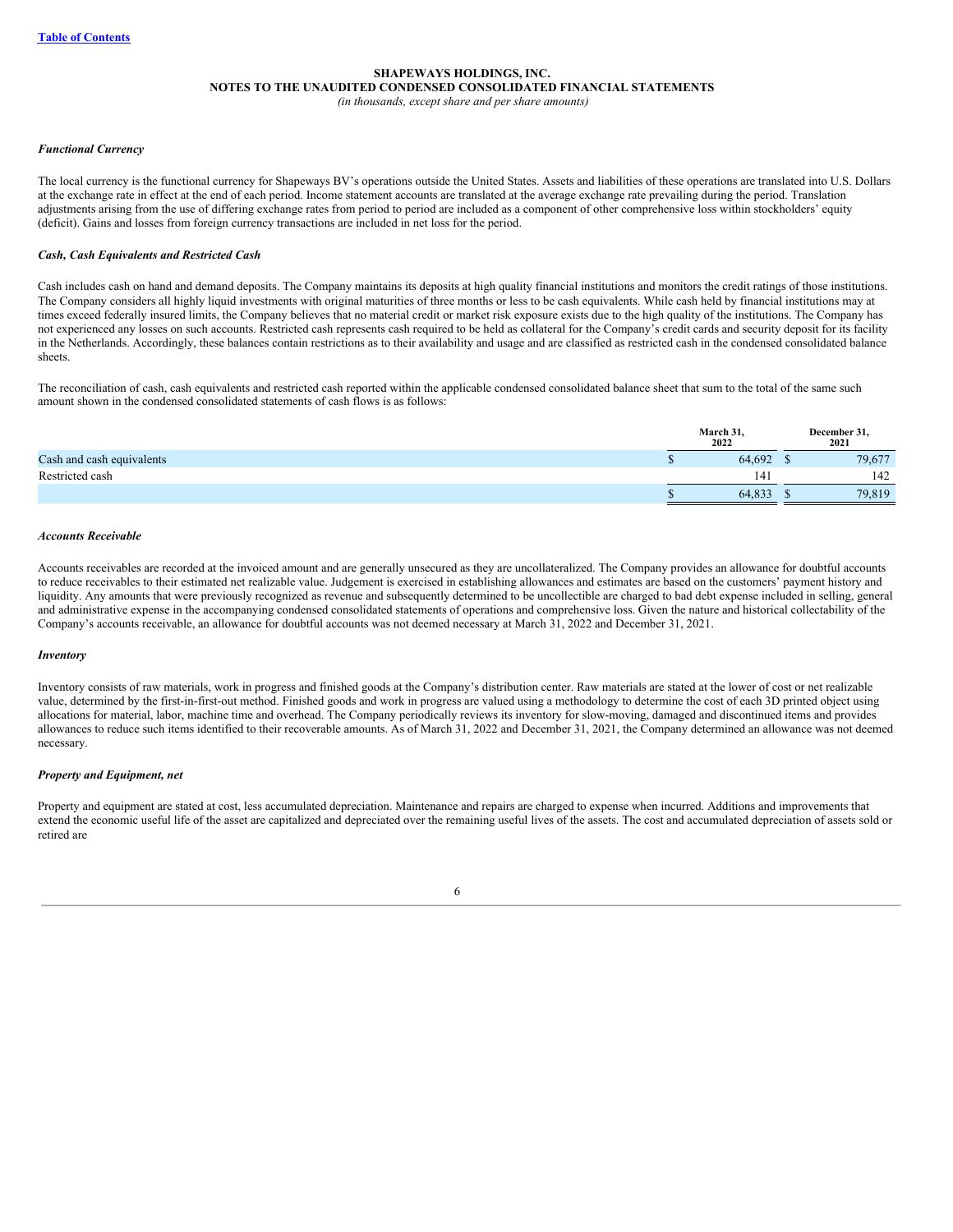*(in thousands, except share and per share amounts)*

removed from the respective accounts, and any resulting gain or loss is reflected in current earnings.No impairment charges were recorded for the three months ended March 31, 2022 and March 31, 2021. Depreciation is recognized using the straight-line method in amounts considered to be sufficient to allocate the cost of the assets to operations over the estimated useful lives or lease terms, as follows:

| <b>Asset Category</b>      | <b>Depreciable Life</b> |
|----------------------------|-------------------------|
| Machinery and equipment    | 5 years                 |
| Computers and IT equipment | 3 years                 |
| Furniture and fixtures     | 7 years                 |
| Leasehold improvements     | **                      |

\*\* Leasehold improvements are amortized using the straight-line method over the shorter of the lease term or estimated useful life of the asset.

### *Long-Lived Assets, Including Definite-Lived Intangible Assets*

Intangible assets, which consist of technology, customer relationships, and trademarks, are stated at cost less accumulated amortization. Amortization is generally recorded on a straight-line basis over estimated useful lives ranging from three to eight years. The Company periodically reviews the estimated useful lives of intangible assets and adjusts when events indicate that a shorter life is appropriate. In accordance with authoritative accounting guidance, capitalization of costs to develop software begin when preliminary development efforts are successful and completed. Costs related to the design or maintenance of internal-use software are expensed as incurred.

Long-lived assets, other than goodwill and other indefinite-lived intangibles, are evaluated for impairment whenever events or changes in circumstances indicate that the carrying amount of the assets may not be recoverable through the estimated undiscounted future cash flows derived from such assets.

Factors that the Company considers in deciding when to perform an impairment review include significant changes in the Company's forecasted projections for the asset or asset group for reasons including, but not limited to, significant underperformance of a product in relation to expectations, significant changes, or planned changes in the Company's use of the assets, significant negative industry or economic trends, and new or competing products that enter the marketplace. The impairment test is based on a comparison of the undiscounted cash flows expected to be generated from the use of the asset group. If impairment is indicated, the asset is written down by the amount by which the carrying value of the asset exceeds the related fair value of the asset with the related impairment charge recognized within the statements of operations and comprehensive loss. No impairment charges were recorded for the three months ended March 31, 2022 and March 31, 2021.

### *Goodwill*

Goodwill, which represents the excess of purchase prices over the fair value of net assets acquired, is carried at cost. Goodwill is not amortized; rather, it is subject to a periodic assessment for impairment by applying a fair value-based test. Goodwill is evaluated for impairment on an annual basis at a level of reporting referred to as the reporting unit, and more frequently if adverse events or changes in circumstances indicate that the asset may be impaired.

Under ASC 350, *Intangibles - Goodwill and Other*, the Company has the option to first assess the qualitative factors to determine whether it is more likely than not that the fair value of the reporting unit is less than its carrying amount as a basis for determining whether it is necessary to perform a quantitative goodwill impairment test. If the Company determines that it is more likely than not that the fair value of a reporting unit is less than its carrying amount, then the goodwill impairment test is performed. Impairment tests are performed on a quarterly basis. Management uses the future discounted cash flows valuation approach to determine the fair value of reporting units and determines whether the fair value of reporting units exceeded its carrying amounts. If the fair value exceeds the carrying amount, then no impairment is recognized. If the carrying amount recorded exceeds the fair value calculated, then an impairment charge is recognized for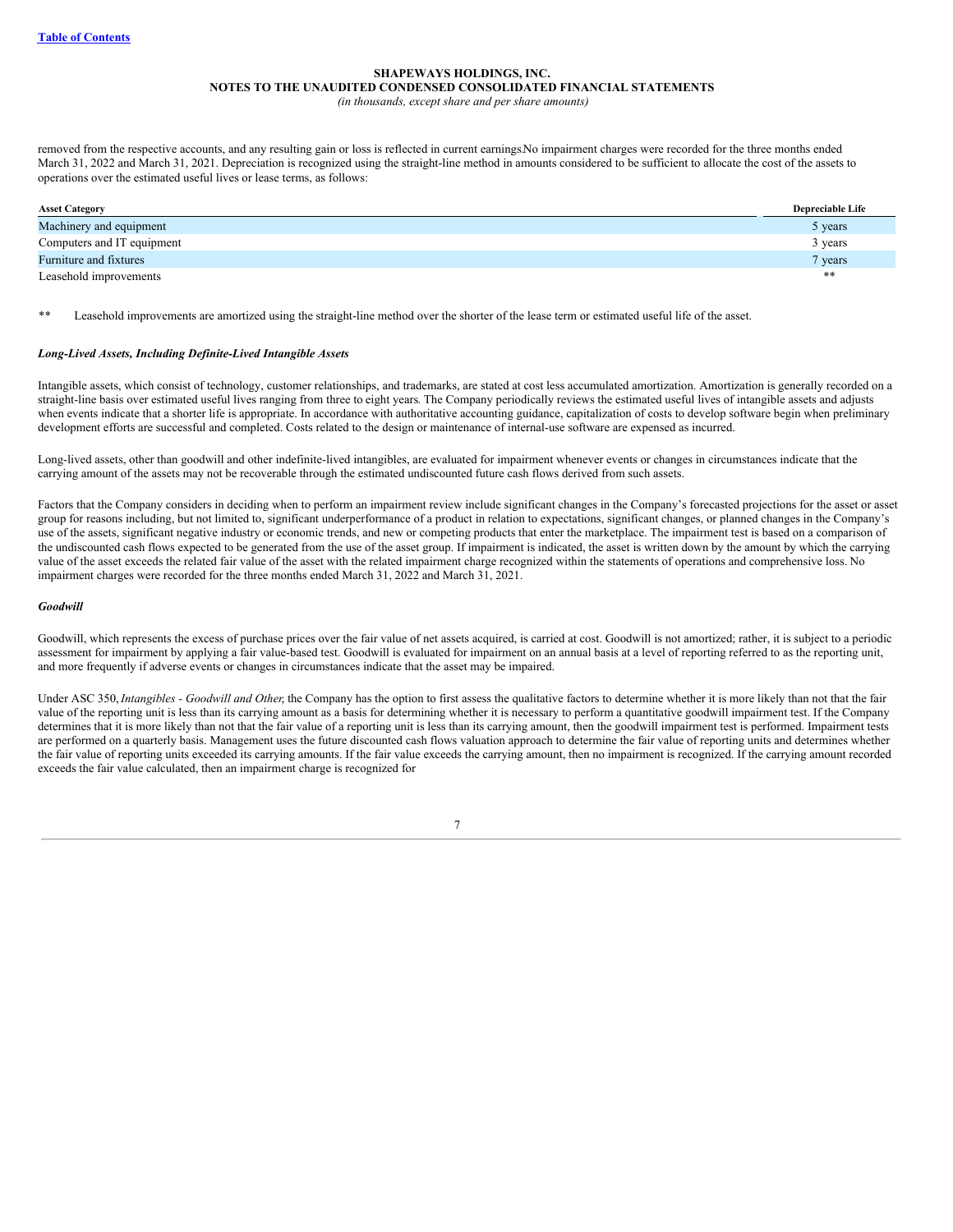*(in thousands, except share and per share amounts)*

the difference. The impairment review requires management to make judgments in determining various assumptions with respect to revenues, operating margins, growth rates and discount rates. The judgments made in determining the projected cash flows used to estimate the fair value can materially impact the Company's financial condition and results of operations. There was no impairment of goodwill as of March 31, 2022 or December 31, 2021.

#### *Fair Value Measurements*

The Company applies ASC 820, *Fair Value Measurement* ("ASC 820"), which establishes framework for measuring fair value and clarifies the definition of fair value within that framework. ASC 820 defines fair value as an exit price, which is the price that would be received for an asset or paid to transfer a liability in the Company's principal or most advantageous market in an orderly transaction between market participants on the measurement date. The fair value hierarchy established in ASC 820 generally requires an entity to maximize the use of observable inputs and minimize the use of unobservable inputs when measuring fair value. Observable inputs reflect the assumptions that market participants would use in pricing the asset or liability and are developed based on market data obtained from sources independent of the reporting entity. Unobservable inputs reflect the entity's own assumptions based on market data and the entity's judgments about the assumptions that market participants would use in pricing the asset or liability and are to be developed based on the best information available in the circumstances.

The valuation hierarchy is composed of three levels. The classification within the valuation hierarchy is based on the lowest level of input that is significant to the fair value measurement. The levels within the valuation hierarchy are described below:

Level 1 **-** Assets and liabilities with unadjusted, quoted prices listed on active market exchanges. Inputs to the fair value measurement are observable inputs, such as quoted prices in active markets for identical assets or liabilities.

Level 2 - Inputs to the fair value measurement are determined using prices for recently traded assets and liabilities with similar underlying terms, as well as direct or indirect observable inputs, such as interest rates and yield curves that are observable at commonly quoted intervals. Level 3 - Inputs to the fair value measurement are unobservable inputs, such as estimates, assumptions, and valuation techniques when little or no market data exists for the assets or liabilities.

# *Business Combination*

The Business Combination with Galileo was accounted for as a reverse recapitalization, in accordance with U.S. GAAP (the "Reverse Recapitalization") and Galileo was treated as the "acquired" company for financial reporting purposes. Accordingly, the Business Combination has been treated as the equivalent of Legacy Shapeways issuing stock for the net assets of Galileo, accompanied by a recapitalization.

The consolidated assets, liabilities and results of operations prior to the Reverse Recapitalization are those of Legacy Shapeways. The shares and corresponding capital amounts and losses per share, prior to the Merger, have been retroactively adjusted based on shares reflecting the recapitalization conversion ratio of 0.8293 (the "Conversion Ratio") established in the Merger.

# *Revenue Recognition*

Revenue is derived from two primary sources: (a) products and services and (b) software.

The Company recognizes revenue following the five-step model prescribed under ASC 606: (i) identify contract(s) with a customer; (ii) identify the performance obligation(s) in the contract; (iii) determine the transaction price; (iv) allocate the transaction price to the performance obligation(s) in the contract; and (v) recognize revenue when (or as) the Company satisfies a performance obligation. The Company only applies the five-step model to contracts when it is probable that the Company will collect the consideration it is entitled to in exchange for the products or services it transfers to the customer. These contracts have different terms based on the scope, performance obligations, and complexity of the project, which often requires us to make judgments and estimates in recognizing revenues.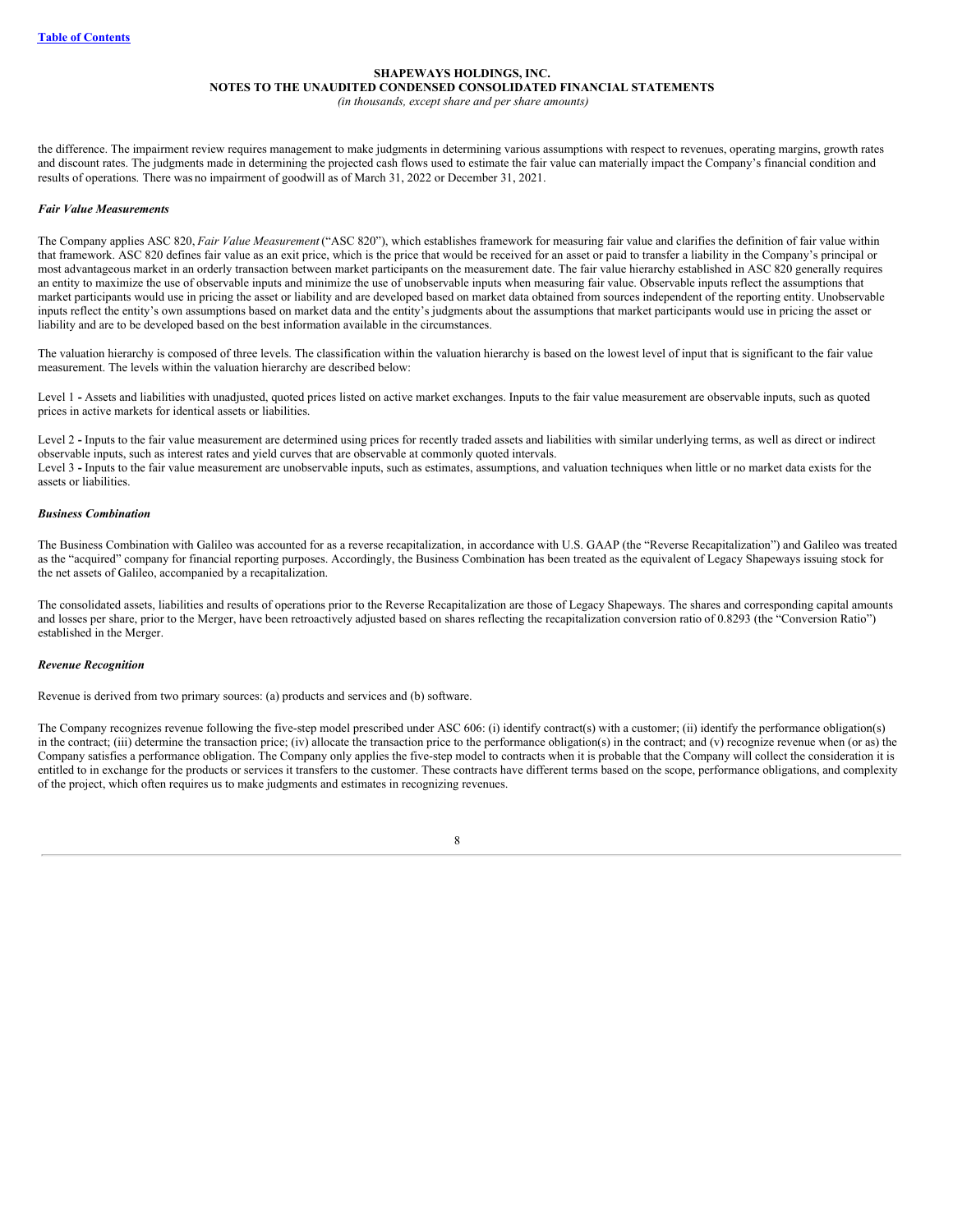*(in thousands, except share and per share amounts)*

Performance obligations are satisfied both at a point of time and over time. All revenue is recognized based on the satisfaction of the performance obligation to date (see Note 3).

#### *Leases*

The Company's lease arrangements relate primarily to office and manufacturing space and equipment. The Company's leases generally have initial terms ranging from5 to 10 years and may include renewal options and rent escalation clauses. The Company is typically required to make fixed minimum rent payments relating to its right to use an underlying leased asset. Additionally, the Company's leases do not contain significantly restrictive covenants or residual value guarantees.

The Company determines if an arrangement is a lease at inception and classifies its leases at commencement. Operating leases are presented as right-of-use ("ROU") assets and the corresponding lease liabilities are included in operating lease liabilities, current and operating lease liabilities on the Company's condensed consolidated balance sheets. The Company does not currently maintain any finance lease arrangements. ROU assets represent the Company's right to use an underlying asset and lease liabilities represent the Company's obligation for lease payments in exchange for the ability to use the asset for the duration of the lease term. The Company does not recognize short term leases that have a term of twelve months or less as ROU assets or lease liabilities. The Company's short-term leases are not material and do not have a material impact on its ROU assets or lease liabilities.

ROU assets and lease liabilities are recognized at commencement date and determined using the present value of the future minimum lease payments over the lease term. The Company uses an incremental borrowing rate based on estimated rate of interest for collateralized borrowing since the Company's leases do not include an implicit interest rate. The estimated incremental borrowing rate considers market data, actual lease economic environment, and actual lease term at commencement date. The lease term may include options to extend when it is reasonably certain that the Company will exercise that option. ROU assets include lease payments made in advance, and excludes any incentives received or initial direct costs incurred. The Company recognizes lease expense on a straight-line basis over the lease term.

The Company has lease agreements which contain both lease and non-lease components, which it has elected to account for as a single lease component. As such, minimum lease payments include fixed payments for non-lease components within a lease agreement, but exclude variable lease payments not dependent on an index or rate, such as common area maintenance, operating expenses, utilities, or other costs that are subject to fluctuation from period to period.

#### *Stock-based Compensation*

The Company recognizes stock-based compensation expense for all options and other arrangements within the scope of ASC 718,*Stock Compensation*. Stock-based compensation expense is measured at the date of grant, based on the fair value of the award, and is recognized using the straight-line method over the employee's requisite service period. Compensation for stock-based awards with vesting conditions other than service are recognized at the time that those conditions will be achieved. Forfeitures are recognized as they are incurred.

# *Public and Private Common Stock Warrant Liabilities*

As part of Galileo's initial public offering, Galileo issued to third party investors13,800,000 units, consisting of one ordinary share of Galileo andone warrant, at a price of \$10.00 per unit. Each whole warrant entitles the holder to purchaseone share of Common Stock at an exercise price of \$11.50 per share (the "Public Warrants"). Simultaneously with the closing of Galileo's initial public offering, Galileo completed the private sale of 4,110,000 warrants to Galileo's sponsor and EarlyBirdCapital, Inc. at a purchase price of \$1.00 per warrant (the "Private Warrants"). In connection with the Business Combination, Galileo's sponsor exercised its right to convert the aggregate outstanding principal amount of the convertible promissory note issued by Galileo into an aggregate of 500,000 Sponsor Warrants, with terms equivalent to the Private **Warrants** 

The Private Warrants are identical to the Public Warrants, except that the Private Warrants (i) will not be redeemable by the Company and (ii) may be exercised for cash or on a cashless basis, so long as they are held by the initial purchaser or

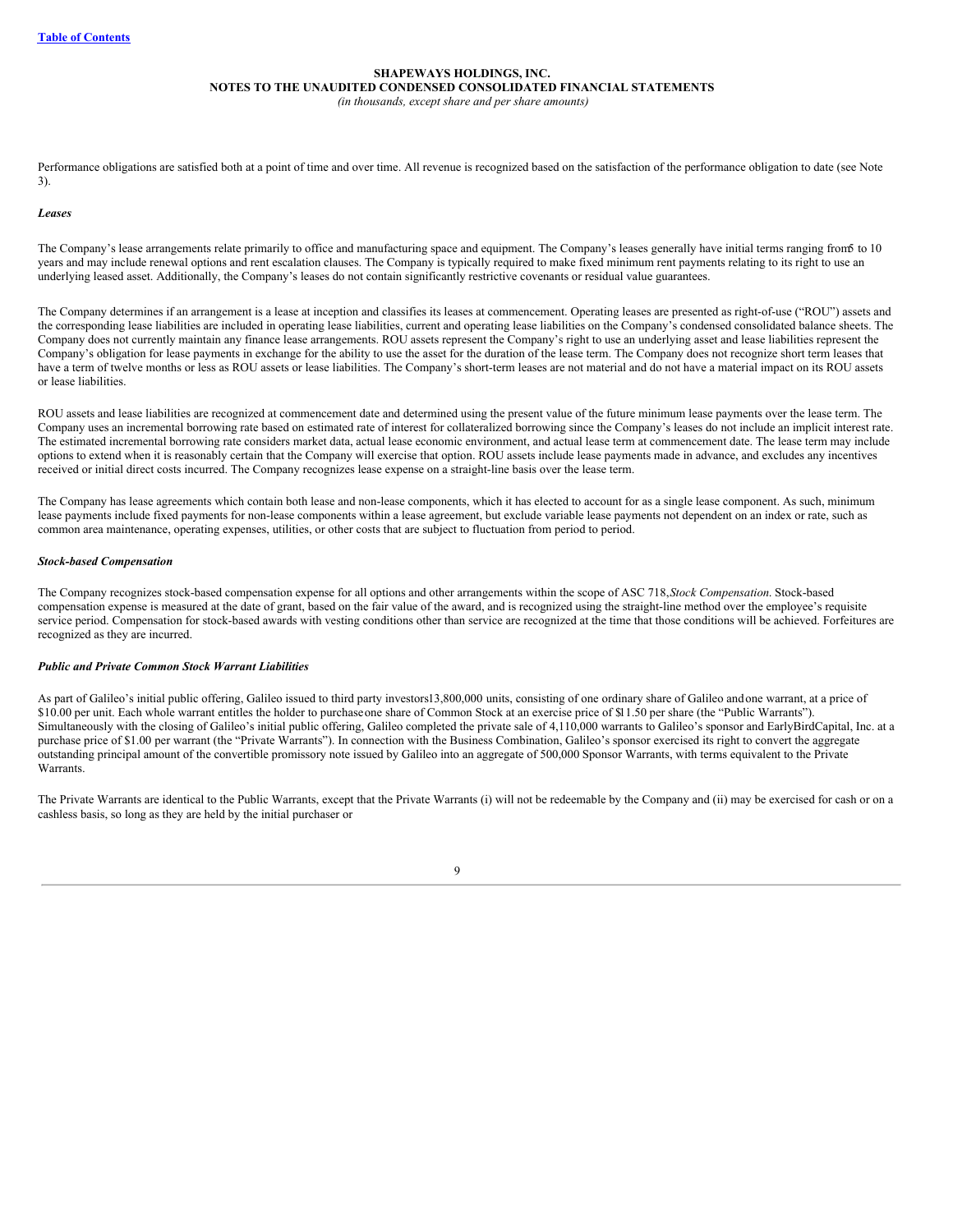*(in thousands, except share and per share amounts)*

any of its permitted transferees. If the Private Warrants are held by holders other than the initial purchasers or any of their permitted transferees, the Private Warrants will be redeemable by the Company and exercisable by the holders on the same basis as the Public Warrants.

The Company evaluated the Public and Private Warrants under ASC 815-40,*Derivatives and Hedging—Contracts in Entity's Own Equity* ("ASC 815-40"), and concluded that the Private Warrants do not meet the criteria to be classified in stockholders' equity. Since the Private Warrants meet the definition of a derivative under ASC 815, the Company recorded these warrants as liabilities on the condensed consolidated balance sheets at fair value, with subsequent changes in their respective fair values recognized in the condensed consolidated statement of operations at each reporting date.

#### *Research and Development Costs*

Research and development expenses consist primarily of allocated personnel costs, fees paid to consultants and outside service providers, and allocations for rent and overhead. Research and development costs are expensed as incurred. Advance payments for goods and services that will be used in future research and development activities are expensed when the activity has been performed or when the goods have been received. For the three months ended March 31, 2022 and 2021, research and development costs were \$2,065 and \$1,310, respectively.

Advertising costs are expensed as incurred. For the three months ended March 31, 2022 and 2021, advertising costs were \$558 and \$144, respectively, which are included in selling, general and administrative expense on the condensed consolidated statements of operations and comprehensive (loss) income.

#### *Income Taxes*

The Company files income tax returns in the U.S. federal jurisdiction and various state jurisdictions. Income taxes are accounted for under the asset and liability method. Deferred tax assets and liabilities are recognized for the estimated future tax consequences attributable to differences between the financial statement carrying amounts of existing assets and liabilities and their respective tax bases. Deferred tax assets and liabilities are measured using enacted tax rates in effect for the year in which those temporary differences are expected to be recovered or settled. Where applicable, the Company records a valuation allowance to reduce any deferred tax assets that it determines will not be realizable in the future.

The Company recognizes the benefit of an uncertain tax position that it has taken or expects to take on income tax returns it files if such tax position is more likely than not to be sustained on examination by the taxing authorities, based on the technical merits of the position. These tax benefits are measured based on the largest benefit that has a greater than 50% likelihood of being realized upon ultimate resolution. Although the Company believes that it has adequately reserved for uncertain tax positions (including interest and penalties), it can provide no assurance that the final tax outcome of these matters will not be materially different. The Company makes adjustments to these reserves in accordance with the income tax accounting guidance when facts and circumstances change, such as the closing of a tax audit or the refinement of an estimate. To the extent that the final tax outcome of these matters is different than the amounts recorded, such differences will affect the provision for income taxes in the period in which such determination is made, and could have a material impact on the Company's financial condition and operating results. Carryforward attributes that were generated in tax years prior to those that remain open for examination may still be adjusted by relevant tax authorities upon examination if they either have been, or will be, used in a future period.

In applying the estimated annual effective tax rate approach prescribed under ASC 740,*Income Taxes,* based on present evidence and conclusions around the realizability of deferred tax assets, we determined that any deferred tax benefits related to the forecasted tax rate and pretax activity during the three months ended March 31, 2022 and 2021 are neither more likely than not to be realized in the current year, nor realizable as a deferred tax asset at the end of the year. Therefore, the appropriate amount of income tax benefit to recognize related to deferred tax assets during the three months ended March 31, 2022 and 2021 is zero. The Company's effective tax rate ofzero for the three months ended March 31, 2022 and 2021 differs from the applicable statutory tax rate primarily due to the fact that the Company maintains a full valuation allowance against its U.S. deferred tax assets as a result of its historical and current period losses.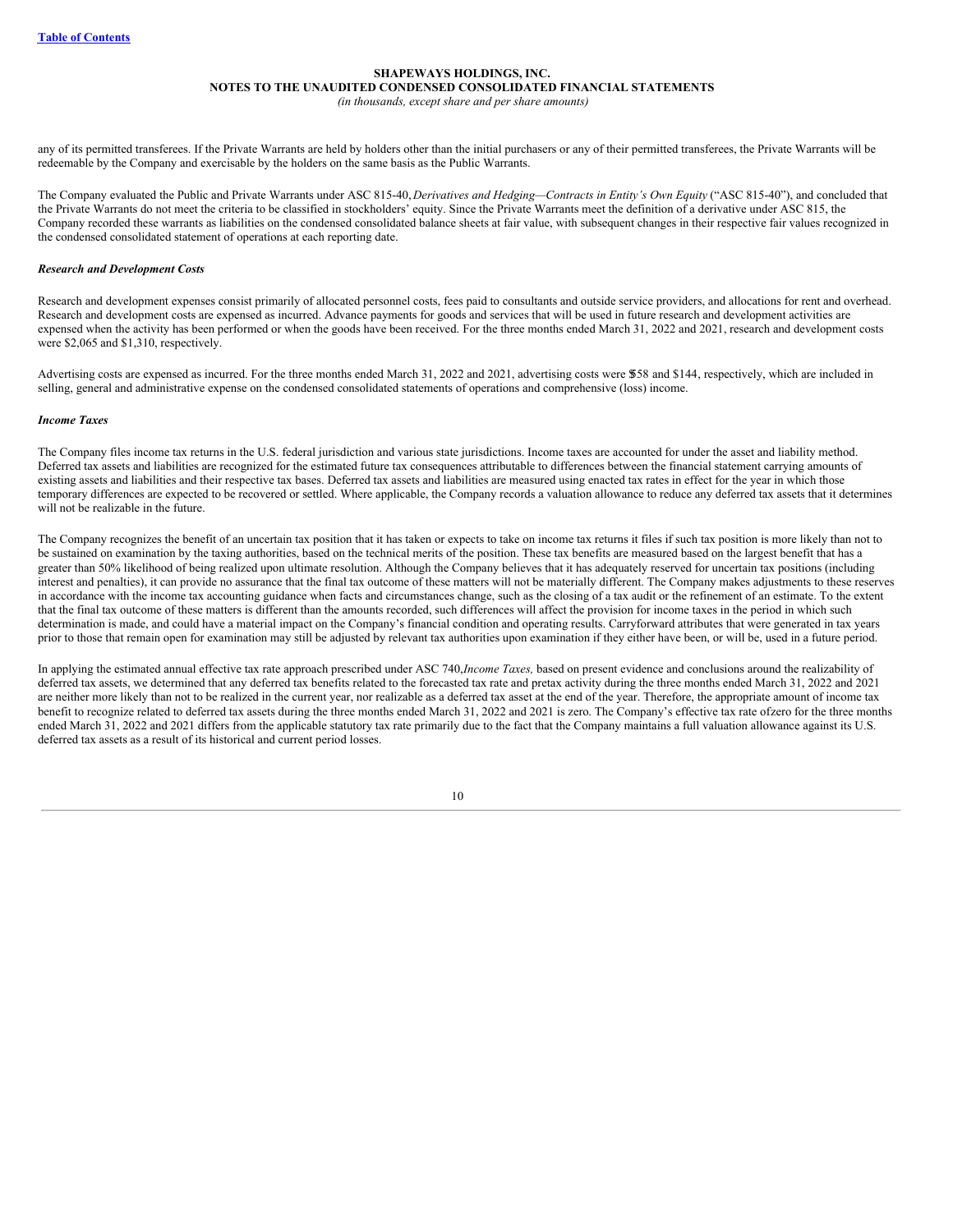*(in thousands, except share and per share amounts)*

#### *(Loss) income per Share*

In accordance with the provisions of ASC 260, Earnings Per Share, net (loss) income per common share is computed by dividing net (loss) income by the weighted-average shares of Common Stock outstanding during the period. Basic (loss) income per share is computed by dividing net (loss) income attributable to common stockholders by the weighted average number of shares outstanding during the period. Diluted (loss) income per share gives effect to all dilutive potential common shares outstanding during the period including stock options and warrants, using the treasury stock method, and convertible debt and convertible securities, using the if-converted method. During a loss period, the effect of the potential exercise of stock options and convertible debt are not considered in the diluted loss per common share calculation since the effect would be anti-dilutive. A reconciliation of net (loss) income and number of shares used in computed basic and diluted (loss) income per share was as follows:

|                                                            | Three Months Ended March 31. |            |  |
|------------------------------------------------------------|------------------------------|------------|--|
|                                                            | 2022                         | 2021       |  |
| Basic and Diluted net (loss) income per share computation: |                              |            |  |
| Net (loss) income                                          | $(4.037)$ \$                 | .708       |  |
| Weighted average common shares - basic                     | 53.142.447                   | 35,993,403 |  |
| Basic and diluted net (loss) income per share              | (0.08)                       | 0.05       |  |

The following table presents the outstanding shares of Common Stock equivalents that were excluded from the computation of the diluted net (loss) income per share attributable to Common Stock for the periods in which a net (loss) income is presented because their effect would have been anti-dilutive:

|                       | Three Months Ended March 31, |                                |
|-----------------------|------------------------------|--------------------------------|
|                       | 2022                         | 2021                           |
|                       |                              |                                |
| Common stock warrants | 18,410,000                   | $\overbrace{\hspace{25mm}}^{}$ |
| <b>Earnout Shares</b> | 3,510,405                    | $\overline{\phantom{a}}$       |
| Unvested RSUs         | 3,268,105                    | -                              |

Included in income (loss) per common share are4,339,216 and 3,819,748 shares subject to options due to their nominal exercise prices as of March 31, 2022 and 2021, respectively.

# *Segment Information*

The Company has determined that it operates and reports inone segment, which focuses on providing additive manufacturing services to customers. The Company's operating segment is reported in a manner consistent with the internal reporting provided to the chief operating decision maker ("CODM"). The Company's CODM has been identified as its Chief Executive Officer.

#### *Recent Accounting Pronouncements*

#### *Accounting Pronouncements Recently Adopted*

From time to time, new accounting pronouncements are issued by the FASB or other standard setting bodies that are adopted by the Company as of the specified effective date. The Company has evaluated recently issued accounting

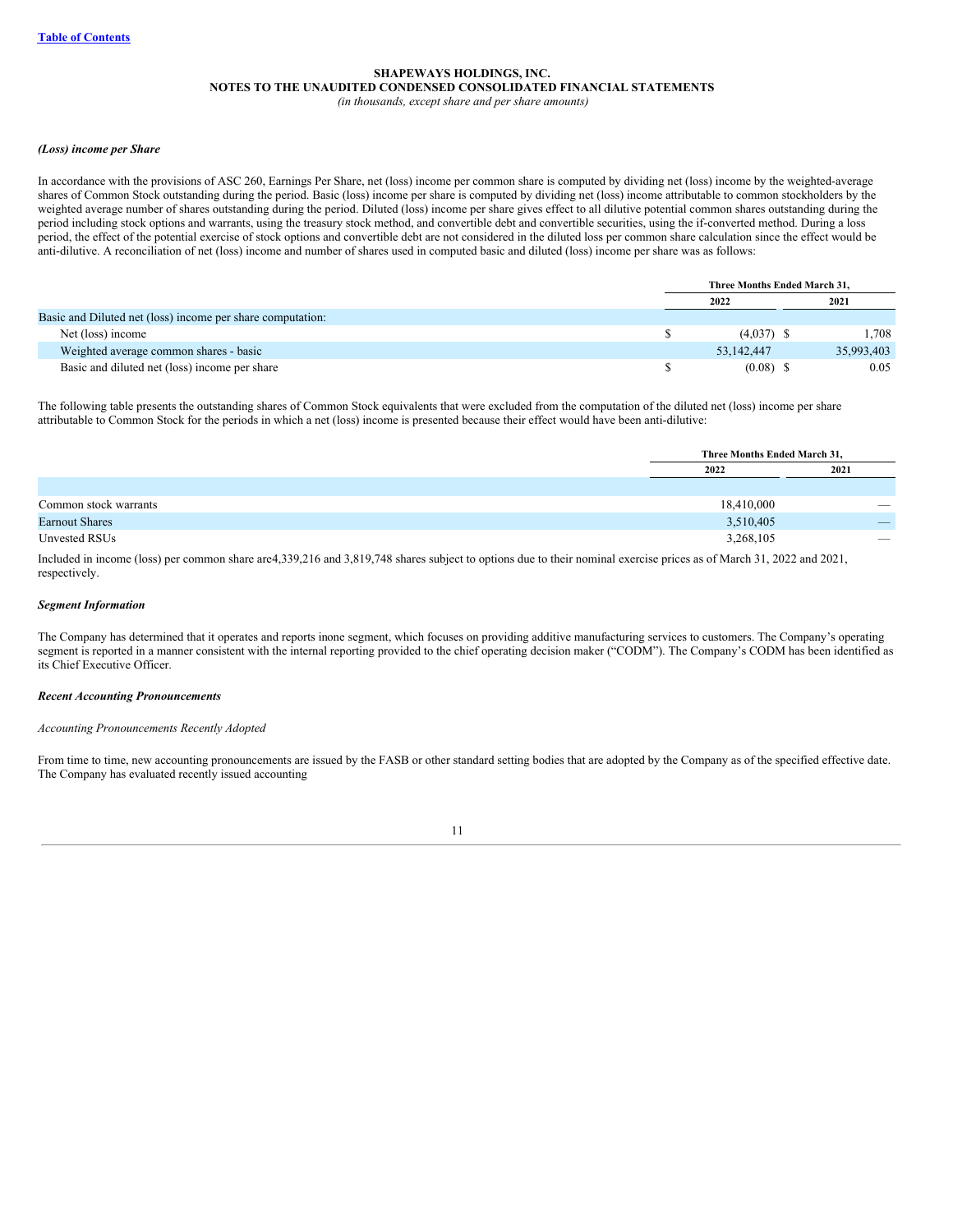*(in thousands, except share and per share amounts)*

pronouncements and does not believe any will have a material impact on the Company's condensed consolidated financial statements or related financial statement disclosures.

# *Accounting Pronouncements Not Yet Adopted*

In June 2016, the FASB issued ASU No. 2016-13, Accounting for Credit Losses (Topic 326), which requires the use of an "expected loss" model on certain types of financial instruments. The standard also amends the impairment model for available-for-sale debt securities and requires estimated credit losses to be recorded as allowances instead of reductions to amortized cost of the securities. Update No. 2016-13 is effective for annual periods beginning after December 15, 2022, including interim periods within those annual periods. Early adoption is permitted, including adoption in an interim period. The Company is currently evaluating the impact the standard will have on its condensed consolidated financial statements.

In March 2022, the FASB issued ASU No. 2022-02, Financial Instruments—Credit Losses (Topic 326)—Troubled Debt Restructurings ("TDRs") and Vintage Disclosures. The amendments in this Update eliminate the accounting guidance for TDRs by creditors while enhancing disclosure requirements for certain loan refinancings and restructurings by creditors when a borrower is experiencing financial difficulty. Update No. 2022-02 is effective for annual periods beginning after December 15, 2022, including interim periods within those annual periods. Early adoption is permitted, including adoption in an interim period. The Company is currently evaluating the impact the Update will have on its condensed consolidated financial statements.

#### **Note 3. Revenue Recognition**

Under ASC 606, revenue is recognized throughout the life of the executed agreement. The Company measures revenue based on consideration specified in a contract with a customer. Furthermore, the Company recognizes revenue when a performance obligation is satisfied by transferring control of the product or service to the customer which could occur over time or at a point in time.

A performance obligation is a promise in a contract to transfer a distinct service to the customer. The transaction price of a contract is allocated to each distinct performance obligation and recognized as revenue when or as the customer receives the benefit of the performance obligation. Customers typically receive the benefit of the Company's services as (or when) they are performed. Substantially all customer contracts provide that compensation is received for services performed to date. Taxes assessed by a governmental authority that are both imposed on and concurrent with a specific revenue-producing transaction, that are collected by us from a customer, are excluded from revenue.

#### *Nature of Products and Services*

The following is a description of the Company's products and services from which the Company generates revenue, as well as the nature, timing of satisfaction of performance obligations, and significant payment terms for each:

#### *Direct sales*

The Company provides customers with an additive manufacturing service, allowing for the customer to select the specifications of the model which they wish to have printed. Shapeways prints the 3D model and ships the product directly to the customer.

The Company recognizes the sale of shop owner products through their e-commerce website over time using the output method. Contracts involving the sale of shop owner products through their e-commerce website do not include other performance obligations. As such, allocation of the transaction price was not necessary as the entire contract price is attributed to the sole performance obligation identified.

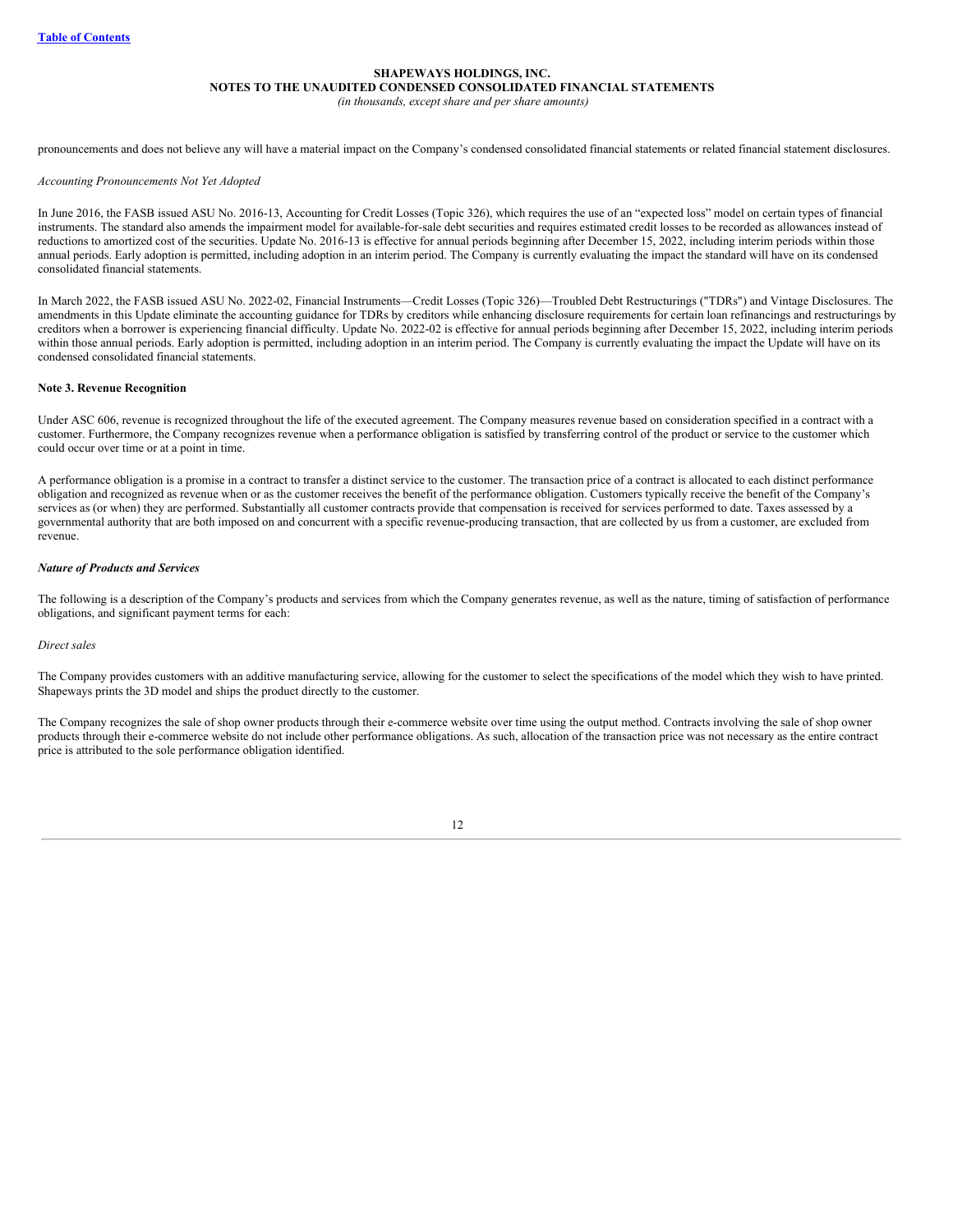*(in thousands, except share and per share amounts)*

#### *Marketplace sales*

The Company provides a platform for shop owners to sell their products to customers through Shapeways' marketplace website. Shapeways receives a3.5% markup fee from the shop owner upon the sale of any products through the marketplace.

The Company handles the financial transaction, manufacturing, distribution and customer service on behalf of the shop owners. The Company is responsible for billing the customer in this arrangement and transmitting the applicable fees to the shop owner. The Company assessed whether it is responsible for providing the actual product or service as a principal, or for arranging for the product or service to be provided by the third party as an agent. Judgment is applied to determine whether the Company is the principal or the agent by evaluating whether it has control of the product or service prior to it being transferred to the customer. The principal versus agent assessment is performed at the performance obligation level. Indicators that the Company has considered include whether it has the primary responsibility for fulfilling the promise to provide the specified product or service to the customer and whether it has inventory risk prior to transferring the product or service to the customer. The Company has the responsibility to fulfill the promise to provide the specific good or service on behalf of the shop owners to the customer. In addition, the Company has inventory risk before the specific good or service is transferred to a customer. As such, the Company is deemed the principal and shall recognize revenue on a gross basis for the price it charges to the shop owner for each product or service.

The Company recognizes the sale of 3D products to customers at a point in time, specifically upon shipping the goods to the customer (FOB Origin) given the transfer of significant risks and rewards of ownership at that point in time. Contracts involving the manufacturing and delivery of 3D printed products to customers do not include other performance obligations. As such, allocation of the transaction price was not necessary as the entire contract price is attributed to the sole performance obligation identified.

#### *Software revenue*

In 2020, Shapeways launched its software under the brand of "Powered by Shapeways" to a limited set of design customers to gain feedback on product market fit. The software enables other manufacturers to leverage Shapeways' existing end-to-end manufacturing software to scale their businesses and shift to digital manufacturing. Shapeways' software offers improved customer accessibility, increased productivity, and expanded manufacturing capabilities for its customers. Shapeways launched the first phase of this offering more broadly under the brand Otto in the fourth quarter of 2021. This phase of the software offering provides a limited ordering service for additive manufacturing capabilities fulfilled by Shapeways.

For each of the performance obligations classified as software revenue, the performance obligations are satisfied evenly over the term of the contract. For contracts including performance obligations classified as software revenue, the Company identified that each performance obligation has an explicitly stated standalone selling price. As such, allocation is not necessary as the prices included in the contract are attributed to each separate performance obligation.

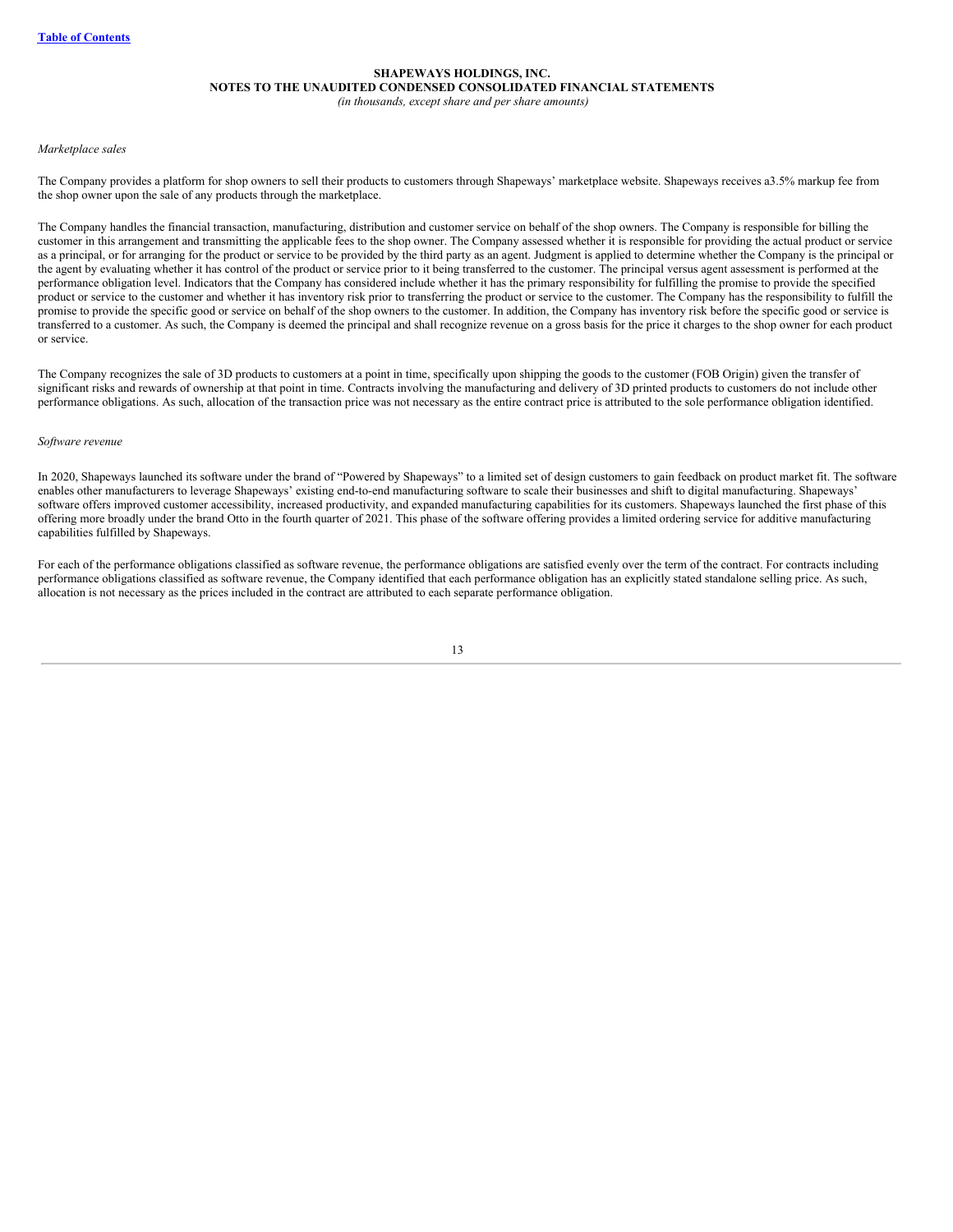*(in thousands, except share and per share amounts)*

The following table presents the Company's revenues disaggregated by revenue discipline:

|                                             | <b>Three Months Ended</b><br>March 31, |            |  |       |
|---------------------------------------------|----------------------------------------|------------|--|-------|
|                                             |                                        | 2022       |  | 2021  |
| <b>Major products/service lines:</b>        |                                        |            |  |       |
| Direct sales                                | S                                      | 5,674 \$   |  | 6,420 |
| Marketplace sales                           |                                        | 1,825      |  | 2,336 |
| Software                                    |                                        | 71         |  | 33    |
| <b>Total revenue</b>                        |                                        | 7,570 \$   |  | 8,789 |
| Timing of revenue recognition:              |                                        |            |  |       |
| Products transferred at a point in time     | \$                                     | $1,825$ \$ |  | 2,336 |
| Products and services transferred over time |                                        | 5,745      |  | 6,453 |
| <b>Total revenue</b>                        |                                        | 7,570 \$   |  | 8,789 |

# *Deferred Revenue*

The Company records deferred revenue when cash payments are received in advance of performance.

Deferred revenue activity consisted of the following:

|                                             | March 31.<br>2022 | December 31,<br>2021 |
|---------------------------------------------|-------------------|----------------------|
| Balance at beginning of the period          | 921               | 753                  |
| Deferred revenue recognized during period   | (7,570)           | (33,623)             |
| Additions to deferred revenue during period | 7.164             | 33.791               |
| <b>Total Deferred Revenue</b>               | 515               | 921                  |

The Company expects to satisfy its remaining performance obligations within the next twelve months. The \$921 of deferred revenue as of January 1, 2022 was recognized during the three months ended March 31, 2022. The opening balance of accounts receivable as of January 1, 2021 was \$185.

# *Practical Expedients and Exemptions*

The Company applies the practical expedient related to incremental costs of obtaining a contract. Although certain of its commission costs qualify for capitalization under ASC 340-40, Contracts with customers, their amortization period is less than one year. Therefore, utilizing the practical expedient, the Company expenses these costs as incurred.

# **Note 4. Inventory**

Components of inventory consisted of the following:

|                 | March 31,<br>2022 | December 31,<br>2021 |
|-----------------|-------------------|----------------------|
| Raw materials   | 741               | 735                  |
| Work-in-process | 35                | 28                   |
| Finished goods  | 118               | 164                  |
| Total           | 894               | 927                  |
|                 |                   |                      |

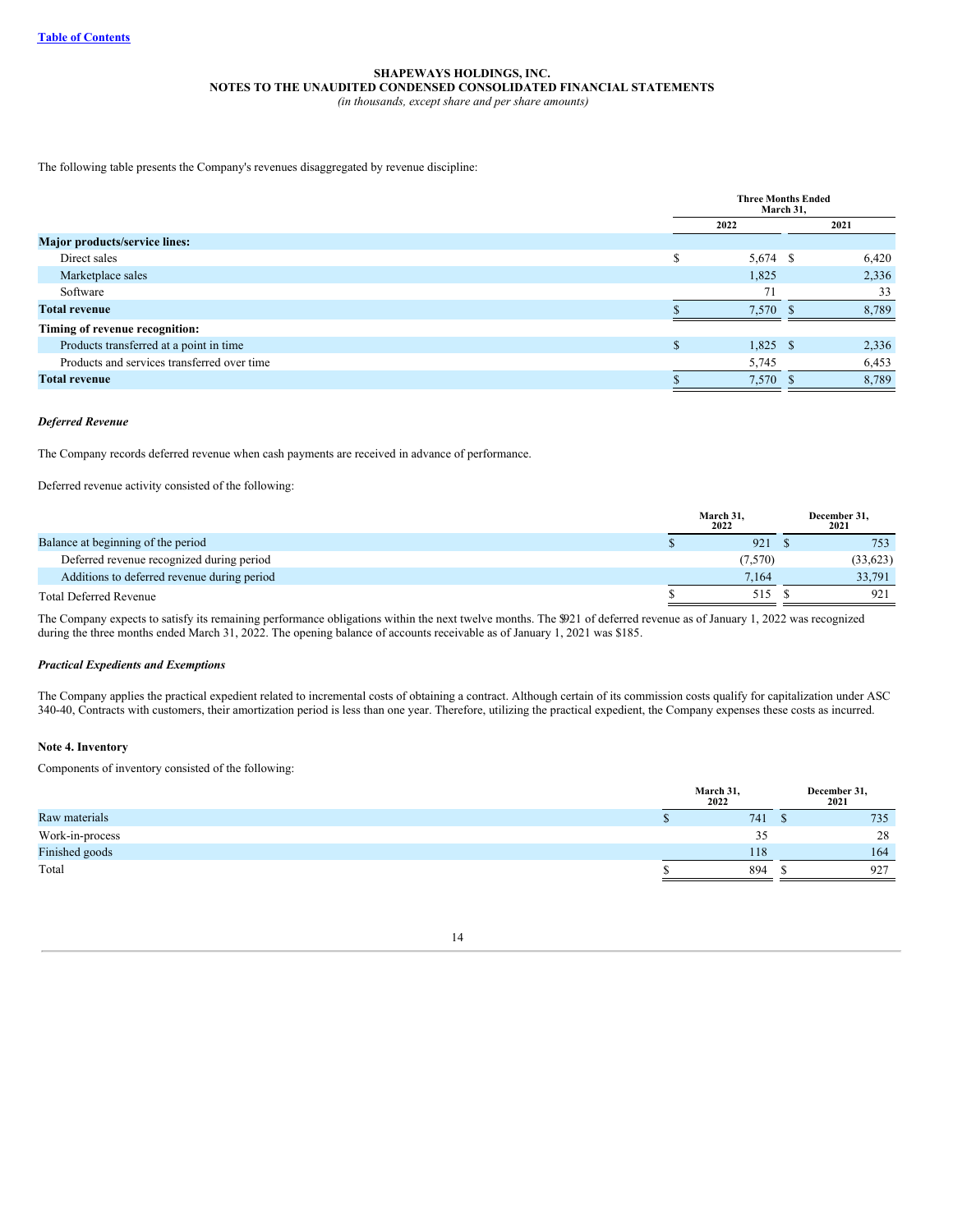### **SHAPEWAYS HOLDINGS, INC. NOTES TO THE UNAUDITED CONDENSED CONSOLIDATED FINANCIAL STATEMENTS** *(in thousands, except share and per share amounts)*

# **Note 5. Prepaid Expenses and Other Current Assets**

Prepaid expenses and other current assets consisted of the following:

|                            | March 31,<br>2022 | December 31,<br>2021 |
|----------------------------|-------------------|----------------------|
| Prepaid operating expenses | $3,320$ \$        | 396                  |
| Prepaid insurance          | 1,544             | 2,338                |
| Prepaid expenses           | 1,092             | 680                  |
| VAT receivable             | 979               | 945                  |
| Other current assets       |                   |                      |
| Total                      | 6,939             | 4,360                |

# **Note 6. Property and Equipment, net**

Property and equipment consisted of the following:

|                                | March 31.<br>2022 | December 31,<br>2021 |
|--------------------------------|-------------------|----------------------|
| Machinery and equipment        | $17,630$ \$       | 9,438                |
| Computers and IT equipment     | 957               | 957                  |
| Furniture and fixtures         | 49                | 49                   |
| Leasehold improvements         | 2,464             | 2,482                |
|                                | 21,100            | 12,926               |
| Less: Accumulated depreciation | (8,636)           | (8,538)              |
| Property and equipment, net    | 12,464            | 4,388                |

For the three months ended March 31, 2022 and 2021, depreciation expense totaled \$182 and \$141, respectively. Of these amounts, depreciation charged to cost of revenue was \$150 and \$34 for the three months ended March 31, 2022 and 2021, respectively.

# **Note 7. Accrued Expenses and Other Liabilities**

Accrued expenses consisted of the following:

|       |                   | December 31,<br>2021 |
|-------|-------------------|----------------------|
| 665   |                   | 522                  |
| 1,079 |                   | 814                  |
| 376   |                   | 328                  |
| 294   |                   | 287                  |
| 1,072 |                   | 694                  |
| 3,486 |                   | 2,645                |
|       | March 31,<br>2022 | ∟ S                  |

# **Note 8. Commitments and Contingencies**

# *Leases*

During the three months ended March 31, 2022, the Company maintainedthree leases of facilities located in the United States and the Netherlands, as well asone lease of office equipment, under operating leases.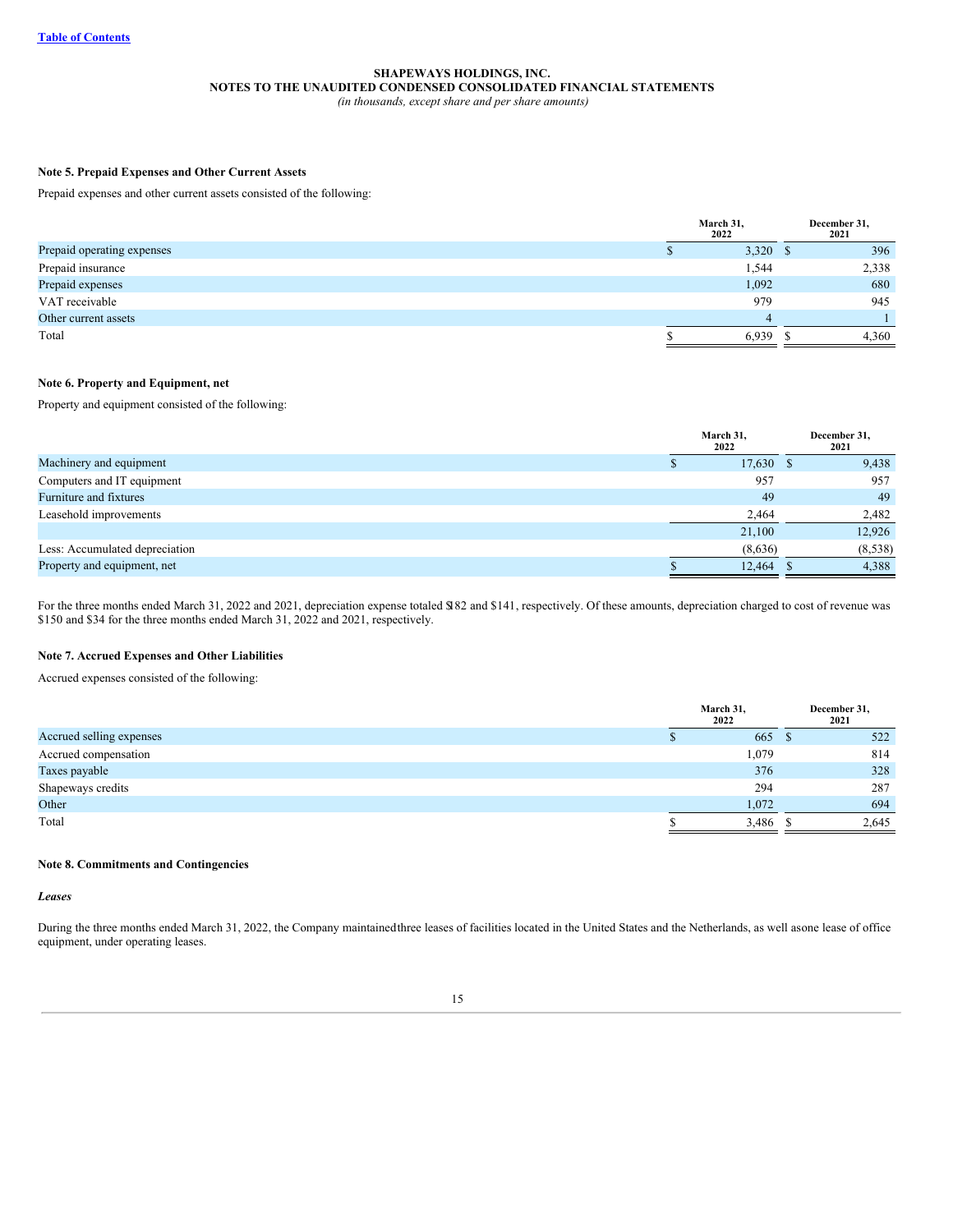*(in thousands, except share and per share amounts)*

# The operating lease expense for the three months ended March 31, 2022 and 2021 was \$142 and \$320, respectively.

# Right of use assets and lease liabilities for operating leases were recorded in the condensed consolidated balance sheets as follows:

|                                                     | March 31,<br>2022 |    | December 31,<br>2021 |
|-----------------------------------------------------|-------------------|----|----------------------|
| <b>Assets:</b>                                      |                   |    |                      |
| Right-of-use assets, net                            | 703               | -S | 842                  |
| Total lease assets                                  | 703               |    | 842                  |
| <b>Liabilities:</b>                                 |                   |    |                      |
| Current liabilities:                                |                   |    |                      |
| Operating lease liabilities, current                | 551 \$            |    | 639                  |
| Non-current liabilities:                            |                   |    |                      |
| Operating lease liabilities, net of current portion | 252               |    | 326                  |
| Total lease liability                               | 803               |    | 965                  |

The Company's lease agreements do not state an implicit borrowing rate; therefore, an internal incremental borrowing rate was determined based on information available at the lease commencement date for the purposes of determining the present value of lease payments. The incremental borrowing rate reflects the cost to borrow on a securitized basis in each market. The weighted-average remaining lease term for operating leases was 1.51 years and the weighted-average incremental borrowing rate was5.35% as of March 31, 2022.

Supplemental cash flow information related to the Company's leases was as follows:

|                                            | <b>Three Months Ended</b><br>March 31 |      |  |
|--------------------------------------------|---------------------------------------|------|--|
|                                            | 2022                                  | 2021 |  |
| Operating cash flows from operating leases | 167                                   | 845  |  |

As of March 31, 2022, future minimum lease payments required under operating leases are as follows:

| Rest of 2022                                   | ۰υ | 505  |
|------------------------------------------------|----|------|
| 2023                                           |    | 207  |
| 2024                                           |    | 126  |
| 2025                                           |    |      |
| Total minimum lease payments                   |    | 839  |
| Less effects of discounting                    |    | (36) |
| Present value of future minimum lease payments |    | 803  |

#### *Desktop Metal*

On March 26, 2021, the Company entered into a non-binding Memorandum of Understanding ("MOU") with Desktop Metal, pursuant to which Desktop Metal agreed to invest \$20.0 million in the PIPE Investment. Upon consummation of this investment, the Company became obligated to purchase \$20.0 million of equipment, materials and services from Desktop Metal. In conjunction with these obligations, the Company and Desktop Metal agreed to develop a strategic partnership. As of March 31, 2022, the Company paid \$15.9 million to Desktop Metal for equipment, materials and services received and placed purchase orders for another \$4.1 million of equipment, materials and services to be purchased under the MOU by or before December 31, 2022. The Company has no further obligations under the MOU.

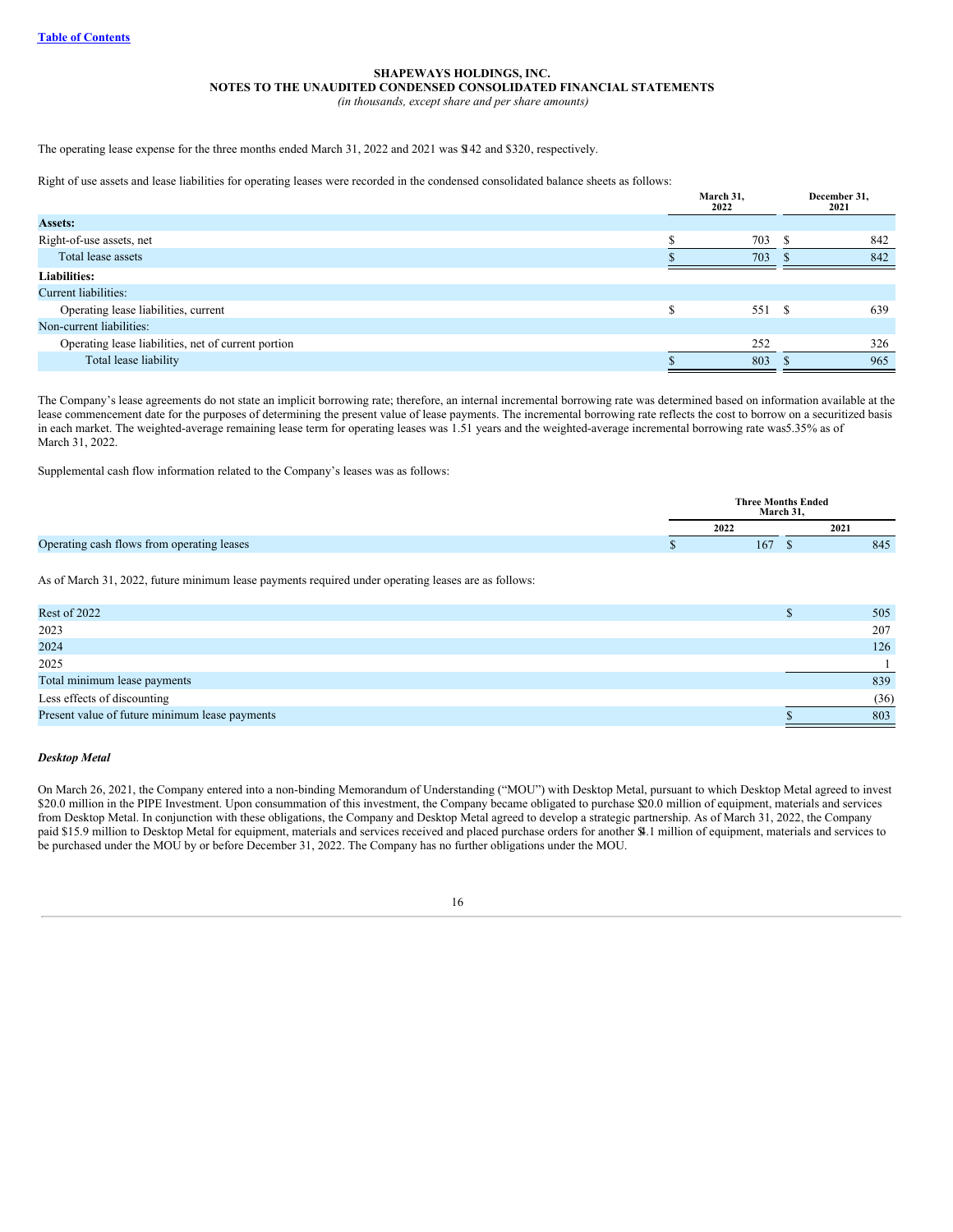*(in thousands, except share and per share amounts)*

#### *Legal Proceedings*

The Company is involved in various legal proceedings which arise from time to time in the normal course of business. While the results of such matters generally cannot be predicted with certainty, management does not expect any such matters to have a material adverse effect on the Company's condensed consolidated financial position or results of operations as of March 31, 2022 and December 31, 2021 and for the three months ended March 31, 2022 and 2021.

### **Note 9. Stockholders' Equity (Deficit)**

The consolidated statements of changes in stockholders' equity (deficit) reflects the Business Combination as defined in Note 1 as of September 29, 2021. As Legacy Shapeways was deemed the accounting acquirer in the Business Combination with Galileo, all periods prior to the Closing date reflect the balances and activity of Legacy Shapeways. The balances as of January 1, 2021 from the consolidated financial statements of Legacy Shapeways as of that date, share activity (convertible preferred stock, common stock, additional paid in capital, accumulated deficit, and accumulated other comprehensive loss) and per share amounts were retroactively adjusted, where applicable, using the recapitalization Conversion Ratio.

### *Common Stock*

Upon closing of the Business Combination, pursuant to the terms of the Certificate of Incorporation, the Company authorized120,000,000 shares of Common Stock with a par value \$0.0001. The holders of Common Stock are entitled toone vote per share on all matters submitted to the stockholders for their vote or approval and are entitled to receive dividends, as and if declared by the Board of Directors out of legally available funds.

The Company has issued and outstanding 48,845,706 and 48,627,739 shares of Common Stock as of March 31, 2022 and December 31, 2021, respectively.

#### *Legacy Shapeways Common Stock Warrants*

On December 18, 2013, in connection with executing a loan agreement, the Company issued warrants to purchase40,000 shares of Legacy Shapeways common stock. The warrants had an exercise price of \$1.25 per share and had an expiration date of December 18, 2023.

On February 3, 2014, in connection with executing a lease agreement, the Company issued warrants to purchase248,000 shares of Legacy Shapeways common stock. The warrants had an exercise price of \$1.25 per share and expired upon the latest to occur (i)seven years from the original issuance date or (ii) five years from the effective date of an initial public offering.

On April 22, 2015, in connection to an amended loan agreement, the Company issued warrants to purchase13,750 shares of Legacy Shapeways common stock. The warrants had an exercise price of \$1.70 per share and had an expiration date of April 22, 2025.

Immediately prior to the completion of the Business Combination, all outstanding Legacy Shapeways common stock warrants were exercised into an aggregate of255,917 shares of Legacy Shapeways common stock (212,234 shares of Common Stock post Business Combination).

#### *Legacy Shapeways Convertible Preferred Stock*

Immediately prior to the completion of the Business Combination, all outstanding shares of the Legacy Shapeways Series A-1, Series A-2, Series B, Series B-1, Series C, Series D, and Series E preferred stock converted into an aggregate of 22,579,695 shares of common stock. Each share of Legacy Shapeways convertible preferred stock was converted into one share of Legacy Shapeways common stock.

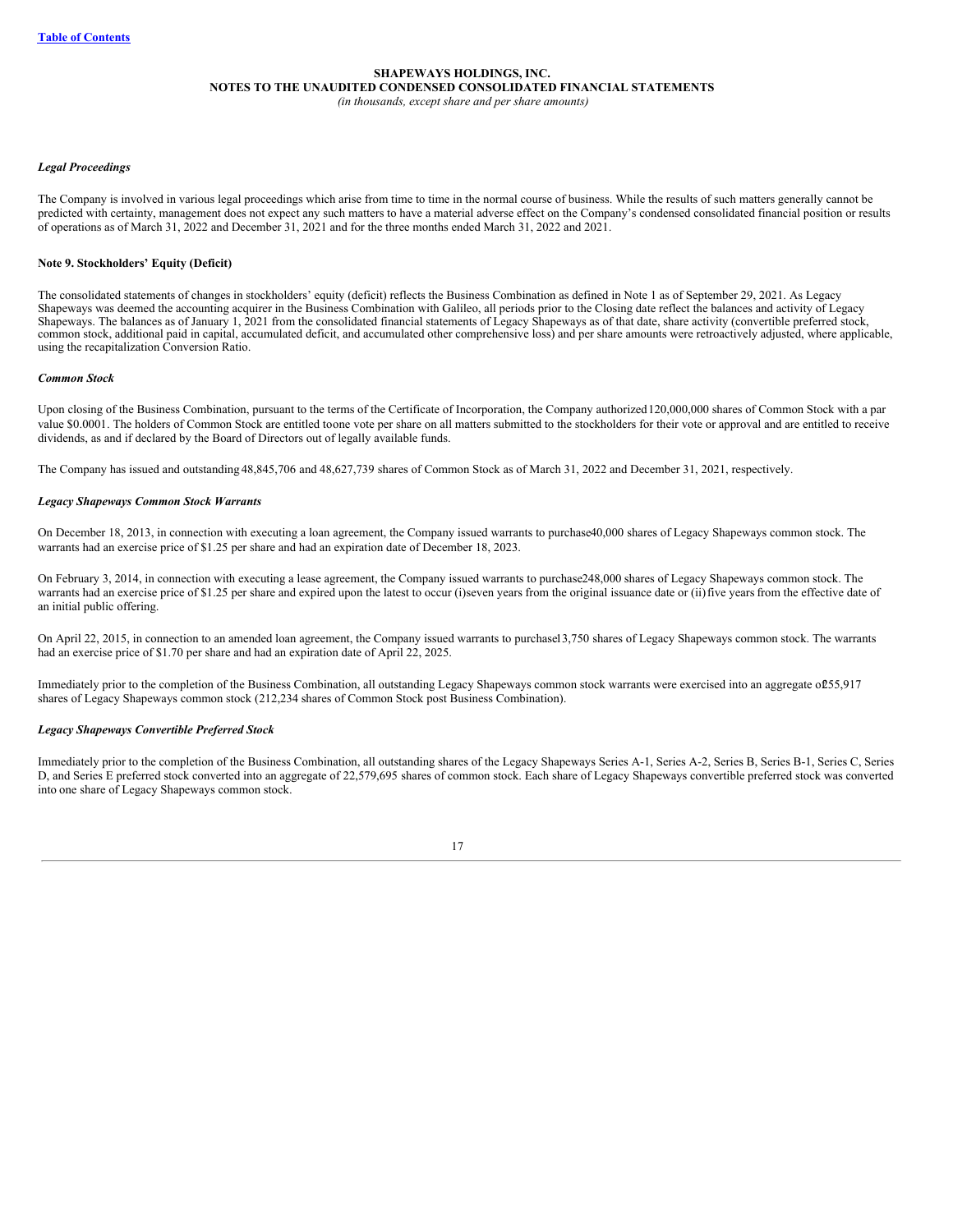### **SHAPEWAYS HOLDINGS, INC. NOTES TO THE UNAUDITED CONDENSED CONSOLIDATED FINANCIAL STATEMENTS** *(in thousands, except share and per share amounts)*

#### *Legacy Shapeways Preferred Stock Warrants*

On March 8, 2013, the Company issued warrants to purchase a total of23,125 shares of Series B-1 preferred stock of Legacy Shapeways. The warrants had an exercise price of \$2.5946 per share and were exercisable forten years from the date of grant. On May 10, 2021, the 23,125 warrants were exercised for 23,125 shares of Series B-1 preferred stock of Legacy Shapeways at an exercise price of \$2.5946 per share.

On June 30, 2017, in connection with executing a loan agreement, the Company issued warrants to purchase a total of57,051 shares of Series D preferred stock of Legacy Shapeways. The warrants had an exercise price of \$5.2584 per share and were exercisable forten years from the date of grant. Immediately prior to the completion of the Business Combination, the 57,051 warrants were exercised for 107,580 shares of Legacy Shapeways common stock.

### *Public Warrants*

Prior to the Merger, the Company had outstanding 13,800,000 Public Warrants. Each Public Warrant entitles the holder to purchaseone share of Common Stock of the Company at an exercise price of \$11.50 per share. The Public Warrants become exercisable30 days after the Closing Date, and expirefive years after the Closing Date or earlier upon redemption or liquidation.

The Company may redeem the Public Warrants as follows: in whole and not in part; at a price of \$0.01 per warrant; at any time while the Public Warrants are exercisable, upon not less than 30 days' prior written notice of redemption to each Public Warrant holder; if, and only if, the reported last sale price of the Company's ordinary shares equals or exceeds \$18.00 per share, for any 20 trading days within a 30-trading day period ending on the third business day prior to the notice of redemption to the warrant holders; and if, and only if, there is a current registration statement in effect with respect to the ordinary shares underlying such warrants at the time of redemption and for the entire 30-day trading period referred to above and continuing each day thereafter until the date of redemption. Certain of these conditions have not been met to redeem the Public Warrants. If the Company calls the Public Warrants for redemption, management will have the option to require all holders that wish to exercise the Public Warrants to do so on a "cashless basis," as described in the warrant agreement.

As of March 31, 2022 and December 31, 2021 there were16,150,816 and 15,295,612 Public Warrants outstanding, respectively.

#### **Note 10. Stock-Based Compensation**

# *2010 Stock Plan*

Prior to the Business Combination, Legacy Shapeways maintained its 2010 Stock Plan (the "2010 Plan"), under which Legacy Shapeways granted statutory and non-statutory stock to employees, outside directors and consultants. The maximum number of shares of common stock that was issuable under the 2010 Plan was 16,942,546 shares.

In connection with the Business Combination, each Legacy Shapeways stock option that was outstanding immediately prior to Closing, whether vested or unvested, was converted into an option to acquire a number of shares of common stock (each such option, an "Exchanged Option") equal to the product of (i) the number of shares of Legacy Shapeways common stock subject to such Legacy Shapeways option immediately prior to the Business Combination and (ii) 90% of the Conversion Ratio, at an exercise price per share (rounded up to the nearest whole cent) equal to (A) the exercise price per share of such Legacy Shapeways option immediately prior to the consummation of the Business Combination, divided by (B) 90% of the Conversion Ratio. Except as specifically provided in the Business Combination Agreement, following the Business Combination, each Exchanged Option will continue to be governed by the same terms and conditions (including vesting and exercisability terms) as were applicable to the corresponding former Legacy Shapeways option immediately prior to the consummation of the Business Combination. All stock option activity was retroactively restated to reflect the Exchanged Options.

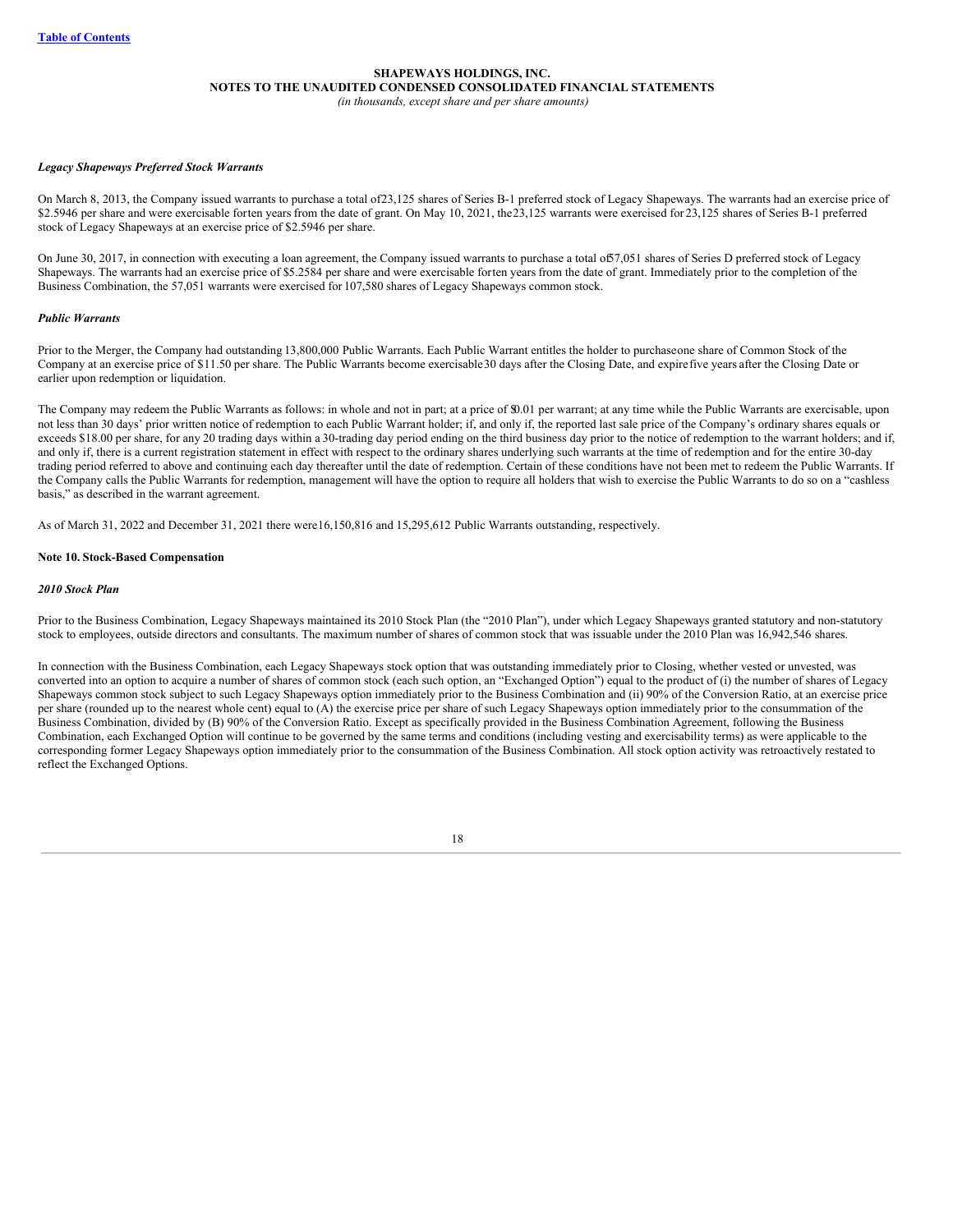*(in thousands, except share and per share amounts)*

In addition, each holder of an in-the-money Legacy Shapeways option held by individuals remaining in continuous service to the Company through the Closing, was granted a right to receive an award of restricted stock units denominated in shares of common stock granted under the 2021 Plan (each, an "Earnout RSU") equal to the product of (A) the number of shares of Legacy Shapeways common stock that were subject to the option immediately prior to Closing, multiplied by (B) ten percent (10%) of the Conversion Ratio. The Earnout RSUs are subject to substantially the same service-based vesting conditions and acceleration provisions as applied to the Legacy Shapeways option provided that, in addition to such service-based vesting conditions, Earnout RSUs will be subject to vesting and forfeiture conditions based upon the dollar volume-weighted price of the Company's Common Stock reaching certain targets (the "RSU Performance Milestones"). The Company records stock compensation expense for Earn-Out RSUs based upon an assessment of the grant date fair value using the Monte Carlo valuation model in accordance with FASB ASC Topic 718. The Company did not grant any additional Earn-Out RSUs during the three months ended March 31, 2022.

Upon the Closing of the Business Combination, the outstanding and unexercised Legacy Shapeways options became options to purchase an aggregate of 4,901,207 shares of the Company's Common Stock under the 2010 Plan at an average exercise price of \$0.62 per share.

#### *2021 Equity Incentive Plan*

Upon the closing of the Business Combination, the Company adopted the 2021 Equity Incentive Plan (the "2021 Plan"). The 2021 Plan permits the granting of incentive stock options, restricted stock awards, other share-based awards or other cash-based awards to employees, consultants, and non-employee directors. As of March 31, 2022, 10,052,787 shares of Common Stock are authorized for issuance pursuant to awards under the 2021 Plan. As of March 31, 2022,3,679,267 shares have been awarded and 6,373,520 shares remain available for issuance under the 2021 Plan.

#### *Option Awards*

The Company accounts for share-based payments pursuant to ASC 718,*Stock Compensation* and, accordingly, the Company records stock compensation expense for sharebased awards based upon an assessment of the grant date fair value for stock options using the Black-Scholes option pricing model. The Company is a public company and lacks company-specific historical and implied volatility information. Therefore, it estimates its expected stock volatility based on the historical volatility of a publicly traded set of peer companies. Due to the lack of historical exercise history, the expected term of the Company's stock options for employees has been determined utilizing the "simplified" method for awards. The risk-free interest rate is determined by reference to the U.S. Treasury yield curve. Expected dividend yield is zero based on the fact that the Company has never paid cash dividends and does not expect to pay any cash dividends in the foreseeable future.

The fair value of stock options under the Black-Scholes model requires management to make assumptions regarding projected employee stock option exercise behaviors, riskfree interest rates, volatility of the Company's stock price and expected dividends. The Company generally recognizes stock compensation expense on the grant date and over the period of vesting or period that services will be provided. The assumptions used to estimate the fair value of stock options granted

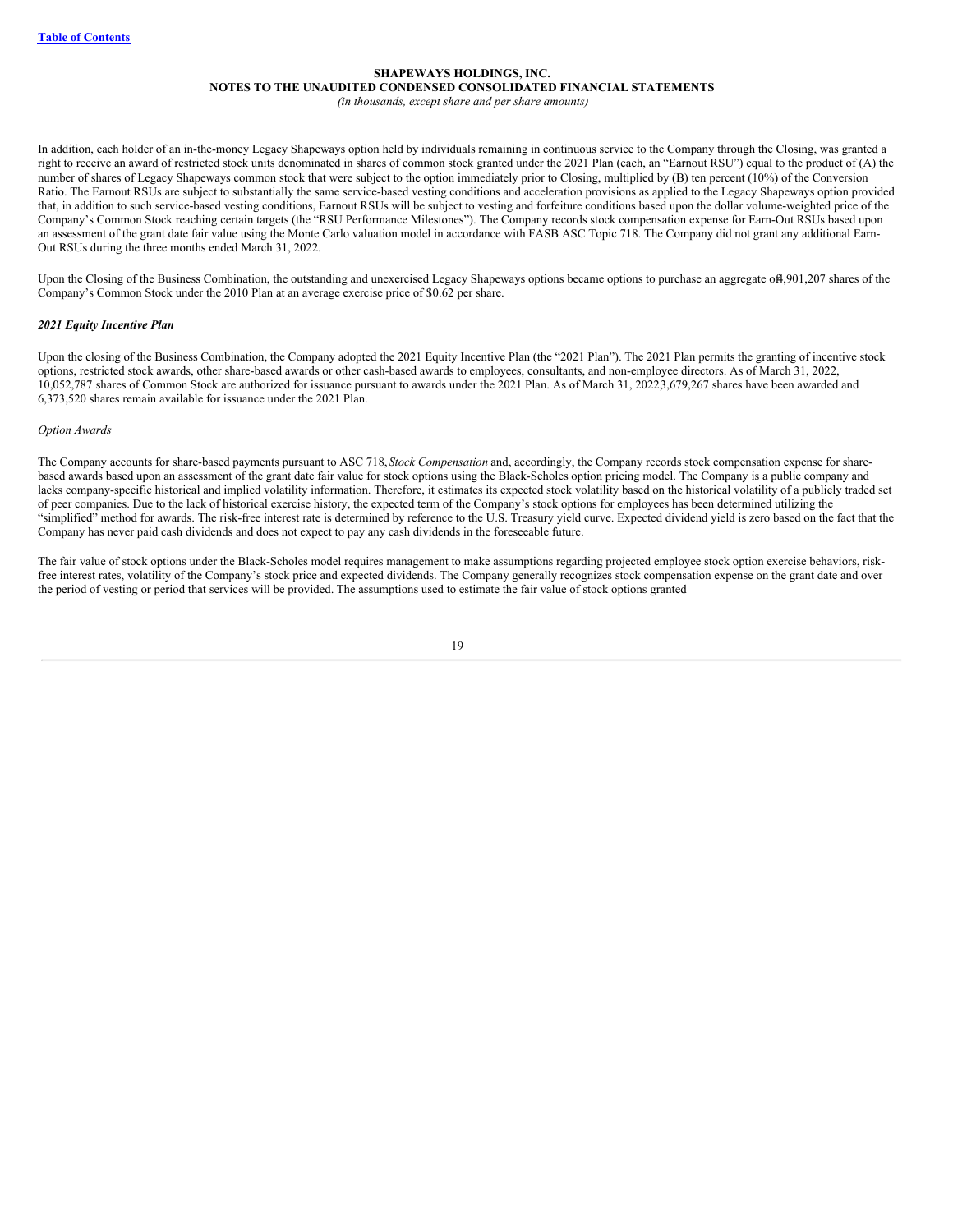### **SHAPEWAYS HOLDINGS, INC. NOTES TO THE UNAUDITED CONDENSED CONSOLIDATED FINANCIAL STATEMENTS** *(in thousands, except share and per share amounts)*

during the periods presented were as follows:

|                            | Three Months Ended March 31. |                     |  |  |  |
|----------------------------|------------------------------|---------------------|--|--|--|
|                            | 2022                         | 2021                |  |  |  |
| Strike price               | 0.17S                        | 0.17                |  |  |  |
| Expected term (in years)   | $5.55 - 6.05$                | $5.55 - 6.05$       |  |  |  |
| <b>Expected volatility</b> | 57.09% - 57.81%              | $57.09\% - 57.81\%$ |  |  |  |
| Risk-free interest rate    | $0.50\% - 0.57\%$            | $0.50\%$ - $0.57\%$ |  |  |  |
| Dividend yield             | _                            |                     |  |  |  |

The following table summarizes the Company's stock option plan and the activity during the period presented:

|                                   | <b>Shares</b><br>Underlying<br>Options | Weighted<br><b>Average Exercise</b><br>Price | Weighted<br><b>Average</b><br>Remaining<br>Contractual<br>Term (in years) |
|-----------------------------------|----------------------------------------|----------------------------------------------|---------------------------------------------------------------------------|
| Outstanding as of January 1, 2022 | 4,806,387                              | 0.63                                         | 6.57                                                                      |
| Granted                           | $\overline{\phantom{a}}$               |                                              |                                                                           |
| Forfeited                         | (20, 814)                              | 0.49                                         |                                                                           |
| Exercised                         | (217,967)                              | 0.49                                         |                                                                           |
| Outstanding at March 31, 2022     | 4,567,606                              | 0.63                                         | 6.35                                                                      |
| Exercisable at March 31, 2022     | 4,339,216                              | 0.64                                         | 6.28                                                                      |

The aggregate intrinsic value in the above table is calculated as the difference between fair value of the Company's Common Stock price and the exercise price of the stock options. There were no stock options granted during the three months ended March 31, 2022. The weighted-average grant-date fair value per stock option granted during the three months ended March 31, 2021 was \$0.17. As of March 31, 2022, approximately\$51 of unrecognized compensation expense related to non-vested awards is expected to be recognized over the weighted average period of 1.67 years.

# *Restricted Stock Units*

The following table summarizes the Company's restricted stock unit activity during the period presented:

|                                   | <b>Restricted Stock Units</b> | Weighted Average Grant Fair Value<br>per Share |
|-----------------------------------|-------------------------------|------------------------------------------------|
| Outstanding as of January 1, 2022 | 660,448                       | \$3.80                                         |
| Granted                           | 2,608,455                     | 2.86                                           |
| Forfeited                         | (798)                         | 1.06                                           |
| Exercised                         | $\overline{\phantom{a}}$      | $\overline{\phantom{a}}$                       |
| Outstanding at March 31, 2022     | 3,268,105                     | 2.96                                           |
| Exercisable at March 31, 2022     | 1,125                         | 2.86                                           |

The total fair value of restricted stock unit awards vested during the period ended March 31, 2022 was\$1,903.

Total unrecognized compensation expense related to outstanding restricted stock unit awards was approximately\$4,283 as of March 31, 2022 and is expected to be recognized over the weighted average period of 3.63 years.

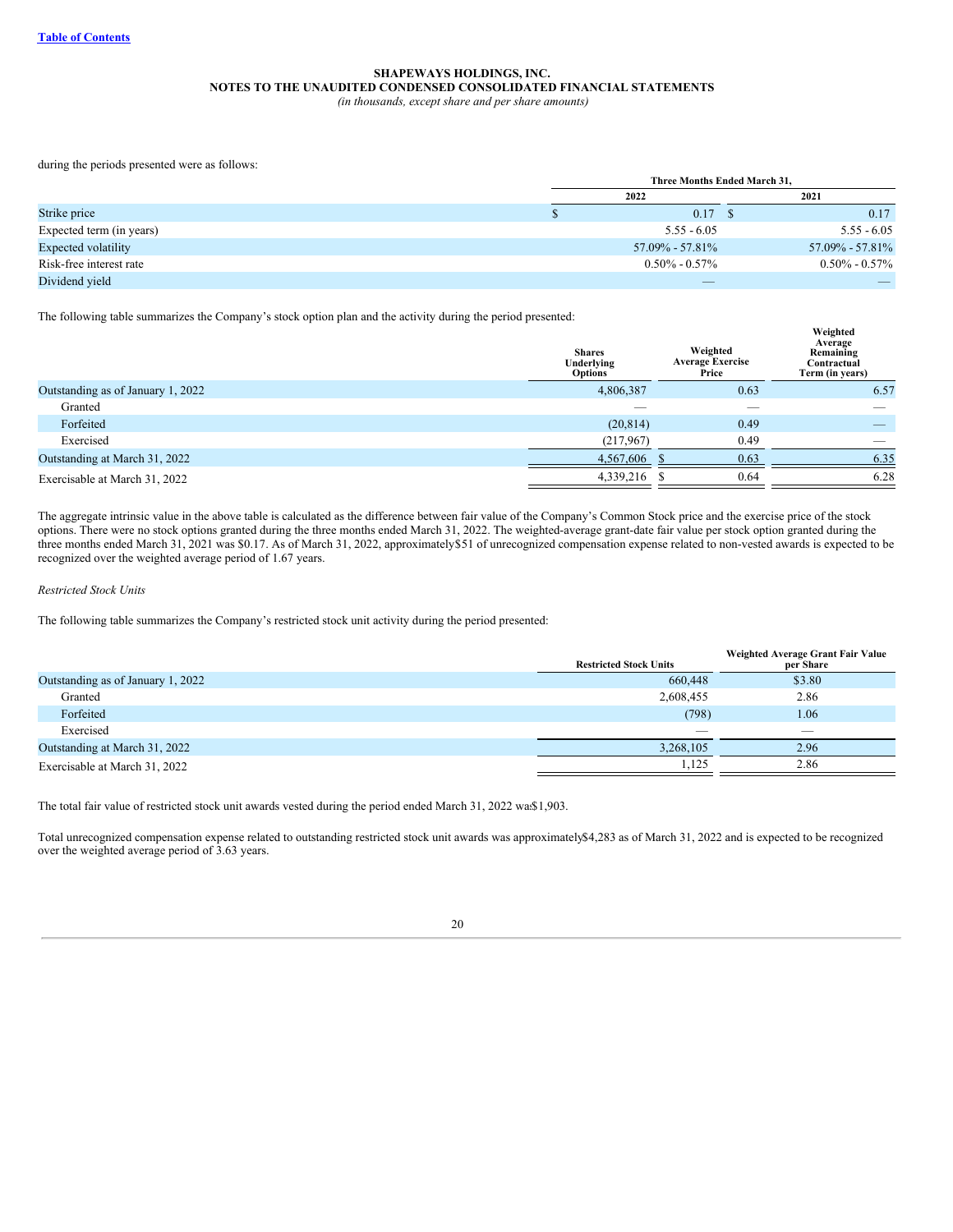*(in thousands, except share and per share amounts)*

#### *2021 Employee Stock Purchase Plan*

Upon the closing of the Business Combination, the Company adopted the 2021 Employee Stock Purchase Plan (the "ESPP"). The purpose of the ESPP is to provide eligible employees with an opportunity to increase their proprietary interest in the success of the Company by purchasing Common Stock from the Company on favorable terms and to pay for such purchases through payroll deductions or other approved contributions. As of March 31, 2022, 1,381,998 shares of Common Stock are available for purchase under the ESPP. As of March 31, 2022, no shares have been purchased under the ESPP.

### **Note 11. Fair Value Measurements**

Fair value measurements discussed herein are based upon certain market assumptions and pertinent information available to management as of March 31, 2022 and December 31, 2021. The carrying amounts of accounts receivable, inventory, prepaid expenses and other current assets, accounts payable, accrued expenses and other liabilities, and deferred revenue approximated fair value as they are short term in nature. The fair value of warrants issued for settlement and services are estimated based on the Black-Scholes model. The carrying value of the Company's debt and operating lease liabilities approximated its fair value, as the obligation bears interest at rates currently available for debt with similar maturities and collateral requirements.

# *Fair Value on a Recurring Basis*

The Company follows the guidance in ASC 820 for its financial assets and liabilities that are re-measured and reported at fair value at each reporting period, and non-financial assets and liabilities that are re-measured and reported at fair value at least annually. The estimated fair value of the warrant liabilities represents Level 3 measurements. The following table presents information about the Company's liabilities that are measured at fair value on a recurring basis at March 31, 2022 and December 31, 2021, and indicates the fair value hierarchy of the valuation inputs the Company utilized to determine such fair value:

| Description<br>Level |  | March 31,<br>2022 | December 31,<br>2021 |  |
|----------------------|--|-------------------|----------------------|--|
| Liabilities:         |  |                   |                      |  |
| Warrant liabilities  |  | 1,130             | 2.274<br>2.21        |  |

### *Warrant Liabilities*

The Company had outstanding 4,110,000 warrants (the "Private Warrant") that were issued upon the consummation of the initial public offering of Galileo. Additionally, at the Closing, a lender holding a convertible note issued by the Company with an aggregate principal amount of \$500 converted the note into500,000 warrants (the "Sponsor Warrants") exercisable for Common Stock at a purchase price of \$1.00 per warrant.

The Private Warrants and Sponsor Warrants are identical to the Public Warrants except that the Private and Sponsor Warrants (i) are not redeemable by the Company and (ii) may be exercised for cash or on a cashless basis, so long as they are held by the initial purchaser or any of its permitted transferees. If the Private Warrants or Sponsor Warrants are held by someone other than the initial purchasers or their permitted transferees, the Private Warrants or Sponsor Warrants will be redeemable by the Company and exercisable by such holders on the same basis as the Public Warrants. Upon the transfer of a Private Warrant or Sponsor Warrant to a party other than an initial purchaser or any of its permitted transferees, the Private Warrants or Sponsor Warrants become Public Warrants and the fair market value of the Private Warrants at the date of the transfer is reclassified to equity.

The Private Warrants and Sponsor Warrants are not indexed to the Company's common shares in the manner contemplated by ASC 815-40-15 because the holder of the instrument is not an input into the pricing of a fixed-for-fixed option on equity shares. The Company classifies the Private Warrants and Sponsor Warrants as derivative liabilities in its unaudited condensed consolidated balance sheet as of March 31, 2022.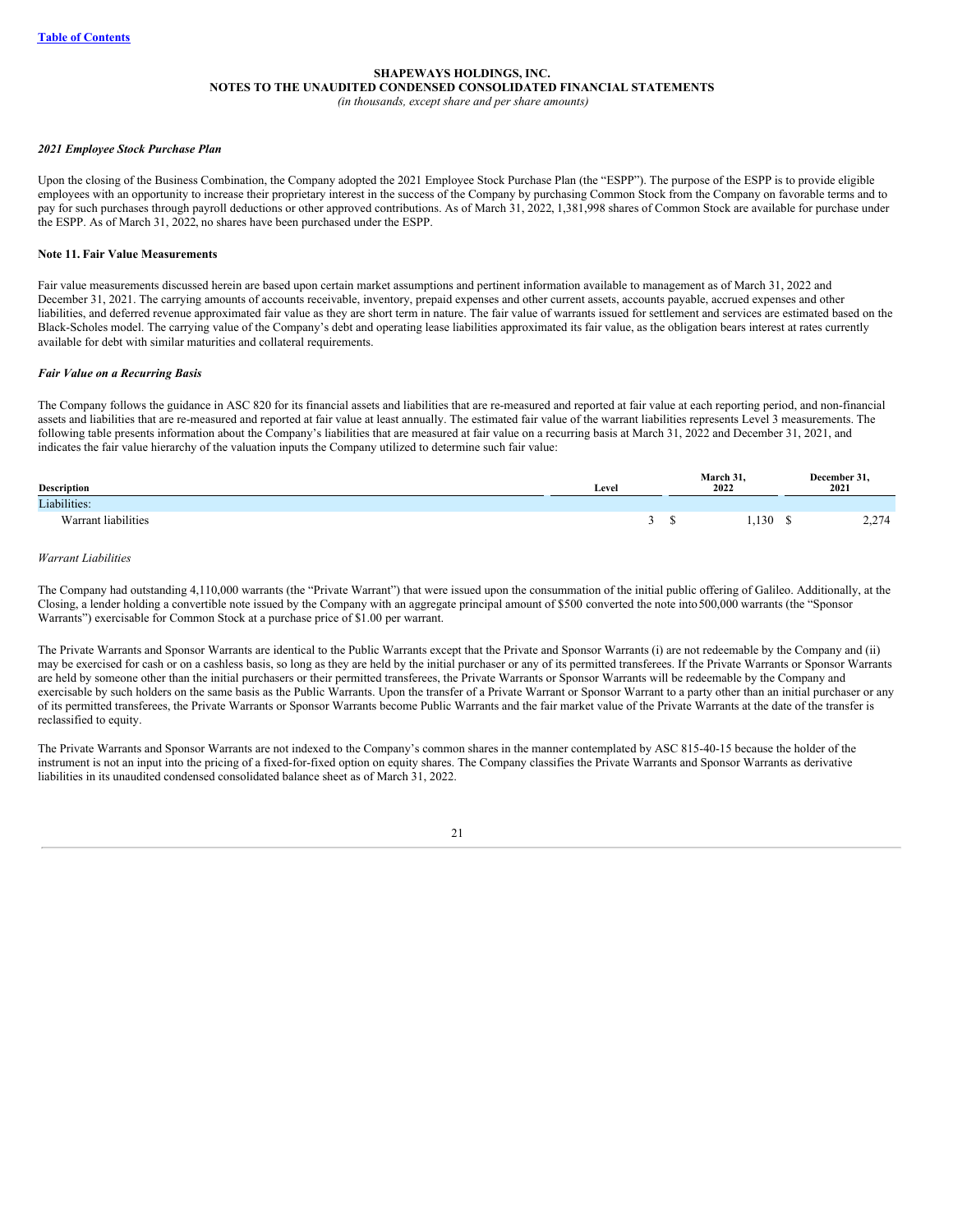*(in thousands, except share and per share amounts)*

The Company utilizes a Binomial Lattice model approach to value the Private Warrants and Sponsor Warrants at each reporting period with changes in fair value recognized in the statement of operations. The estimated fair value of the warrant liabilities is determined using Level 3 inputs. Inherent in a binomial options pricing model are assumptions related to expected share-price volatility, expected life, risk-free interest rate and dividend yield. The Company estimates the volatility of its Common Stock based on historical volatility that matches the expected remaining life of the warrants. The risk-free interest rate is based on the U.S. Treasury zero-coupon yield curve on the grant date for a maturity similar to the expected remaining life of the warrants. The expected life of the warrants is assumed to be equivalent to their remaining contractual term. The dividend rate is based on the historical rate, which the Company anticipates to remain at zero.

The significant unobservable inputs used in the Binomial Lattice Model to measure the warrant liabilities that are categorized within Level 3 of the fair value hierarchy are as follows:

|                               | March 31,<br>2022 |  |                |
|-------------------------------|-------------------|--|----------------|
| Stock price on valuation date | 2.86              |  | 3.71           |
| Exercise price per share      | 11.50             |  | 11.50          |
| Expected life                 | 4.5 years         |  | 4.75 years     |
| Volatility                    | 56.4%             |  | 56.4%          |
| Risk-free rate                | 2.4%              |  | 1.2%           |
| Dividend yield                | $-\frac{6}{6}$    |  | $-\frac{0}{0}$ |
| Fair value per warrant        | 0.50              |  | 0.73           |

The following table provides a summary of changes in fair value of the Company's Level 3 financial instruments that are measured at fair value on a recurring basis:

|                                                 | .<br><b>Liabilities</b> |
|-------------------------------------------------|-------------------------|
| Balance at December 31, 2021                    | 2,274                   |
| Transfer of Private Warrants to Public Warrants | (382)                   |
| Change in fair value                            | (762)                   |
| Balance at March 31, 2022                       | .130                    |
|                                                 |                         |

**Warrant**

For the three months ended March 31, 2022 the Company recognized income resulting from a change in the fair value of warrant liabilities of \$62. There was no change in fair value for the three months ended March 31, 2021 as there were no warrant liabilities outstanding as of March 31, 2021.

As of March 31, 2022 and December 31, 2021, there were2,259,184 and 3,114,388 Private Warrants outstanding, respectively.

#### *Fair Value on a Non-Recurring Basis*

At the Closing, there were 3,510,405 shares of Common Stock issued as part of the Merger consideration (the "Earnout Shares") subject to vesting and forfeiture conditions (the "Earnout Terms") based upon the volume-weighted average trading price of Common Stock reaching targets of \$14.00 and \$16.00, respectively (with 50% released at each target) for a period of 30 consecutive trading days during the three-year period after the Closing, with the portion of such shares that would otherwise be deliverable to Legacy Shapeways shareholders at the Closing being withheld and deposited into escrow. The fair value of the Earnout Shares was estimated using the trading price of the Common Stock at Closing (\$7.70), discounted based on the probability of the Earnout Terms being met as determined at Closing, and thus represents a Level 2 fair value measurement as defined in ASC 820. The Earnout Shares, if achieved, would be issued to Legacy Shapeways shareholders. The Earnout Shares are a fixed number of shares to be issued to such shareholders on a pro rata basis. The fair value of the Earnout Shares was recognized as a deemed dividend. Upon closing of the Merger, the estimated fair value of the Earnout shareholders on a pro rata basis. The fair val Shares was \$18,132 with such amount recognized as a deemed dividend. As the Company was in an accumulated deficit position as of the measurement date, the resulting deemed dividend was recorded

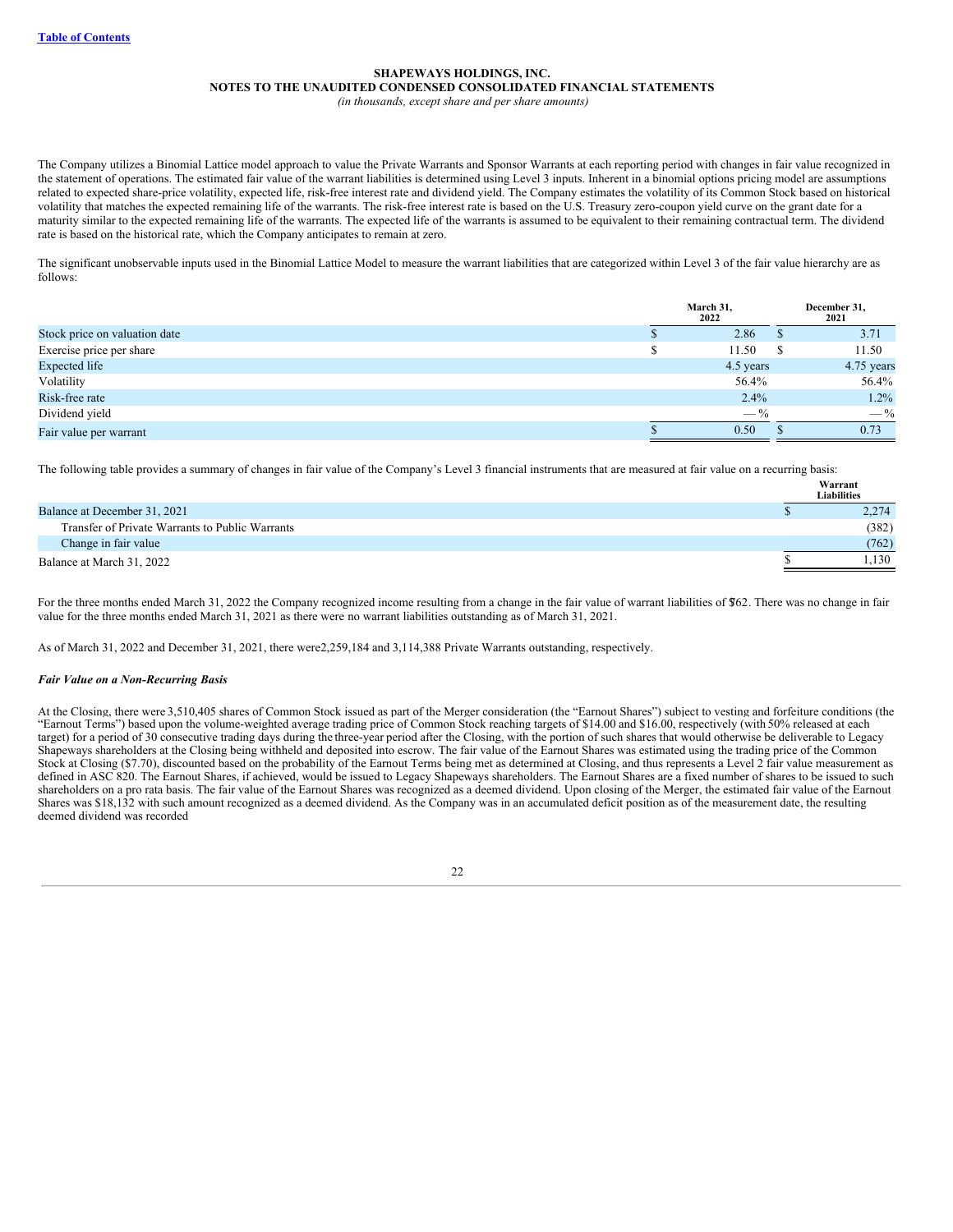*(in thousands, except share and per share amounts)*

as a reduction of additional paid-in capital with a corresponding offset recorded to additional paid-in capital. As of March 31, 2022, there were3,510,405 Earnout Shares unvested and remaining subject to the Earnout Terms.

#### **Note 12. Significant Concentrations**

One customer accounted for approximately 22% and 21% of revenue for the three months ended March 31, 2022 and 2021, respectively. No other customers represented more than 10% of revenue for the three months ended March 31, 2022 and 2021.

One vendor accounted for approximately 63% and 13% of purchases for the three months ended March 31, 2022 and 2021. No other vendors represented more than 10% of purchases for the three months ended March 31, 2022 and 2021.

As of March 31, 2022, two customers accounted for approximately62% and 32% of accounts receivable. As of December 31, 2021, two customers accounted for approximately 32% and 25% of accounts receivable. No other customers represented more than 10% of outstanding accounts receivable as of March 31, 2022 and December 31, 2021.

As of March 31, 2022, two vendors accounted for approximately16%, and 11% of accounts payable. As of December 31, 2021, two vendors accounted for approximately18% and 11% of accounts payable. No other vendors represented more than 10% of outstanding accounts payable balance as of March 31, 2022 and December 31, 2021.

#### **Note 13. Subsequent Events**

The Company has evaluated all known subsequent events through May 16, 2022, which is the date these condensed consolidated financial statements were issued. Subsequent to quarter end, the Company completed three strategic acquisitions of MFG.com, a custom manufacturing online marketplace; MakerOS, an operating software for manufacturers and service providers; and Linear AMS, an additive manufacturer focused on plastics molding, tooling, and production, predominantly in the automotive industry.

<span id="page-26-0"></span>Based on an evaluation of these transactions, the Company has determined that no further recognition or disclosure is required within these condensed consolidated financial statements.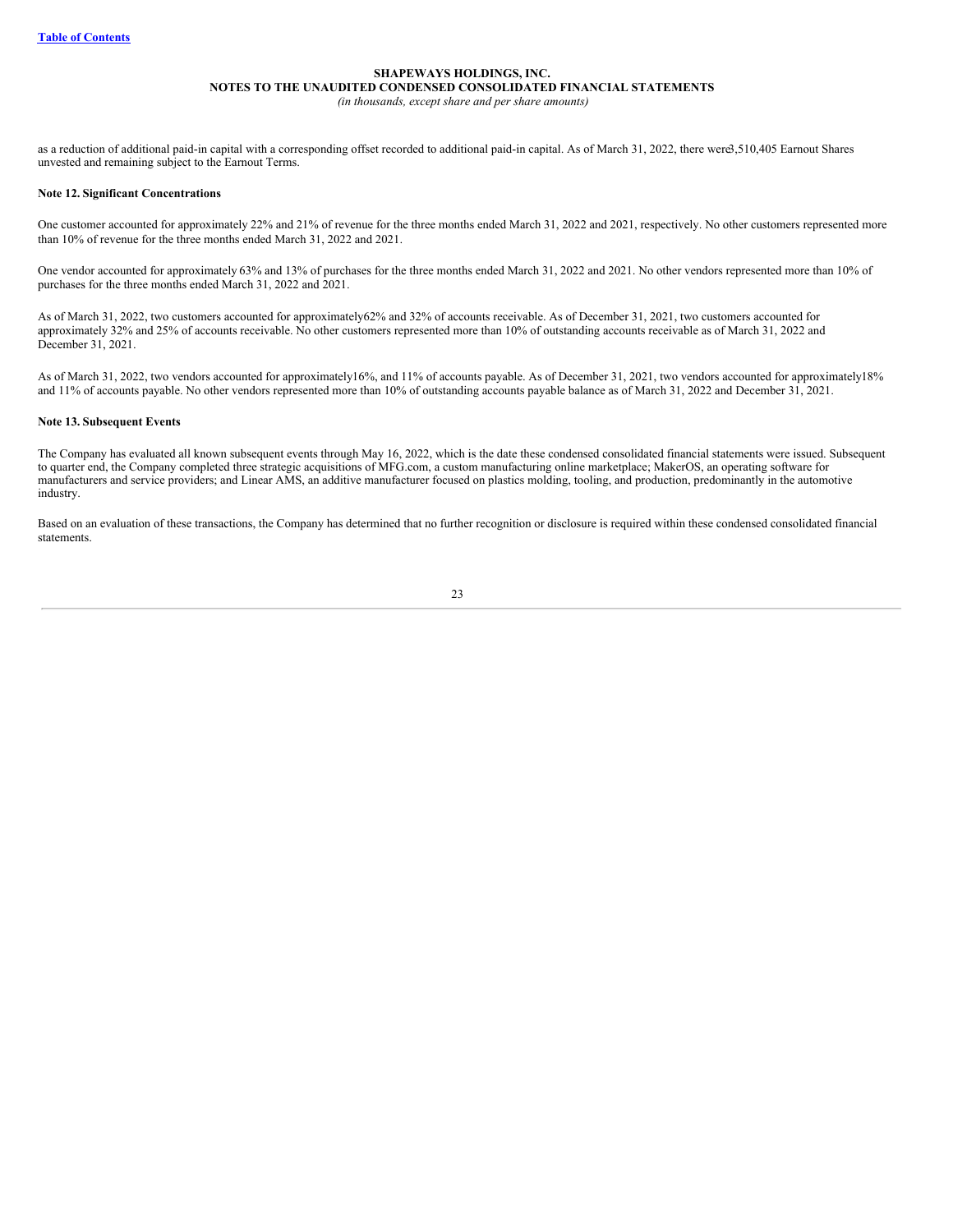#### **Item 2. Management's Discussion and Analysis of Financial Condition and Results of Operations**

The following management's discussion and analysis of financial condition and results of operations provides information that management believes is relevant to an assessment and understanding of our consolidated results of operations and financial condition and changes in financial condition. You should read the following discussion and analysis of financial condition and results of operations together with the accompanying unaudited condensed consolidated financial statements and the related notes to those statements of Shapeways included in this Report and the audited financial statements and notes thereto as of and for the year ended December 31, 2021 which is contained in our Annual Report on Form 10-K/A filed with the Securities and Exchange Commission ("SEC") on April 1, 2022 . Some of the information contained in this discussion and analysis or set forth elsewhere in this Report, including information with respect to our plans and strategy for our business and related financing contains forward-looking statements that involve risks and uncertainties. See "Special Note Regarding Forward-Looking Statements" and "Risk Factors" for a discussion of forwardlooking statements and important factors that could cause actual results to differ materially from those anticipated in these forward-looking statements. Although we believe that the expectations reflected in the forward-looking statements are reasonable, we cannot guarantee future results, levels of activity, performance, or achievements. Except as required by law, we do not intend to update any of these forward-looking statements after the date hereof or to conform these statements to actual results or revised *expectations.*

#### **Company Overview**

Shapeways is a leading digital manufacturer combining high quality, flexible, on-demand manufacturing with purpose-built proprietary software to offer customers an end-to-end digital manufacturing platform on which they can rapidly transform digital designs into physical products. Our manufacturing platform offers customers access to high quality manufacturing from start to finish through automation, innovation, and digitization. Our proprietary software, wide selection of materials and technologies, and global supply chain lower manufacturing barriers and accelerate delivery of manufactured parts from prototypes to finished end parts. We combine deep digital manufacturing know-how and software expertise to deliver high quality, flexible on-demand digital manufacturing to a range of customers, from project-focused engineers to large enterprises. Digital manufacturing is the complete digitization of the end-to-end manufacturing process that enables the transition of a digital file to a physical product.

#### **Recent Developments**

Subsequent to quarter end, we completed three strategic acquisitions which advance our objectives of accelerating our Otto software go-to-market plan, adding complementary manufacturing capabilities, and deepening reach into key target verticals. These acquisitions include:

- MFG.com: Helps custom part manufacturers grow their business by making it easy for them to be discovered on its cloud-based Request for Quote management platform and helps buyers to find the best possible manufacturer that fits their needs through a set of supplier and buyer marketplaces mainly for traditional manufacturing. MFG.com fits well into Shapeways software strategy, adds immediate features with its marketplace products and is expected to accelerate Otto's phased rollout.
- MakerOS: Offers a SaaS service to facilitate design, prototype and production process for manufacturers and service providers. MakerOS brings features to Otto's product vision, particularly enhanced quoting and project management, as well as adding several key employees.
- Linear AMS: an expert in plastics molding, tooling, and production, predominantly in the automotive industry. Headquartered in Michigan, Linear AMS has blue chip automotive customers and access to their respective suppliers.

# **Key Factors Affecting Operating Results**

We believe that our performance and future success depend on many factors that present significant opportunities for us but also pose risks and challenges, including the following:

*Commercial Launch of New Of erings*

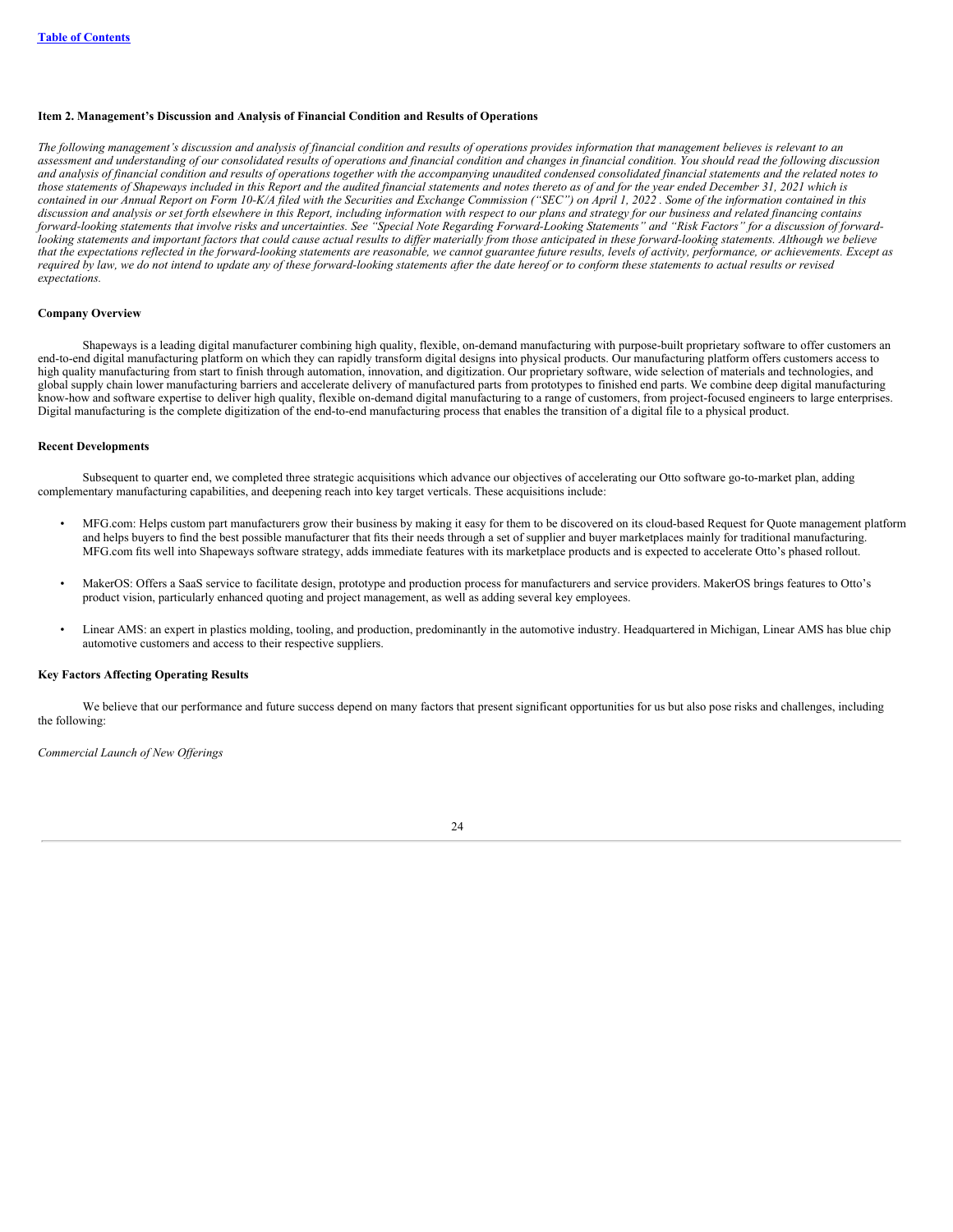We plan to launch several new manufacturing technologies, materials, and finishes. Prior to commercialization, we must complete testing and manufacturing ramp-up either in house or through our network of third-party manufacturing partners. Any delays in the successful completion of these steps or the results of testing may impact our ability or the pace at which we will generate revenue from these offerings. Even if we successfully introduce these new offerings, there is no assurance that they will be accepted by the broader market.

In 2020, we launched our software under the brand*"*Powered by Shapeways*"* to a limited set of design customers, and launched the first phase of this offering under the brand Otto in the fourth quarter of 2021, to third-party manufacturers. This phase of the rollout involves activities such as creating awareness of the new offering and ensuring the software can interoperate with systems used by potential customers. We plan to roll out further phases of this software over the next two years. We believe that offering this software to other manufacturers will enable us to generate future revenue. However, we have not derived significant revenue from sales of its software to date, and may never be successful in doing so. We expect to further commercialize our software, which we expect will provide software customers with an end-to-end software for their manufacturing operations and to expand the manufacturing capabilities that they offer to their customers.

### *Adoption of Our Digital Manufacturing Solutions*

We believe that the market is shifting toward digitization of manufacturing and approaching an inflection point in the overall adoption of digital manufacturing solutions. We believe that we are well-positioned to take advantage of this market opportunity across an array of industries due to our platform that combines high-quality, flexible, on-demand manufacturing with purpose-built proprietary software. We expect that our results of operations, including revenue and gross margins, will fluctuate for the foreseeable future as businesses continue to shift away from traditional manufacturing processes towards digital manufacturing. The degree to which current and potential customers recognize the benefits of the digitization of manufacturing, and then use our solutions in particular will affect our financial results.

#### *Pricing, Product Cost and Margins*

To date, the majority of our revenue has been generated by the manufacturing and sales of additively-manufactured end parts.

Software and manufacturing pricing may vary due to market-specific supply and demand dynamics, customer size, and other factors. Sales of certain products, such as software, have, or are expected to have, higher gross margins than others. As a result, our financial performance depends, in part, on the mix of offerings we sell during a given period. In addition, we are subject to price competition, and our ability to compete in key markets will depend on the success of our investments in our offerings, and on cost improvements as well as on our ability to efficiently and reliably introduce cost-effective digital manufacturing solutions for our customers.

#### *Continued Investment and Innovation*

We believe that we are a leader in digital manufacturing solutions, offering high-quality, flexible, on-demand manufacturing coupled with purpose-built proprietary software. Our performance is significantly dependent on the investment we make in our software development efforts and in new digital manufacturing technologies. It is essential that we continually identify and respond to rapidly evolving customer requirements, develop and introduce innovative new offerings, enhance existing solutions and generate customer demand for our offerings. We believe that investment in our digital manufacturing solutions will contribute to long-term revenue growth, but may adversely affect near-term profitability.

### *Raw Material, Inflation, and Supply Chain Trends*

Inflationary factors such as increases in the costs of raw materials, packaging materials, purchased product, shipping costs and labor costs affect our operating results and financial condition. Although we do not believe that inflationary factors have had a material impact on our financial condition or results of operations for the three months ended March 31, 2022 and 2021, the ongoing impact of the COVID-19 pandemic, the Russian invasion of Ukraine and other supply and labor disruptions could have an material impact on our future costs and a high rate of inflation in the future could have a material adverse effect on our financial condition and results of operations in the future. Although we make efforts to minimize the impact of inflationary factors which may include raising prices to our customers in the future, a high rate of pricing volatility associated with raw materials used in our products may have an adverse effect on our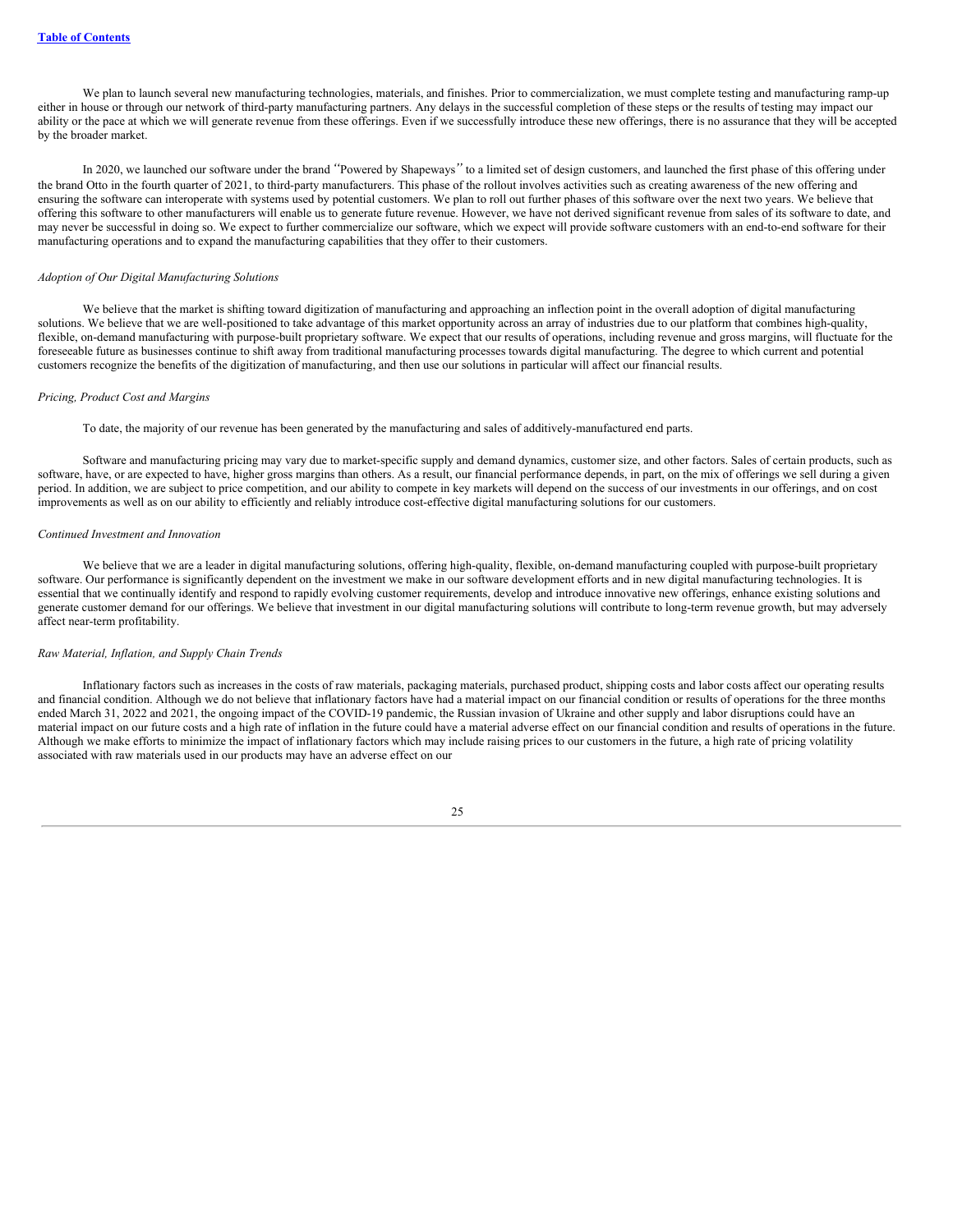operating results. We will continue to work closely with our suppliers and customers, leveraging our global capabilities and expertise to work through supply and other resulting issues.

# **Components of Results of Operations**

#### *Revenue*

The majority of our revenue results from the sales of products that we manufacture for customers, which is designated as "Direct Sales". This revenue is recognized upon shipment of the manufactured product to the customer.

During the three months ended March 31, 2022 and 2021, approximately 24% and 27% of our revenue was designated as "Marketplace Sales". This revenue is from our customers who sell products that we manufacture for them through our e-commerce website. Sales through this channel are subject to our regular manufacturing fees and also a 3.5% fee on any price markup the customer includes on their product.

We also expect to increase software revenue over time. Software revenue is recognized (i) upon implementation for implementation fees, (ii) ratably over the term of the agreement for licensing fees, and (iii) upon order processing for the revenue-sharing component of our arrangements. To date, we have not recognized a material amount of revenue from software since this product offering has been limited to only design partners as we developed the complete product offering. In October 2021, we publicly launched a limited version of the software to expand our customer base.

#### *Cost of Revenue*

Our cost of revenue consists of the cost to produce manufactured products and related services. Cost of revenue includes machine costs, material costs, rent costs, personnel costs, and other costs directly associated with manufacturing operations in our factories as well as amounts paid to our third-party contract manufacturers and suppliers. Our cost of revenue also includes depreciation and amortization of equipment, cost of spare or replacement machine parts, machine service costs, shipping and handling costs, and some overhead costs. We expect cost of revenue to increase in absolute dollars in the future.

We intend to further commercialize our software offering and if we generate material revenue from sales of our software offering, we will separately recognize the related cost of revenue.

# *Gross Profit and Gross Margin*

Our gross profit and gross margin are, or may be, influenced by a number of factors, including:

- Market conditions that may impact our pricing;
- Product mix changes between established manufacturing product offerings and new manufacturing product offerings;
- Mix changes between products we manufacture in house and through outsourced manufacturers;
- Our cost structure, including rent, materials costs, machine costs, labor rates, and other manufacturing operations costs; and
- Our level of investment in new technologies.

#### *Selling, General and Administrative*

Selling, general and administrative expenses consist primarily of employee-related costs for individuals working in our sales and marketing departments, third party consultants, marketing costs such as search engine marketing and search engine optimization and other advertising costs, as well as personnel-related expenses associated with our executive, finance and accounting, legal, human resources, and supply chain functions, as well as professional fees for legal, audit, accounting and other consulting services along with administrative costs of doing business which include, but are not limited to, rent, utilities, and insurance.

We expect our sales and marketing costs will increase on an absolute-dollar basis as we expand our headcount, initiate new marketing campaigns, and continue to roll out future phases of our software offering.

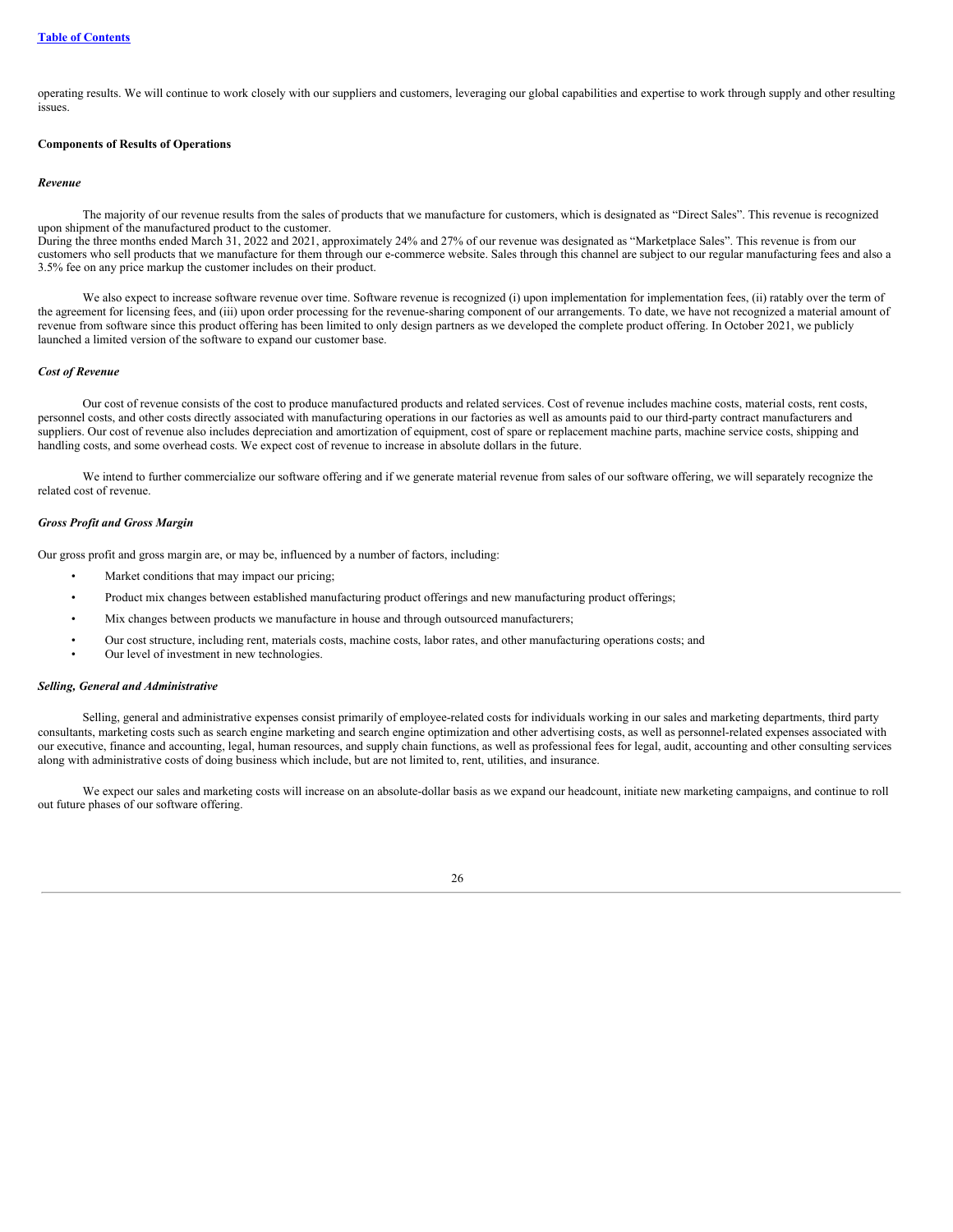We expect our general and administrative expenses will continue to increase on an absolute-dollar basis in the near term as a result of operating as a public company, including expenses necessary to comply with the rules and regulations applicable to companies listed on a national securities exchange and related to compliance and reporting obligations pursuant to the rules and regulations of the SEC, as well as increased expenses for insurance (including director and officer insurance), investor relations, and other administrative and professional services. In addition, we expect to incur additional costs as we hire additional personnel and enhance our infrastructure to support the anticipated growth of the business.

# *Research and Development*

Our research and development expenses consist primarily of employee-related personnel expenses, consulting and contractor costs, and SaaS, data center, and other technology costs. We expect research and development costs will increase on an absolute dollar basis over time as we continue to invest in our software offering.

#### *Change in Fair Value of Warrant Liabilities*

Change in fair value of warrant liability is a non-cash gain or loss impacted by the fair value of the Private Warrants assumed pursuant to the Merger.

#### *Interest Expense*

Interest expense consists primarily of interest expense associated with our term loan and our bridge loan. At the Closing of the Business Combination, we repaid and terminated the term loan in full. Immediately prior to the completion of the Business Combination, the bridge loan was converted into shares of common stock of Legacy Shapeways. We had no interest-bearing debt outstanding as of March 31, 2022 and December 31, 2021.

# *Income Tax Benefit (Expense)*

We file consolidated income tax returns in the United States and in various state jurisdictions. Income taxes are accounted for under the asset and liability method. Deferred tax assets and liabilities are recognized for the estimated future tax consequences attributable to differences between the financial statement carrying amounts of existing assets and liabilities and their respective tax bases. Deferred tax assets and liabilities are measured using enacted tax rates in effect for the year in which those temporary differences are expected to be recovered or settled. Where applicable, we record a valuation allowance to reduce any deferred tax assets that it determines will not be realizable in the future.

Due to our cumulative losses, we maintain a valuation allowance against our U.S. and state deferred tax assets.

### **Results of Operations**

# **Comparison of the Three Months Ended March 31, 2022 and 2021**

*Revenue*

|                              | <b>COLUMN</b><br>s Ended March 31.<br>l hree<br>Months |               |  | Change |  |                        |                   |
|------------------------------|--------------------------------------------------------|---------------|--|--------|--|------------------------|-------------------|
| <b>(Dollars</b><br>thousands |                                                        | 2022          |  | 202    |  |                        |                   |
| <b>Revenue</b>               |                                                        | 7.570<br>.570 |  | 8.789  |  | 210'<br>$\overline{1}$ | 140%<br>$1 + 170$ |

Revenue for the three months ended March 31, 2022 and 2021 was \$7.6 million and \$8.8 million, respectively, representing a decrease of \$1.2 million, or 14% from the prior year period. The decrease in revenue was attributable to a 7% decrease in products shipped in addition to a 7% decrease in average price per product sold due to a change in product and material mix.

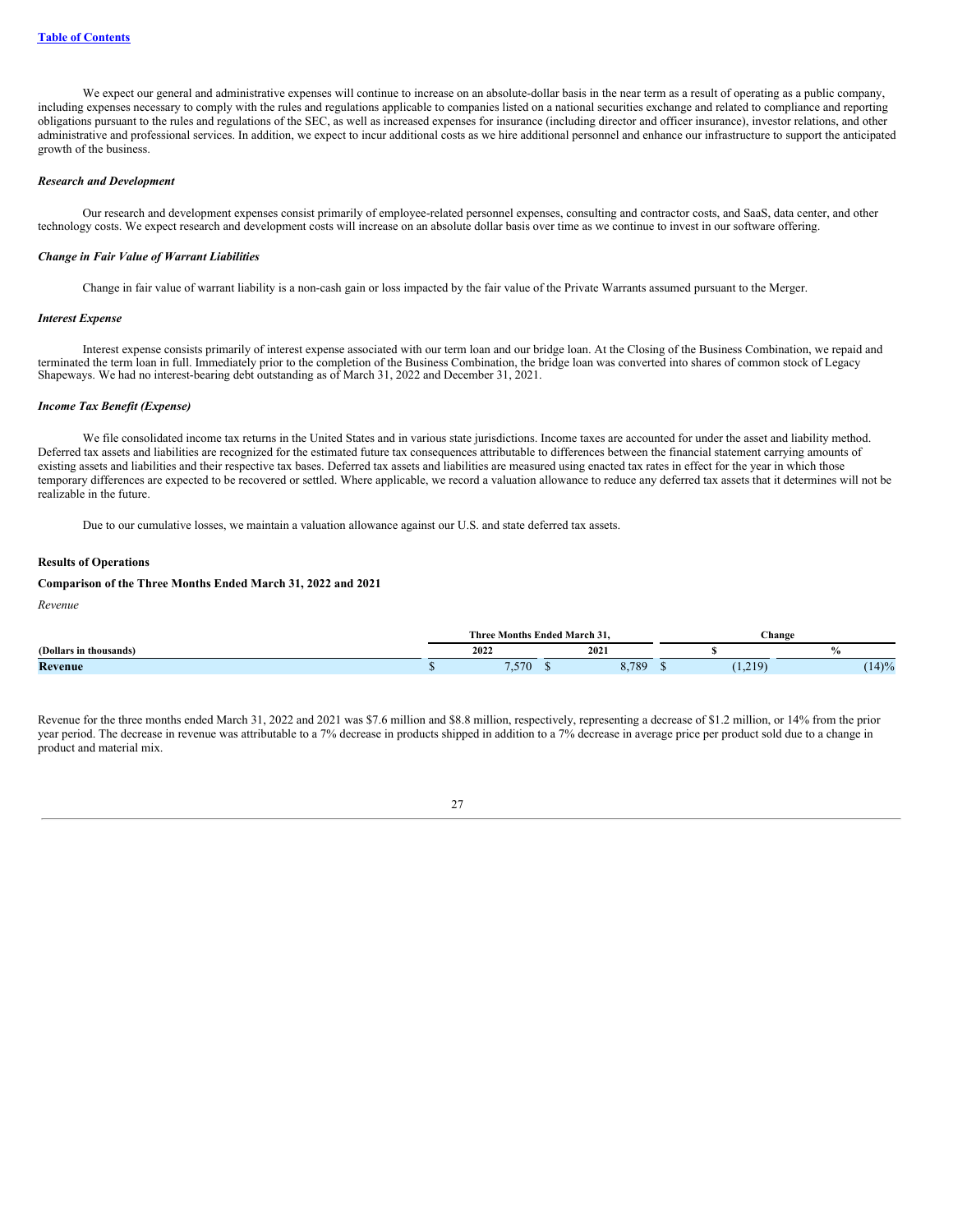*Cost of Revenue*

|                        | Three Months Ended March 31. |       |  | <b>Change</b> |  |       |  |       |
|------------------------|------------------------------|-------|--|---------------|--|-------|--|-------|
| (Dollars in thousands) | 2022                         |       |  | 2021          |  |       |  |       |
| <b>Cost of Revenue</b> |                              | 4.161 |  | 4.660         |  | (499) |  | (11)% |

Cost of revenue for the three months ended March 31, 2022 and 2021 was \$4.2 million and \$4.7 million, respectively, representing a decrease of \$0.5 million, or 11%. The decrease in cost of revenue was driven primarily by a 7% decrease in part production in addition to a 4% decrease in cost per item produced.

### *Gross Profit and Gross Margin*

|                                     | I hre | The Months Ended March 31. |       | Change                |
|-------------------------------------|-------|----------------------------|-------|-----------------------|
| <b>(Dollars</b><br>; in thousands). | 2022  | 2021                       |       |                       |
| <b>Gross Profit</b>                 | 3,409 | 120<br>エコレノ                | (720) | 170/<br>$\pm$ 1 1 7 0 |

Gross profit for the three months ended March 31, 2022 and 2021 was \$3.4 million and \$4.1 million, respectively, representing a decrease of \$0.7 million or 17%. The decrease in gross profit was primarily driven by a 6% decrease in product shipped and 7% decrease in average price per product sold and a 4% decrease in cost per item produced.

|                      | Months -<br>hree             | - Ended March . |               | . hange                |
|----------------------|------------------------------|-----------------|---------------|------------------------|
|                      | 2022                         | 202             | <b>Points</b> | Ω.                     |
| <b>Gross</b><br>"2IN | $1 \in \Omega$<br>$\sqrt{0}$ | 4.<br>$\cdots$  |               | $\Delta$<br>$\sim 170$ |

### *Selling, General and Administrative*

Selling, general, and administrative ("SG&A") expenses for the three months ended March 31, 2022 and 2021 were \$6.1 million and \$3.0 million, respectively, representing an increase of \$3.1 million, or 103%. The increase in selling, general and administrative expenses primarily resulted from increases to personnel cost, audit and other spending related to becoming a public company, office expenses, marketing spend such as branding and search engine marketing to drive growth.

#### *Research and Development*

Research and development expenses for the three months ended March 31, 2022 and 2021 were \$2.1 million and \$1.3 million, respectively, representing an increase of \$0.8 million, or 58%. The increase in research and development expenses was primarily due to an increase in personnel cost.

#### *Debt Forgiveness*

We had no debt forgiveness during the three months ended March 31, 2022. Debt forgiveness for the three months ended March 31, 2021 was \$2.0 million, relating to our Payroll Protection Program ("PPP") loan.

#### *Interest Expense*

There was no interest expense for the three months ended March 31, 2022. Interest expense for the three months ended March 31, 2021 was \$0.2 million.

#### *Change in Fair Value of Warrant Liabilities*

Change in fair value of warrant liabilities increased by \$0.8 million and resulted in a gain for the three months ended March 31, 2022. The increase related to the decrease in fair value of the Private Warrants and Sponsor Warrants assumed pursuant to the Merger.

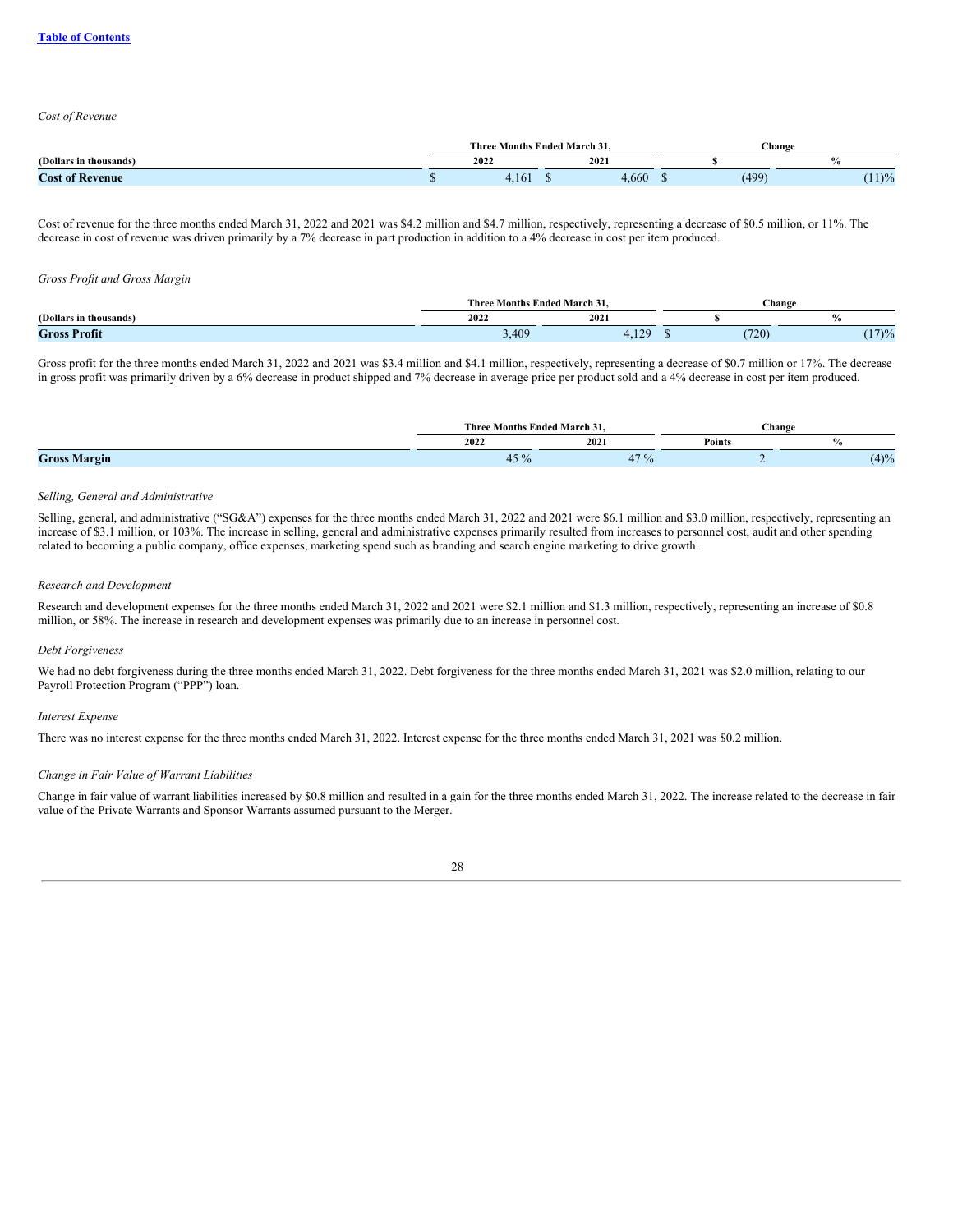# *Income Taxes*

We did not record an income tax benefit (expense) for the three months ended March 31, 2022. Income tax benefit for the three months ended March 31, 2021 was \$0.1 million.

#### **Non-GAAP Financial Information**

In addition to our results determined in accordance with accounting principles generally accepted in the United States of America ("U.S. GAAP"), we believe that Adjusted EBITDA, a non-GAAP financial measure, is useful in evaluating our operational performance. We use this non-GAAP financial information to evaluate our ongoing operations and for internal planning and forecasting purposes. We believe that this non-GAAP financial information, when reviewed collectively with our U.S. GAAP results, may be helpful to investors in assessing our operating performance.

We define Adjusted EBITDA as net income (loss) excluding debt forgiveness, interest expense, net of interest income, income tax benefit, depreciation and amortization, stock-based compensation, change in fair value of warrant liabilities, and other (which includes other income and non-operating gains and losses).

We believe that the use of Adjusted EBITDA provides an additional tool for investors to use in evaluating ongoing operating results and trends because it eliminates the effect of financing and capital expenditures and provides investors with a means to compare our financial measures with those of comparable companies, which may present similar non-GAAP financial measures to investors. However, you should be aware that when evaluating Adjusted EBITDA we may incur future expenses similar to those excluded when calculating this measure. In addition, our presentation of Adjusted EBITDA should not be construed as an inference that our future results will be unaffected by unusual or non-recurring items.

Because of these limitations, Adjusted EBITDA should not be considered in isolation or as a substitute for performance measures calculated in accordance with U.S. GAAP. We compensate for these limitations by relying primarily on our U.S. GAAP results and using Adjusted EBITDA on a supplemental basis. You should review the reconciliation of net income (loss) to Adjusted EBITDA below and not rely on any single financial measure to evaluate our business.

The following table reconciles net income (loss) to Adjusted EBITDA for the three months ended March 31, 2022 and 2021:

|                                             | Three Months Ended March 31, |              |      |         |  |  |
|---------------------------------------------|------------------------------|--------------|------|---------|--|--|
| (Dollars in thousands)                      | 2022                         |              | 2021 |         |  |  |
| Net income (loss)                           |                              | $(4,037)$ \$ |      | 1,708   |  |  |
| Debt forgiveness                            |                              | _            |      | (2,000) |  |  |
| Interest expense, net                       |                              |              |      | 151     |  |  |
| Depreciation and amortization               |                              | 182          |      | 141     |  |  |
| Stock based compensation                    |                              | 312          |      | 174     |  |  |
| Change in fair value of warrant liabilities |                              | (762)        |      |         |  |  |
| Income tax benefit                          |                              |              |      | (73)    |  |  |
| Other                                       |                              | ◠            |      |         |  |  |
| <b>Adjusted EBITDA</b>                      |                              | (4,303)      |      | 108     |  |  |

#### **Liquidity and Capital Resources**

We have incurred losses from operations in each of our annual reporting periods since our inception. As of March 31, 2022, we had \$64.7 million in cash and cash equivalents and \$0.1 million in restricted cash. Up until the Business Combination, we primarily obtained cash to fund our operations through preferred stock offerings and debt instruments.

In September 2021, we consummated the Business Combination which provided gross proceeds resulting from the Merger and PIPE Investment of approximately \$28.1 million and \$75.0 million, respectively, for a total of approximately \$86.8 million in net proceeds after transaction costs.

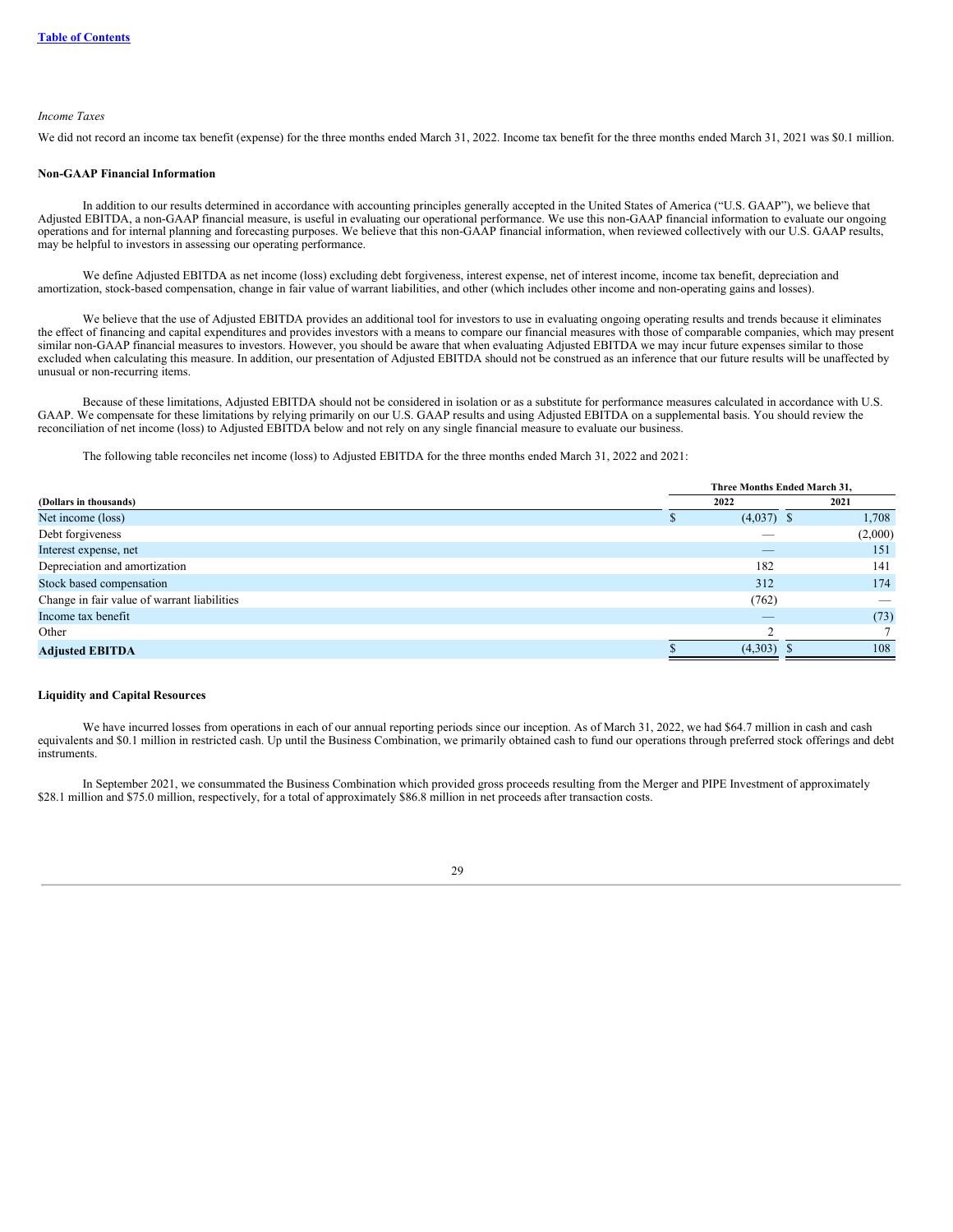Our growth strategy includes exploring strategic partnerships. On March 26, 2021, we entered into a non-binding Memorandum of Understanding ("MOU") with Desktop Metal, pursuant to which Desktop Metal agreed to invest \$20.0 million in the PIPE Investment. Upon consummation of this investment, we became obligated to purchase \$20.0 million of equipment, materials and services from Desktop Metal. In conjunction with these obligations, we and Desktop Metal agreed to develop a strategic partnership. As of March 31, 2022, we paid \$15.9 million to Desktop Metal for equipment, materials and services received and placed purchase orders for another \$4.1 million of equipment, materials and services to be purchased under the MOU by or before December 31, 2022. We have no further obligations under the MOU.

We believe that our current cash and cash equivalents will be sufficient to meet our working capital needs for the twelve months following the issuance date of our unaudited condensed consolidated financial statements included within this Report. Our ability to transition to more profitable operations is dependent upon achieving a level of revenue adequate to support our evolving cost structure. We expect to continue to incur net losses in connection with our ongoing activities, particularly as we invest in hiring, growth-related operating expenditures, and capital expenditures in respect of new digital manufacturing technologies. Additionally, we may engage in future acquisitions. If events or circumstances occur such that we do not meet our operating plan as expected, we will be required to reduce corporate overhead or other operating expenses, which could have an adverse impact on our ability to achieve intended business objectives or obtain additional financing. We believe that we have the ability to enact cost savings measures to preserve capital if necessary. There can be no assurance that we will be successful in implementing our business objectives, however, we believe that external sources of funding will be available in such circumstances.

#### **Cash Flow Summary for the three months ended March 31, 2022 and 2021**

The following table sets forth a summary of cash flows for the periods presented:

|                                                             | Three Months Ended March 31, |  |          |  |  |
|-------------------------------------------------------------|------------------------------|--|----------|--|--|
| (Dollars in thousands)                                      | 2022                         |  | 2021     |  |  |
| Net cash used in operating activities                       | $(6,753)$ \$                 |  | (940)    |  |  |
| Ned cash used in investing activities                       | (8,258)                      |  | (136)    |  |  |
| Net cash provided by (used in) financing activities         | 99                           |  | (444)    |  |  |
| Net change in cash and cash equivalents and restricted cash | $(14.912)$ \$                |  | (1, 520) |  |  |

# *Operating Activities*

Net cash used in operating activities was \$6.8 million for the three months ended March 31, 2022, primarily consisting of \$4.0 million of net losses, adjusted for noncash items, which primarily included gain on change in fair value of warrant liability of \$0.8 million, depreciation and amortization expense of \$0.2 million and stock-based compensation expense of \$0.3 million, as well as a \$2.6 million increase in cash consumed by working capital.

Net cash used in operating activities during three months ended March 31, 2021 was \$0.9 million primarily due to net income of \$1.7 million adjusted for non-cash expenses of \$0.8 million and net cash outflow from a change in our operating assets and liabilities of \$1.8 million.

#### *Investing Activities*

During the three months ended March 31, 2022 and 2021, net cash used in investing activities was \$8.3 million and \$0.1 million, respectively, in each case resulting from purchases of property and equipment.

#### *Financing Activities*

During the three months ended March 31, 2022, net cash provided by financing activities was \$0.1 million resulting from proceeds from exercises of employee stock options.

During the three months ended March 31, 2021, net cash used by financing activities was \$0.4 million resulting primarily from repayments of loans payable.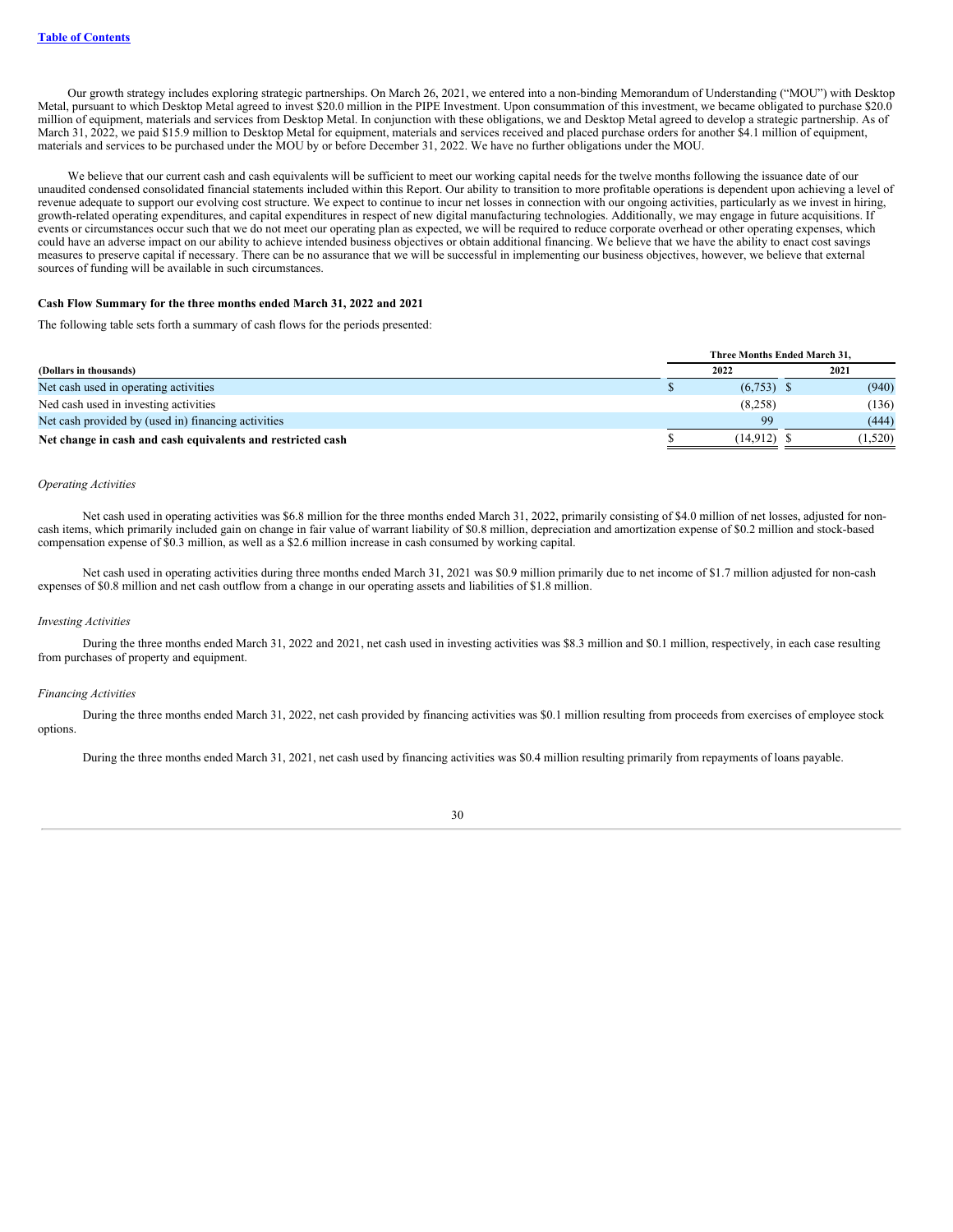#### **Contractual Obligations and Commitments**

See Note 8, Commitments and Contingencies, of the notes to the unaudited condensed consolidated financial statements for the three months ended March 31, 2022 and 2021 included elsewhere in this Report for further discussion of our commitments and contingencies.

#### **Off-Balance Sheet Arrangements**

We have no off-balance sheet arrangements and do not utilize any "structured debt," "special purpose" or similar unconsolidated entities for liquidity or financing purposes.

#### **Critical Accounting Estimates**

Our discussion and analysis of financial condition and results of operations are based upon our unaudited condensed consolidated financial statements, which have been prepared in accordance with U.S. GAAP. Certain of our accounting policies require the application of judgment in selecting the appropriate assumptions for calculating financial estimates. By their nature, these judgments are subject to an inherent degree of uncertainty. We periodically evaluate the judgments and estimates used for our critical accounting policies to ensure that such judgments and estimates are reasonable for our interim and year-end reporting requirements. These judgments and estimates are based on our historical experience (where available), current trends and information available from other sources, as appropriate. If different conditions result from those assumptions used in its judgments, the results could be materially different from our estimates. We believe the following critical accounting policies require significant judgments and estimates in the preparation of our financial statements:

#### *Revenue Recognition*

We recognize revenue from sale of products (both direct sales and marketplace sales) upon transfer of control, which is generally at the point of shipment.

Our software contracts with customers often include promises to transfer multiple software elements to the customer. Revenue from sale of software may be recognized over the life of the associated software contract or as services are performed, depending on the nature of the services being provided. Judgment is required to determine the separate performance obligations present in a given contract, which we have concluded are generally capable of being distinct and accounted for as separate performance obligations. We use standalone selling price ("SSP") to allocate revenue to each performance obligation. Significant judgment is required to determine the SSP for each distinct performance obligation in a contract.

We provide a platform for shop owners to sell their products to customers through our marketplace website. We receive a 3.5% markup fee from the shop owner upon the sale of any products through the marketplace. We handle the financial transaction, manufacturing, distribution and customer service on behalf of the shop owners. We are responsible for billing the customer in this arrangement and transmitting the applicable fees to the shop owner. We assess whether we are responsible for providing the actual product or service as a principal, or for arranging for the product or service to be provided by the third party as an agent. Judgment is applied to determine whether we are the principal or the agent by evaluating whether we have control of the product or service prior to it being transferred to the customer. The principal versus agent assessment is performed at the performance obligation level. Indicators that we consider include whether we have the primary responsibility for fulfilling the promise to provide the specified product or service to the customer and whether we have inventory risk prior to transferring the product or service to the customer. We have the responsibility to fulfill the promise to provide the specific good or service on behalf of the shop owners to the customer. In addition, we have inventory risk before the specific good or service is transferred to a customer. As such, we are deemed the principal and recognize revenue on a gross basis for the price we charge to the shop owner for each product or service.

#### *Stock-Based Compensation*

We have applied the fair value recognition provisions of Financial Accounting Standards Board ("FASB") Accounting Standards Codification ("ASC") Topic 718 *Compensation-Stock Compensation* to account for the stock-based compensation for employees and non-employees. We recognize compensation costs related to stock options granted to employees and non-employees based on estimated fair value of the award on the date of grant.

We determine the fair value of our common stock based on the closing market price on the date of grant. We use the Black-Scholes option pricing model to estimate the fair value of options granted which requires the use of subjective

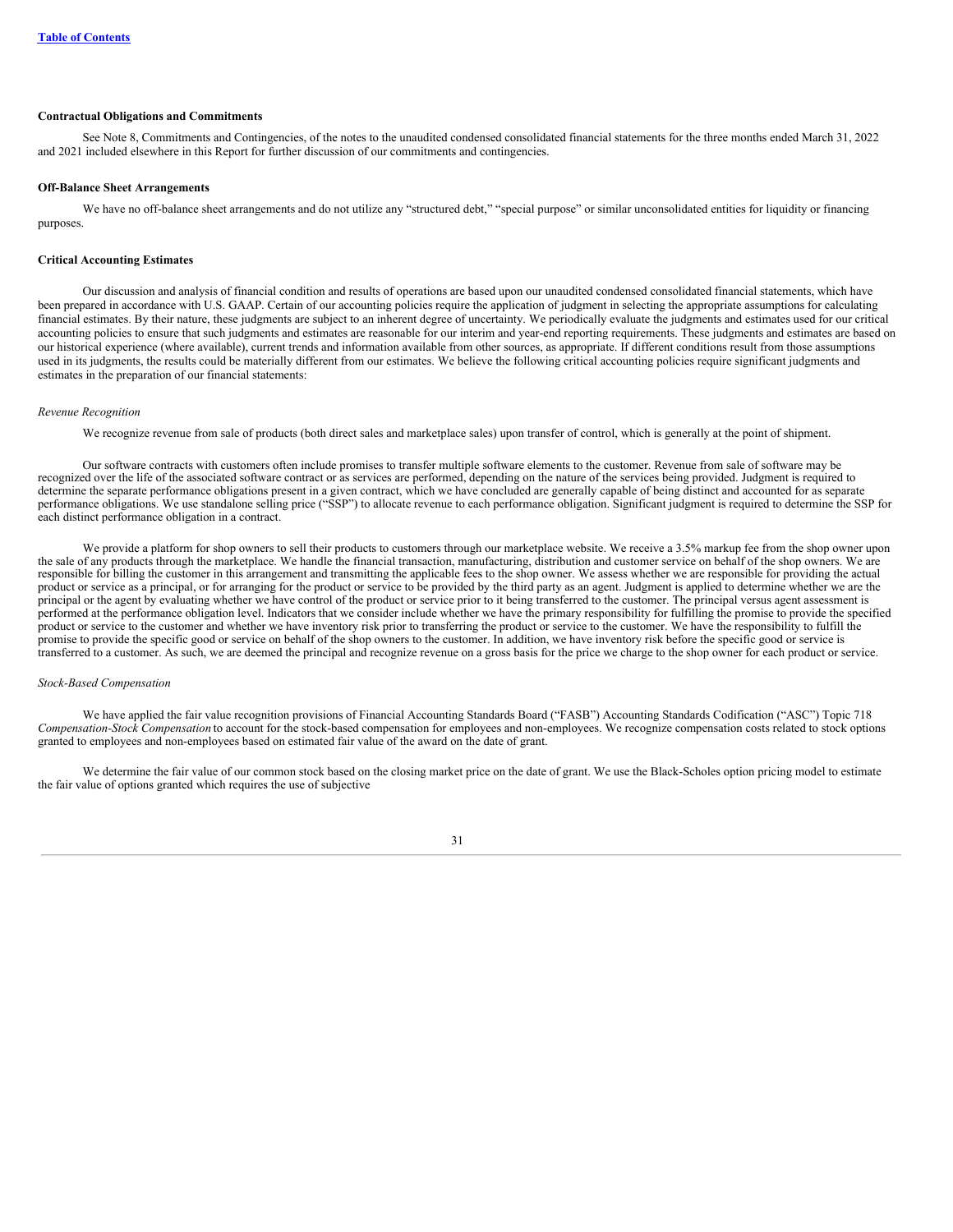assumptions that could materially impact the estimation of fair value and related compensation expense to be recognized. One of these assumptions includes the expected volatility of our stock price. Developing this assumption requires the use of judgment. We lack historical and implied volatility information. Therefore, we estimate our expected stock volatility based on the historical volatility of representative companies from the additive manufacturing industry. We use the simplified method as prescribed by the SEC Staff Accounting Bulletin No. 107, Share-Based Payment as we do not have sufficient historical stock option activity data to provide a reasonable basis upon which to estimate the expected term of stock options granted to employees and non-employees. We utilize a dividend yield of zero based on the fact that we have never paid and do not expect to pay cash dividends. The risk-free interest rate used for each grant is an interpolated rate to match the term assumption based on the U.S. Treasury yield curve as of the valuation date.

### *Warrant Liabilities*

We account for warrants as either equity-classified or liability-classified instruments based on an assessment of the warrant's specific terms and applicable authoritative guidance in FASB's ASC 480, Distinguishing Liabilities from Equity ("ASC 480") and ASC 815, Derivatives and Hedging ("ASC 815"). The assessment considers whether the warrants are freestanding financial instruments pursuant to ASC 480, meet the definition of a liability pursuant to ASC 480, and whether the warrants meet all of the requirements for equity classification under ASC 815, including whether the warrants are indexed to our own common stock and whether the warrant holders could potentially require "net cash settlement" in a circumstance outside of our control, among other conditions for equity classification. This assessment, which requires the use of professional judgment, is conducted at the time of warrant issuance and as of each subsequent quarterly period end date while the warrants are outstanding.

For issued or modified warrants that meet all of the criteria for equity classification, the warrants are required to be recorded as a component of additional paid-in capital at the time of issuance. For issued or modified warrants that do not meet all the criteria for equity classification, the warrants are required to be recorded at their initial fair value on the date of issuance, and each balance sheet date thereafter. Changes in the estimated fair value of the warrants are recognized as a non-cash gain or loss on the statements of operations. The fair value of the Private Warrants and Sponsor Warrants were estimated using a Binomial Lattice Model.

#### **Recent Accounting Pronouncements**

Refer to Note 2 of our unaudited condensed consolidated financial statements found elsewhere in this Report.

#### <span id="page-35-0"></span>**Item 3. Quantitative and Qualitative Disclosures About Market Risk**

<span id="page-35-1"></span>Not applicable.

# **Item 4. Controls and Procedures**

### **(a) Evaluation of Disclosure Controls and Procedures**

We maintain disclosure controls and procedures that are designed to ensure that information required to be disclosed in our reports filed under the Securities Exchange Act of 1934, as amended (the "Exchange Act"), is recorded, processed, summarized and reported within the time periods specified in the SEC's rules and forms, and that such information is accumulated and communicated to our management, including our Chief Executive Officer and Chief Financial Officer or persons performing similar functions, to allow for timely decisions regarding required disclosure. In accordance with Rules 13a-15(b) under the Exchange Act, we carried out an evaluation, under the supervision and with the participation of our management, including our Chief Executive Officer and Chief Financial Officer, of the effectiveness of our disclosure controls and procedures as of March 31, 2022, which is the end of the three-month period covered by this Quarterly Report on Form 10-Q.

Based on this evaluation, our Chief Executive Officer and Chief Financial Officer have concluded that during the period covered by this Report, our disclosure controls and procedures were effective at a reasonable assurance level and, accordingly, provided reasonable assurance that the information required to be disclosed by us in reports filed under the Exchange Act is recorded, processed, summarized and reported within the time periods specified in the SEC's rules and forms.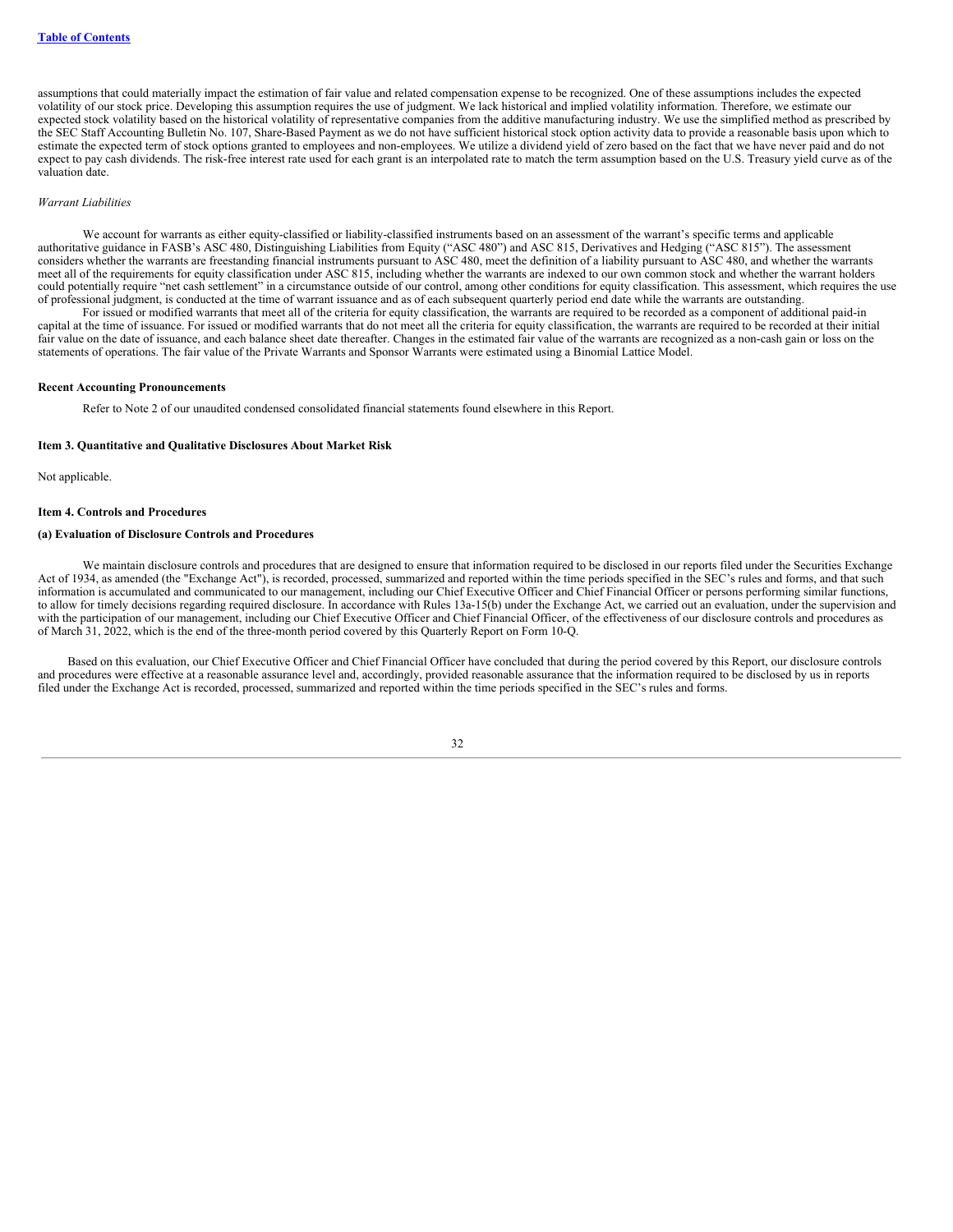# **(b) Changes in Internal Control Over Financial Reporting**

<span id="page-36-0"></span>There has been no change in our internal control over financial reporting during the fiscal quarter ended March 31, 2022, that has materially affected, or is reasonably likely to materially affect, our internal control over financial reporting.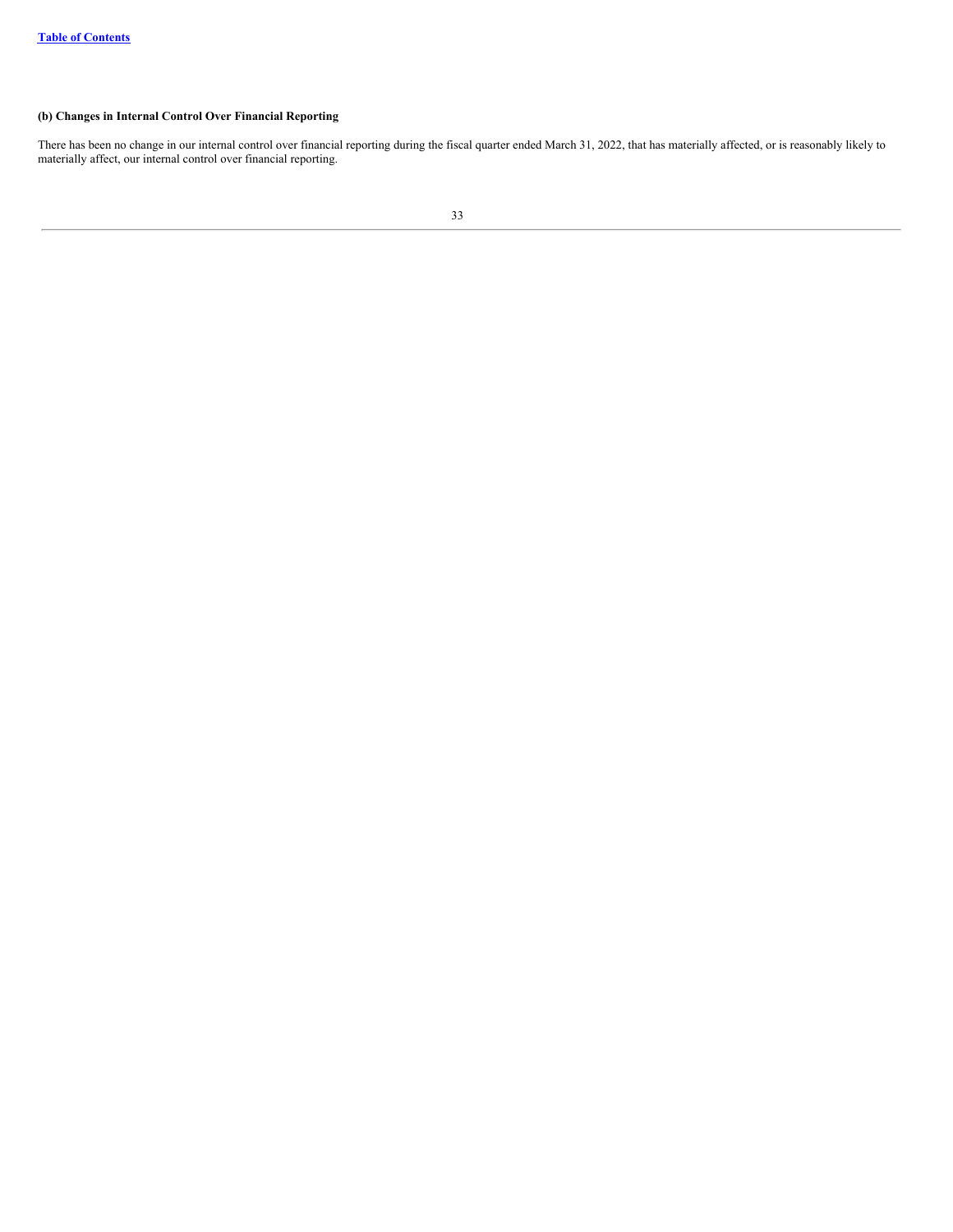# **Part II - Other Information**

# <span id="page-37-0"></span>**Item 1. Legal Proceedings**

We are involved in various legal proceedings which arise from time to time in the normal course of business. While the results of such matters generally cannot be predicted with certainty, management does not expect any such matters to have a material adverse effect on our consolidated financial position or results of operations as of the date of this Report.

# <span id="page-37-1"></span>**Item 1A. Risk Factors**

An investment in our securities involves a high degree of risk. You should consider carefully all of the risks described below, together with the other information contained in this Report, including our financial statements and related notes, before making a decision to invest in our securities. If any of the following events occur, our business, financial condition and operating results may be materially adversely affected. In that event, the trading price of our securities could decline, and you could lose all or part of *your investment.*

# **Risk Factor Summary**

- We have a history of losses and may not achieve or maintain profitability in the future.
- We face significant competition and expect to face increasing competition in many aspects of our business, which could cause our operating results to suffer.
- The digital manufacturing industry is a relatively new and emerging market and it is uncertain whether it will gain widespread acceptance.
- We derive a significant portion of our revenue from business conducted outside the U.S. and are subject to the risk of doing business outside the United States.
- If we fail to grow our business as anticipated, our revenues, gross margin, and operating margin will be adversely affected.
- If our new and existing solutions and software do not achieve sufficient market acceptance, our financial results and competitive position will decline.
- Our attempts to expand our business into new markets and geographies may not be successful.
- An active, liquid trading market for our common stock may not develop, which may limit your ability to sell your shares.
- Our issuance of additional shares of common stock or convertible securities may dilute your ownership of us and could adversely affect our stock price.

• Future sales, or the perception of future sales, of our common stock by us or our existing stockholders in the public market could cause the market price for our common stock to decline.

- Our operating results and financial condition may fluctuate on a quarterly and annual basis.
- Our stock price may be volatile or may decline regardless of our operating performance. You may lose some or all of your investment.
- If securities or industry analysts publish inaccurate or unfavorable research or reports about our business, our stock price and trading volume could decline.

• Failure to attract, integrate and retain additional personnel in the future, could harm our business and negatively affect our ability to successfully grow our business.

• Interruptions to or other problems with our website user interface, information technology systems, manufacturing processes, or other operations could damage our reputation and brand and substantially harm our business and results of operations.

As part of our growth strategy, we may continue to acquire or make investments in other businesses, patents, technologies, products, or services. We may not realize the anticipated benefits of such investments and integration of these investments may disrupt our business and divert management attention.

• The loss of one or more key members of our management team or personnel could harm our business.

• We may not timely and effectively scale and adapt our platform, processes, and infrastructure across materials, technologies, markets and software to expand our business.

• Our actual results may be significantly different from our projections, estimates, targets, or forecasts.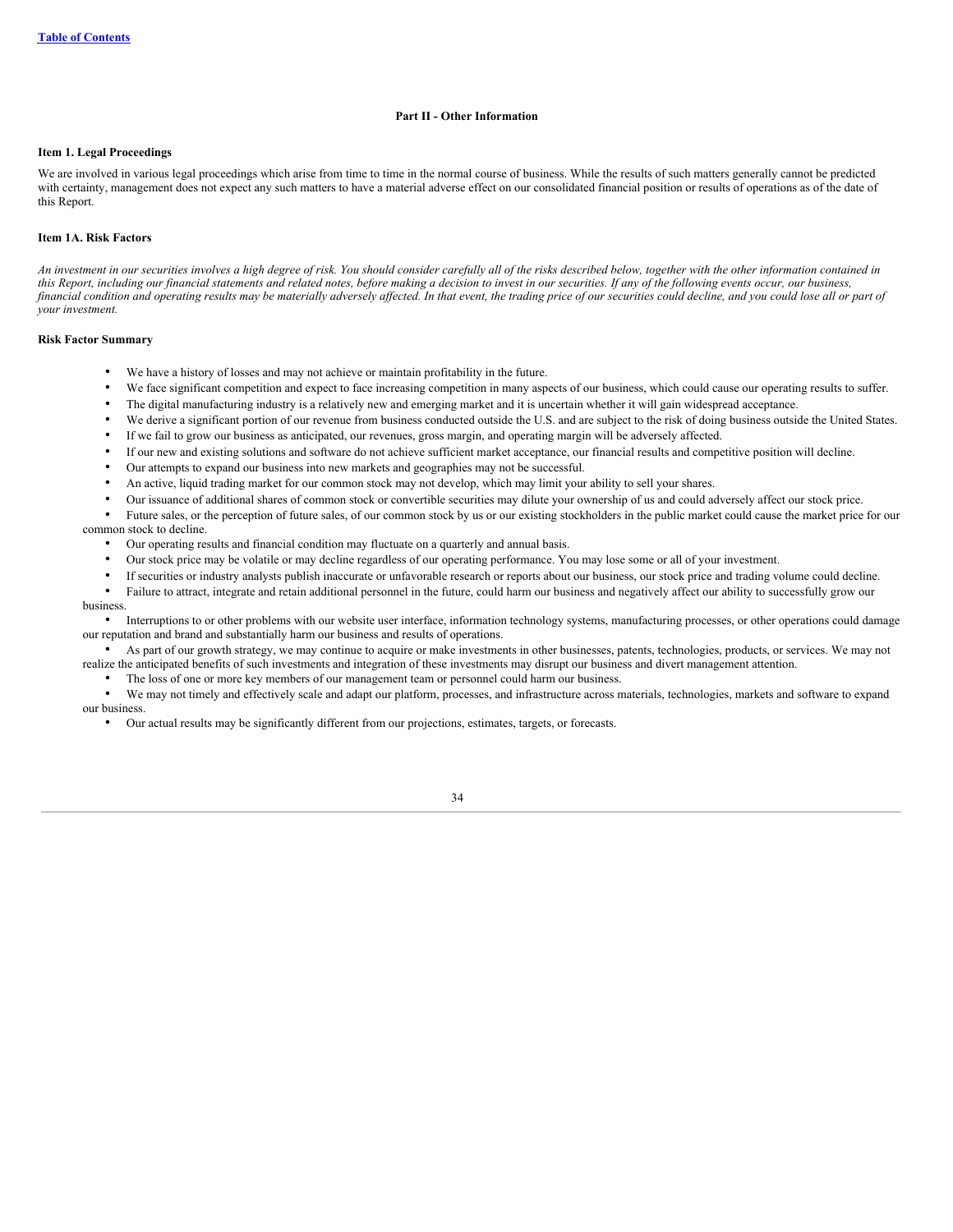# **Risks Related to Our Business**

#### *We have a history of losses and may not achieve or maintain profitability in the future.*

We experienced net loss of \$4.0 million and net income of \$1.7 million for the three months ended March 31, 2022 and 2021, respectively. As of March 31, 2022, we had an accumulated deficit of \$116.8 million. We believe we may incur operating losses and negative cash flow in the near-term as we continue to invest significantly in our business, in particular in new printing hardware and materials, and sales and marketing programs. These investments may not result in increased revenue or growth in our business.

We may incur significant losses in the future for a number of reasons, including due to the other risks described in this Part II, Item 1A: "Risk Factors," and we may encounter unforeseen expenses, difficulties, complications and delays and other unknown events. As a result, our losses may be larger than anticipated, we may incur significant losses for the foreseeable future, and we may not achieve or maintain profitability when expected, or at all. Revenue growth and growth in our customer base may not be sustainable, and we may not achieve sufficient revenue to achieve or maintain profitability. If our future growth and operating performance fail to meet investor or analyst expectations, or if we have future negative cash flow or losses resulting from our investment in acquiring customers or expanding our operations, this could have a material adverse effect on our business, financial condition and results of operations.

### We face significant competition and expect to face increasing competition in many aspects of our business, which could cause our operating results to suffer.

The digital manufacturing industry in which we operate is fragmented and competitive. We compete for customers with a wide variety of manufacturers, including those that use digital manufacturing and/or 3D printing equipment. Exclusivity arrangements in the digital manufacturing industry are uncommon; we have few exclusivity arrangements with our customers. Some of our existing and potential competitors are researching, designing, developing, and marketing other types of offerings that may render our existing or future services obsolete, uneconomical or less competitive. Existing and potential competitors may also have substantially greater financial, technical, marketing and sales, manufacturing, distribution, and other resources than we do, including name recognition, as well as experience and expertise in intellectual property rights and operating within certain international markets, any of which may enable them to compete effectively against us. For example, a number of companies that have substantial resources have announced that they are beginning digital manufacturing initiatives, which will further enhance the competition we face.

We cannot assure you that we will be able to maintain our current position or continue to compete successfully against current and future sources of competition. If we do not keep pace with technological change, demand for our offerings may decline, and our operating results may suffer.

### The digital manufacturing industry is a relatively new and emerging market and it is uncertain whether it will gain widespread acceptance.

The emergence of the digital manufacturing industry is a relatively recent development, and the industry is characterized by rapid technological change. We have encountered and will continue to encounter challenges experienced by growing companies in a market subject to rapid innovation and technological change. While we intend to invest substantial resources to remain on the forefront of technological development, continuing advances in digital manufacturing technology, changes in customer requirements and preferences, and the emergence of new standards, regulations, and certifications could adversely affect adoption of our products either generally or for particular applications. If the digital manufacturing industry does not gain widespread acceptance, our business will be adversely affected.

#### If we fail to grow our business as anticipated, our revenues, gross margin, and operating margin will be adversely affected.

Over the next several years we will attempt to grow our business substantially. To this end, we have made, and expect to continue to make, significant investments in our business, including investments in our infrastructure, technology, marketing, and sales efforts. These investments include dedicated facilities expansion and increased staffing, both domestic and international. If our business does not generate the level of revenue required to support our investment, our revenues and profitability will be adversely affected.

Our ability to effectively manage our growth will also require us to enhance our operational, financial, and management controls and infrastructure, human resources policies, and reporting systems. These will require significant investments in additional headcount and other operating expenditures and allocation of valuable management and employee resources. Our future financial performance and our ability to execute on our business plan will depend, in part,

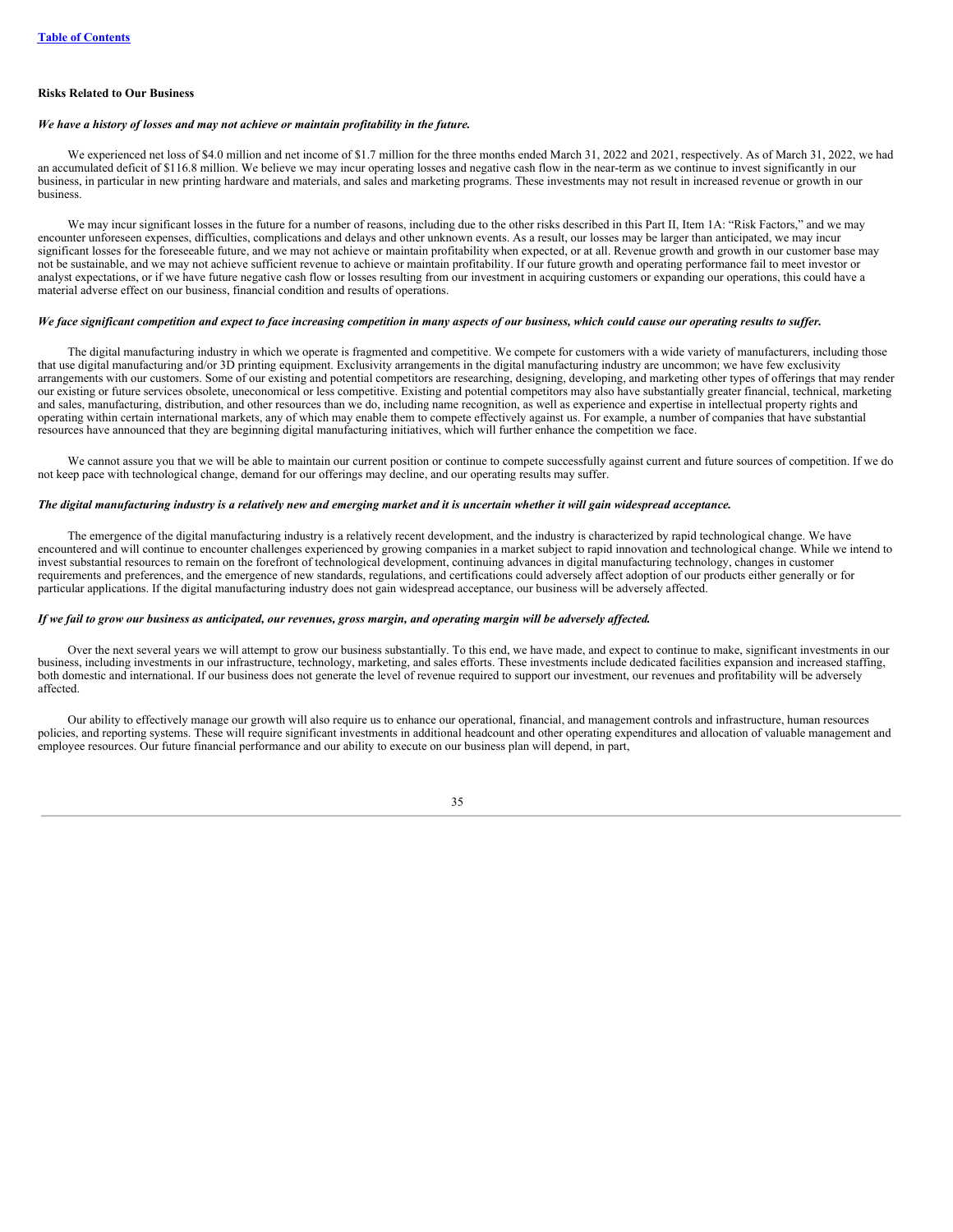on our ability to effectively manage any future growth and expansion. There are no guarantees we will be able to do so in an efficient or timely manner, or at all.

#### If our new and existing solutions and software do not achieve sufficient market acceptance, our financial results and competitive position will decline.

We launched our software under the brand "Powered by Shapeways" in 2020 to a limited set of design customers and launched the first phase of this offering more broadly under the brand Otto in the fourth quarter of 2021. We plan to roll out further phases of this software over the next two years. We have not derived significant revenue from sales of our software to date, and we may never be successful in doing so. If our software offerings do not achieve widespread acceptance, if our rollouts do not advance on the expected timeframe, or if there is lower than anticipated demand for our software caused by a lack of customer acceptance, technological challenges, weakening economic conditions, security or privacy concerns, competing technologies and products, decreases in corporate spending, or otherwise, our business could be adversely affected.

### *Our attempts to expand our business into new markets and geographies may not be successful.*

We seek to grow our business through, among other things, expanding our digital manufacturing capabilities into new markets and expanding our offerings into new geographies, including through acquisitions. Our efforts to expand our offerings into new markets, including industrial, medical, automotive, and aerospace markets, and new geographies may not succeed. These attempts to expand our business increase the complexity of our business, require significant levels of investment, and can strain our management, personnel, operations, and systems. There can be no assurance that these business expansion efforts will develop as anticipated or that we will succeed, and if we do not, we may be unable to recover our investment, which could adversely impact our business, financial condition, and results of operations.

#### We may be unable to consistently manufacture our customers' designs to the necessary specifications or in quantities necessary to meet demand at an acceptable cost or at an acceptable performance level and this could adversely affect our service availability, delivery, reliability, and cost.

As we continue to grow and introduce new materials and as our customers' designs become increasingly sophisticated, it will become more difficult to provide products in the necessary quantities to meet customer expectations. We cannot assure you that we or our third-party manufacturers will be able to continue to consistently achieve the product specifications and quality that our customers expect. Any future unforeseen manufacturing problems, such as equipment malfunctions, aging components, component obsolescence, business continuity issues, quality issues with components and materials sourced from third party suppliers, or failures to strictly follow procedures or meet specifications, may have a material adverse effect on our brand, business, financial condition, and operating results. Furthermore, we or our third-party manufacturers may not be able to increase manufacturing to meet anticipated demand or may experience downtime or fail to timely deliver manufactured products to customers. If we fail to meet contractual terms with our customers, including terms related to time of delivery and performance specifications, we may be required to replace defective products and may become liable for damages, even if manufacturing or delivery was outsourced.

Our commercial contracts generally contain product warranties and limitations on liability and we carry liability insurance. However, commercial terms and our insurance coverage may not be adequate or available to protect our company in all circumstances, and we might not be able to maintain adequate insurance coverage for our business in the future at an acceptable cost. Any liability claim against us that is not covered by adequate insurance could adversely affect our consolidated results of operations and financial condition.

### Our success depends on our ability to deliver services that meet the needs of customers and to effectively respond to changes in our industry.

Our business may be affected by rapid technological change, changes in user and customer requirements and preferences, frequent new product and service introductions by our competitors, and the emergence of new technologies, any of which could render our existing and proposed offerings and proprietary technology obsolete. Accordingly, our ongoing research and development programs are intended to enable us to maintain technological leadership. Furthermore, in order to enable continuous deep integrations with our customers, we must continually update our platform so that it can interoperate with other software and systems used by our customers. We believe that to remain competitive we must continually enhance and improve the functionality and features of our services and technologies. However, there is a risk that we may not be able to:

- Develop or obtain leading technologies useful in our business;
- Enhance our existing software products;

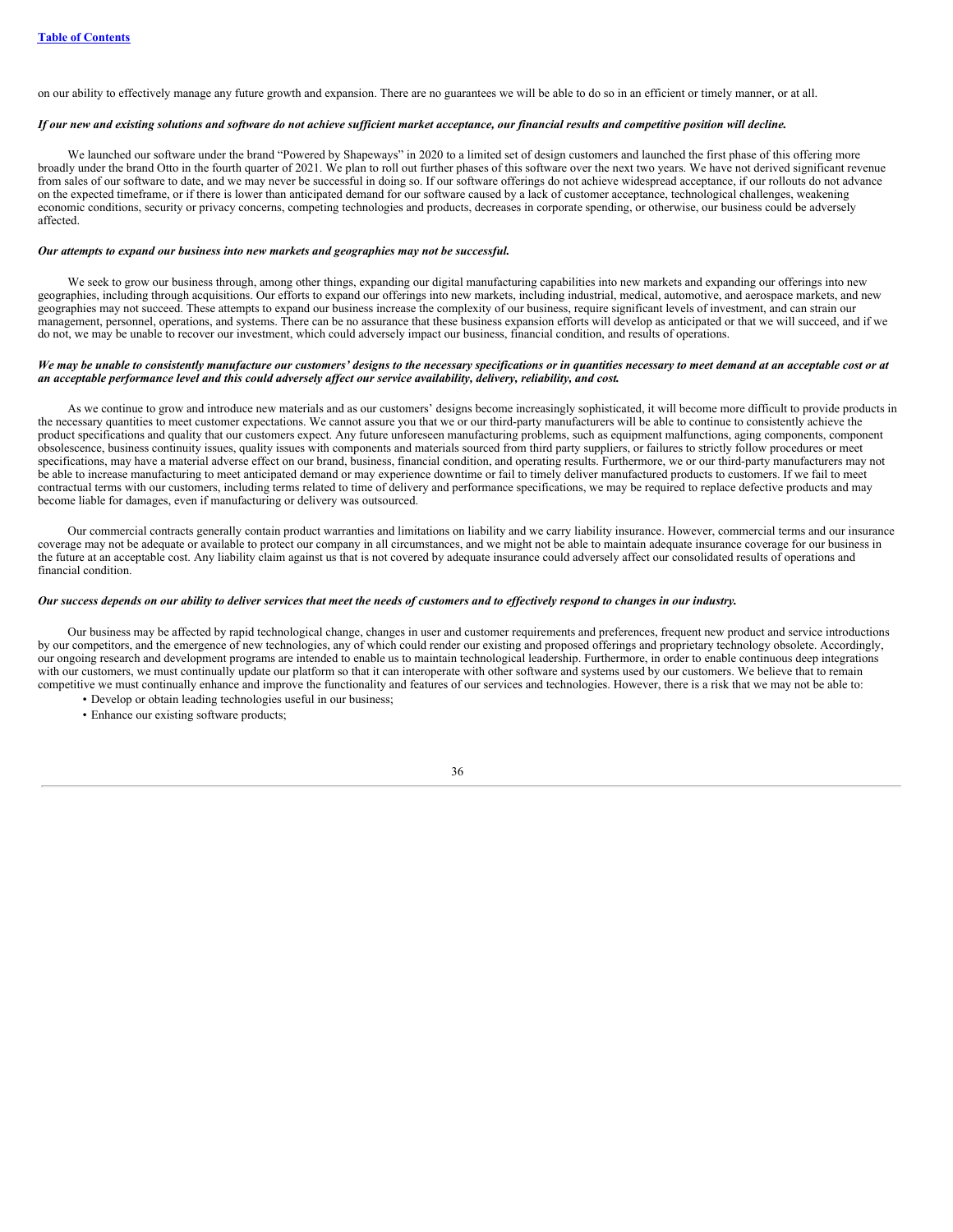• Develop new services and technologies that address the increasingly sophisticated and varied needs of prospective customers, particularly in the area of materials diversity;

- Respond to technological advances and emerging industry standards and practices on a cost-effective and timely basis;
- Successfully manage frequent introductions and transitions of technology and software; or
- Recruit or retain key technology employees.

If we are unable to meet changing technology and customer needs, or if we fail to successfully integrate new and upgraded software, our competitive position, revenue, results of operations, and financial condition could be adversely affected.

# Failure to attract, integrate and retain additional personnel in the future could harm our business and negatively affect our ability to successfully grow our business.

To support the continued growth of our business, we must effectively recruit, hire, integrate, develop, motivate, and retain additional new employees. High demand exists for senior management and other key personnel (including technical, engineering, product, finance, and sales personnel) in the digital manufacturing industry, and there can be no assurance that we will be able to retain our current key personnel. We experience intense competition for qualified personnel and some of our competitors for these employees have greater resources and more experience, making it difficult for us to compete successfully for key personnel. Moreover, new employees may not become as productive as we expect since we may face challenges in adequately integrating them into our workforce and culture. If we cannot attract and retain sufficiently qualified technical employees for our research and development activities, as well as experienced sales and marketing personnel, we may be unable to develop and commercialize new offerings or new applications for existing offerings. Furthermore, possible shortages of key personnel, including engineers, in the regions surrounding our facilities could require us to pay more to hire and retain key personnel, thereby increasing our costs.

All of our U.S. employees are at-will employees, meaning that they may terminate their employment relationship with us at any time, and their knowledge of our business and industry would be extremely difficult to replace. Where permissible by law, we generally enter into non-competition agreements with our employees. These agreements prohibit our employees from competing directly with us or working for our competitors or clients while they work for us, and in some cases, for a limited period after they cease working for us. We may be unable to enforce these agreements under the laws of the jurisdictions in which our employees work and it may be difficult for us to restrict our competitors from benefiting from the expertise that our former employees or consultants developed while working for us. If we cannot demonstrate that our legally protectable interests will be harmed, we may be unable to prevent our competitors from benefiting from the expertise of our former employees or consultants and our ability to remain competitive may be diminished.

### Changes in the mix of the offerings we provide may impact our gross margins and financial performance.

Our financial performance may be affected by the mix of offerings we sell during a given period, and we may experience significant quarterly fluctuations in revenues, gross profit margins, or operating income or loss due to the impact of the mix of offerings, channels, or geographic areas in which we sell our offerings. Our offerings are sold, and will continue to be sold, at different price points. Sales of certain of our offerings have, or are expected to have, higher gross margins than others. If our offerings mix shifts into lower gross margin offerings, and we are not able to sufficiently reduce the engineering, production, and other costs associated with those offerings or substantially increase the sales of our higher gross margin offerings, our profitability could be reduced. In addition, the introduction of new products or services may further heighten quarterly fluctuations in gross profit and gross profit margins due to manufacturing ramp-up and start-up costs.

#### We may experience significant delays in the roll out of our digital manufacturing solutions, and we may be unable to successfully commercialize manufacturing solutions *on our planned timelines.*

Some of our digital manufacturing solutions have not been widely released, including our planned "gray-label" platform offering. There are often delays in the testing, manufacture, and commercial release of new solutions, and any delay in the process could materially damage our brand, business, growth prospects, financial condition, and operating results. Even if we successfully complete the testing of new solutions, they may not achieve widespread commercial success for a number of reasons, including: • misalignment between the solutions and customer needs;

- lack of innovation of the solutions;
- failure of the solutions to perform in accordance with the customer's industry standards;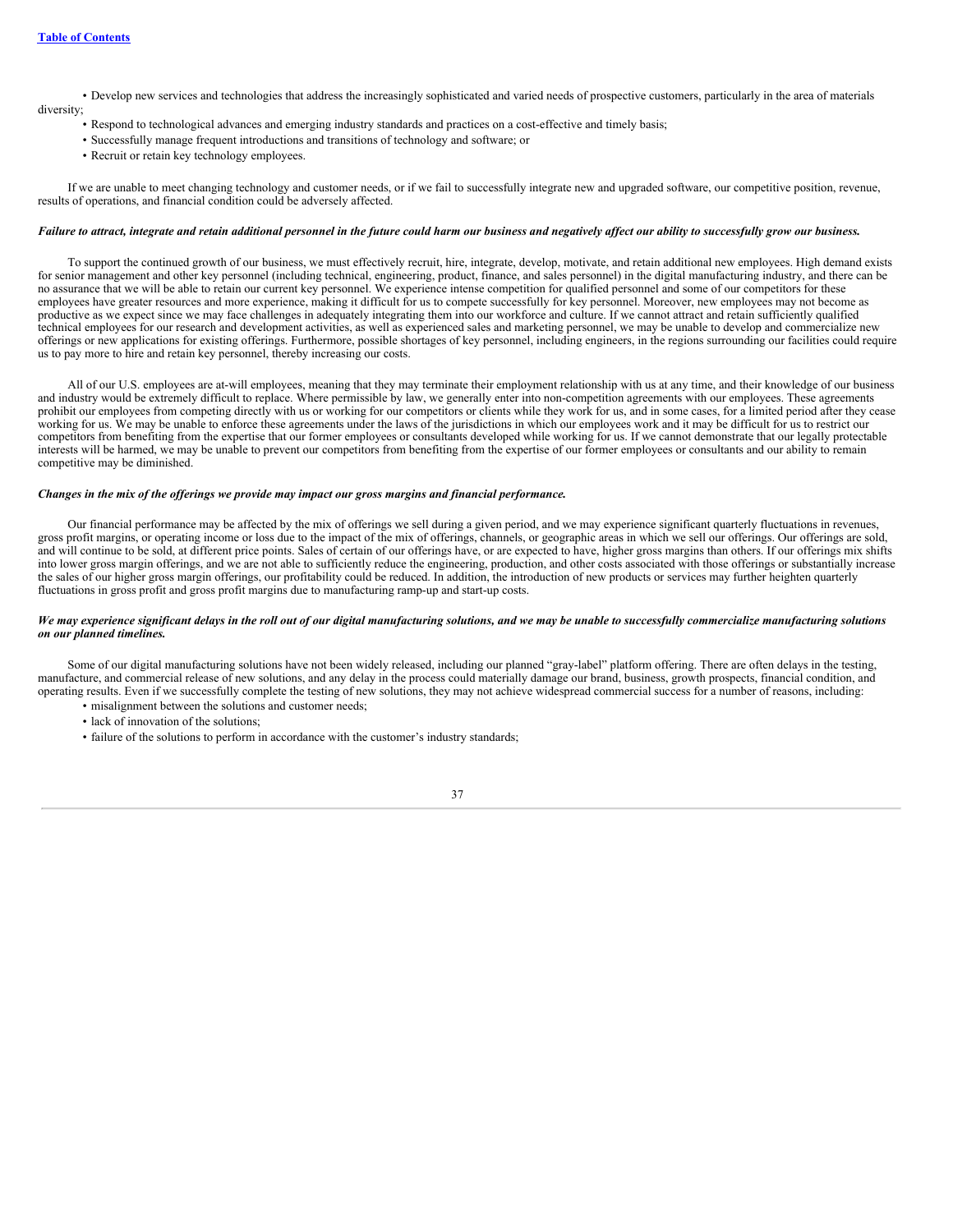- ineffective distribution and marketing;
- delay in obtaining any required regulatory approvals;
- unexpected production costs; or
- release of competitive products.

#### We may not timely and effectively scale and adapt our platform, processes, and infrastructure across materials, technologies, markets, and software, to expand our business.

A key element to our growth strategy is the ability to scale our existing platform quickly and efficiently across different materials, technologies, and other applications. This will require us to timely and effectively scale and adapt our existing platform, technology, processes, and infrastructure to expand our business. We recently began offering software as a service and plan to roll out further phases of this software over the next two years, but may not succeed in doing so. Similarly, our manufacturing technology may not enable us to process the large numbers of unique designs and efficiently manufacture the related parts in a timely fashion to meet the needs of customers as our business continues to grow. We may not succeed in scaling our business, and any failure in our ability to timely and effectively scale our platform, technology, processes, and infrastructure could damage our reputation and brand, result in lost revenue, and otherwise substantially harm our business and results of operations.

#### We rely on our collaborations and commercial agreements with third-party additive manufacturing hardware and material providers for many of our manufacturing *solutions.*

Our ability to deliver manufacturing solutions to our customers and expand our manufacturing capabilities that include new hardware technologies and materials such as industrial metals, is dependent on obtaining digital manufacturing hardware and materials from third-party manufacturers. Delays in readiness, capabilities and availability of technologies, hardware and materials may limit our ability to provide manufacturing capabilities to our customers according to our plan. We have historically focused on manufacturing for customers needing products based in polymers, launching new technologies and materials will require new skills, time, and inherent risks. The success of our business may also depend, in part, on the performance and operations of third-party digital manufacturing hardware and material providers and their suppliers, over which we do not have control. We cannot assure you that our efforts in securing collaboration and commercial relationships will be successful or that we will achieve the anticipated benefits of our collaboration.

#### Our failure to meet our customers' speed and quality expectations would adversely affect our business and results of operations.

We believe many of our customers are facing increased pressure from global competitors to be first to market with their finished products, often resulting in a need for quick turnaround of custom parts. We believe our ability to quickly quote, manufacture, and ship high-quality custom parts has been an important factor in our results to date. There are no guarantees we will be able to meet customers' increasing expectations regarding quick turnaround time and quality, especially as we increase the scope of our operations. If we fail to meet our customers' expectations in any given period, our business and results of operations will likely be adversely affected.

# Our customers are often price sensitive and if our pricing algorithm produces pricing that fails to meet our customers' price expectations or insufficiently accounts for our *costs to deliver our of erings, our business and results of operations may be adversely af ected.*

Demand for our services is sensitive to price. We believe our competitive pricing has been an important factor in our results to date. Therefore, changes in our pricing strategies can have a significant impact on our business and ability to generate revenue. Many factors, including our production and personnel costs and our competitors' pricing and marketing strategies, can significantly impact our pricing strategies. We use algorithms to determine how to price customer orders. We may encounter technical obstacles, and it is possible that we may discover additional problems that prevent our proprietary algorithms from operating properly.

If we fail to meet our customers' price expectations in any given period, demand for our offerings could decline. If our pricing algorithms do not function reliably, we may incorrectly price offerings for our customers, which could result in loss and cancellation of orders and customer dissatisfaction or cause projects to lose money.

Any of these events could result in a material and adverse effect on our business, results of operations, and financial condition.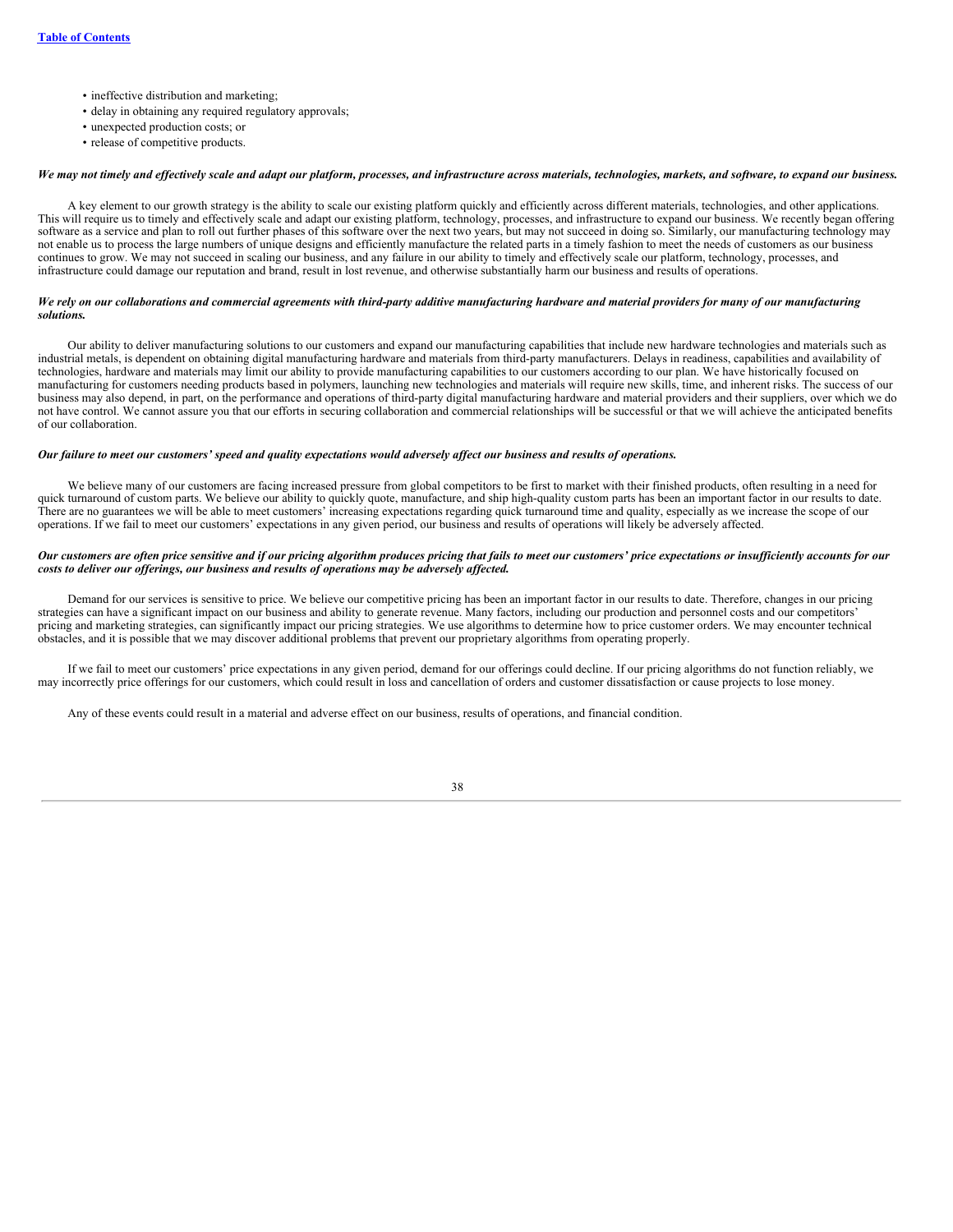#### Sales efforts to large customers involve risks that may not be present or that are present to a lesser extent with respect to sales to smaller organizations.

Sales to large customers involve risks that may not be present or that are present to a lesser extent with sales to smaller organizations, such as longer sales cycles, more complex customer requirements, substantial upfront sales costs, less predictability in completing some of our sales, and extended payment terms. A number of factors influence the length and variability of our sales cycle, including the need to educate potential customers about the uses and benefits of our platform, the lengthier amount of time for large customers to evaluate and test our platform prior to making a purchase decision and placing an order, the discretionary nature of purchasing and budget cycles, and the competitive nature of evaluation and purchasing approval processes. As a result, the length of our sales cycle, from identification of the opportunity to deal closure, may vary significantly from customer to customer, with sales to large enterprises typically taking longer to complete. Moreover, larger organizations may demand more customization, which would increase our upfront investment in the sales effort with no guarantee that these customers will deploy our products widely enough across their organization to justify our substantial upfront investment. A portion of these customers may purchase our services on payment terms, requiring us to assume a credit risk for non-payment in the ordinary course of business. If we fail to effectively manage these risks associated with sales to large customers, our business, financial condition, and results of operations may be affected.

### We derive a significant portion of our revenue from business conducted outside the U.S. and are subject to the risk of doing business outside the United States.

We manufacture offerings for customers in more than 180 countries around the world, and we derive a substantial percentage of our sales from these international markets. We also operate manufacturing facilities in the United States and the Netherlands, have supply chain partners that extend internationally, and deliver to customers in over 180 countries. During the three months ended March 31, 2022, we derived approximately 35% of our revenues from countries outside the United States. Accordingly, we face significant operational risks from doing business internationally.

Risks and uncertainties we face from our global operations include:

- difficulties in staffing and managing foreign operations;
- limited protection for the enforcement of contract and intellectual property rights in certain countries where we may sell our offerings or work with suppliers or other third parties;

• potentially longer sales and payment cycles and potentially greater difficulties in collecting accounts receivable;

- foreign currency exchange risk;
- costs and difficulties of customizing offerings for foreign countries;
- challenges in providing solutions across a significant distance, in different languages, and among different cultures;
- laws and business practices favoring local competition;
- being subject to a wide variety of complex foreign laws, treaties, and regulations and adjusting to any unexpected changes in such laws, treaties, and regulations;
- specific and significant regulations, including the European Union's General Data Protection Regulation, or GDPR, which imposes compliance obligations on

companies who possess and use data of EU residents;

- uncertainty and resultant political, financial and market instability arising from the United Kingdom's exit from the European Union;
- compliance with U.S. laws affecting activities of U.S. companies abroad, including the U.S. Foreign Corrupt Practices Act;
- tariffs, trade barriers, sanctions, and other regulatory or contractual limitations on our ability to sell or develop our offerings in certain foreign markets;
- operating in countries with a higher incidence of corruption and fraudulent business practices;
- changes in regulatory requirements, including export controls, tariffs and embargoes, other trade restrictions, competition, corporate practices, and data privacy

# concerns;

• supply chain disruptions, which may be exacerbated by the conflict between Russia and Ukraine and the ongoing COVID-19 pandemic;

- potential adverse tax consequences arising from global operations;
- seasonal reductions in business activity in certain parts of the world, particularly during the summer months in Europe;
- rapid changes in government, economic, and political policies and conditions; and
- political or civil unrest or instability, regional or larger scale conflicts or geo-political actions, including war or other military conflicts, terrorism or epidemics, and other similar outbreaks or events.

In addition, digital manufacturing has been identified by the U.S. government as an emerging technology and is currently being further evaluated for national security impacts. We expect additional regulatory changes to be implemented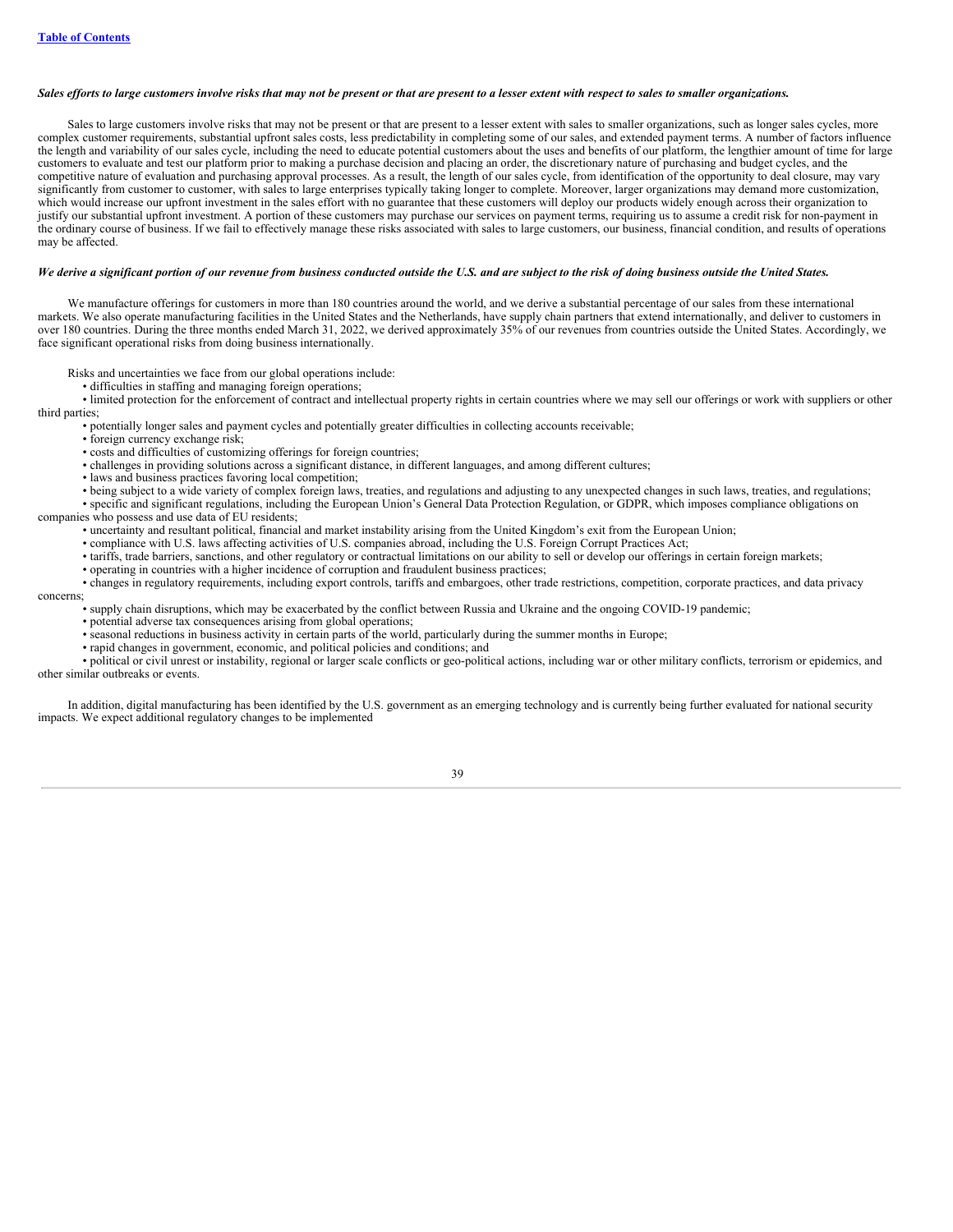that will result in increased and/or new export controls related to digital manufacturing technologies and related materials and software. These changes, if implemented, may result in our being required to obtain additional approvals to deliver our services in the global market.

Our failure to effectively manage the risks and uncertainties associated with our global operations could limit the future growth of our business and adversely affect our business and operating results.

#### Our growth strategy includes exploring strategic partnerships, and we may not be able to establish or maintain such strategic partnerships on terms favorable to us or at *all.*

Our growth strategy includes exploring strategic partnerships in order to maximize our potential. On March 26, 2021, we entered into a non-binding Memorandum of Understanding ("MOU") with Desktop Metal, to establish a multi-year strategic commercial partnership. Pursuant to our MOU, Desktop Metal agreed to invest \$20.0 million in the PIPE Investment (as defined in note 1 to our unaudited condensed consolidated financial statements included elsewhere in this Report). In connection with this investment, we were obligated to purchase \$20.0 million of equipment, materials and services from Desktop Metal. As of March 31, 2022, we paid \$15.9 million to Desktop Metal for equipment, materials and services received and placed purchase orders for another \$4.1 million of equipment, materials and services to be purchased under the MOU by or before December 31, 2022. While we have no further obligations under the MOU, we have entered into a strategic partnership with Desktop Metal to gain access to Desktop Metal's additive manufacturing hardware technology, solutions and resources to accelerate our manufacturing capabilities to include an industrial metal offering. We expect this strategic partnership to benefit our customers and our business, however we cannot be certain if such strategic partnership will be commercially successful.

#### We may require additional capital to support business growth, and this capital might not be available on acceptable terms, if at all. If we are unable to raise additional capital, our financial condition could be adversely affected and we may not be able to execute our growth strategy.

We intend to continue to make investments to support our business growth and may require additional funds to respond to business challenges and opportunities, including the need to develop new features or enhance our offerings, improve our operating infrastructure, or acquire complementary businesses and technologies. Accordingly, we may need to engage in equity or debt financings to secure additional funds if our existing sources of cash and any funds generated from operations do not provide us with sufficient capital. If we raise funds through future issuances of equity or convertible debt securities, our existing stockholders could suffer significant dilution, and any new equity securities we issue could have rights, preferences and privileges superior to those of holders of our common stock. Any debt financing that we may secure in the future could involve restrictive covenants relating to our capital raising activities and other financial and operational matters, which may make it more difficult for us to obtain additional capital and to pursue business opportunities, including potential acquisitions. We may not be able to obtain financing on terms favorable to us, if at all. If we are unable to obtain adequate financing or financing on terms satisfactory to us when we require it, our ability to continue to support our business growth and to respond to business challenges and opportunities could be significantly impaired, and our business may be adversely affected.

#### As part of our growth strategy, we may continue to acquire or make investments in other businesses, patents, technologies, products, or services. We may not realize the anticipated benefits of such investments and integration of these investments may disrupt our business and divert management attention.

Our business strategy includes growing our business through acquisitions. We may not be able to successfully identify attractive acquisition opportunities or consummate any such acquisitions if we cannot reach an agreement on commercially favorable terms, if we lack sufficient resources to finance the transaction on our own and cannot obtain financing at a reasonable cost, or if regulatory authorities prevent such transaction from being consummated. To date, we have consummated a limited number of acquisitions, and our relative lack of experience may adversely affect the success of future acquisitions. In addition, competition for acquisitions in the markets in which we operate during recent years has increased, and may continue to increase, which may result in an increase in the costs of acquisitions or cause us to refrain from making certain acquisitions.

If we do complete future acquisitions, we cannot assure you that they will ultimately strengthen our competitive position or that they will be viewed positively by customers, financial markets, or investors. Furthermore, acquisitions could pose numerous additional risks to our operations, including:

- diversion of management's attention from their day-to-day responsibilities;
- unanticipated costs or liabilities associated with the acquisition;
- incurrence of acquisition-related costs, which would be recognized as a current period expense;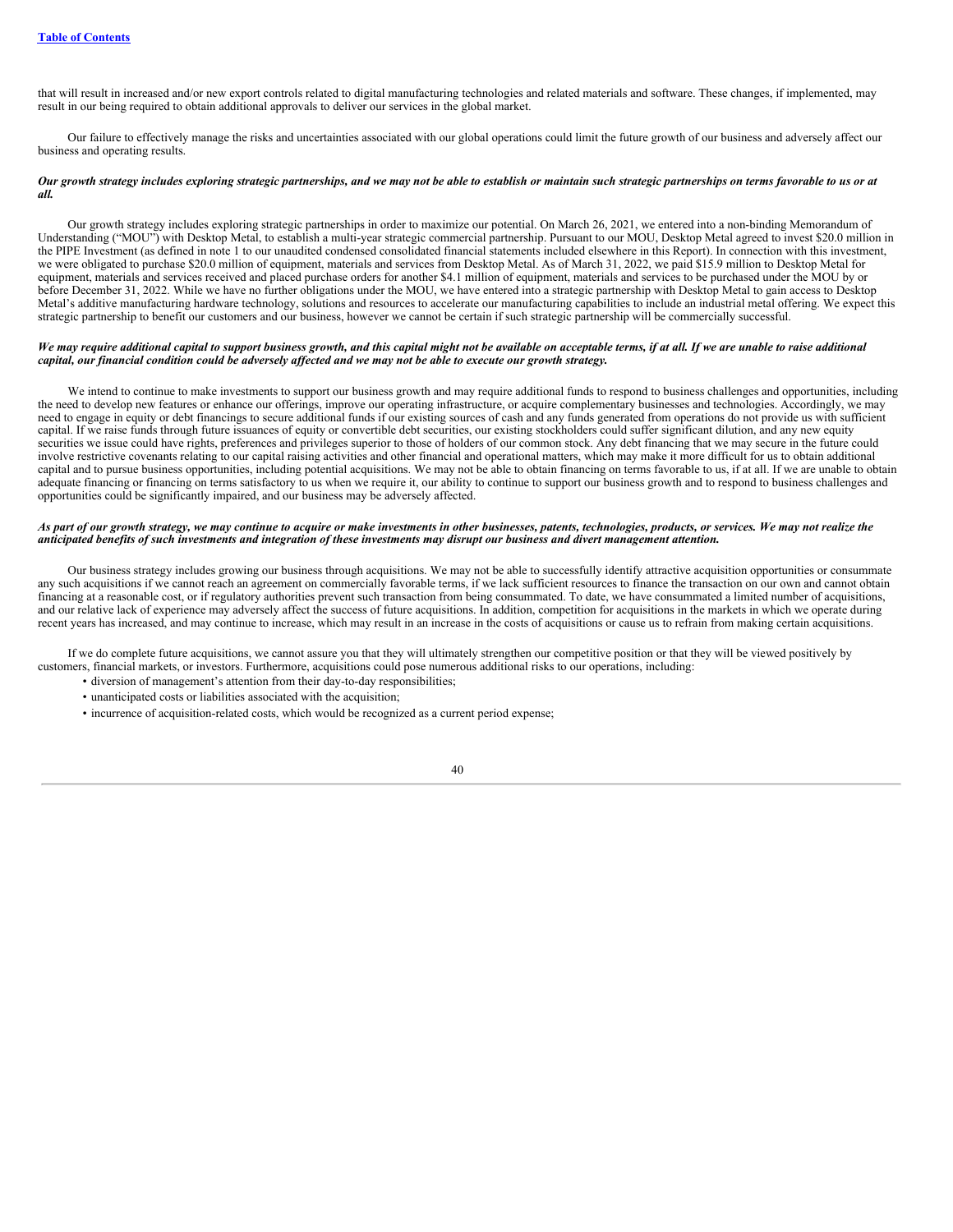- problems integrating the purchased business, products or technologies;
- challenges in achieving strategic objectives, cost savings and other anticipated benefits;
- inability to maintain relationships with key customers, suppliers, vendors and other third parties on which the purchased business relies;
- the difficulty of incorporating acquired technology and rights into our platform and of maintaining quality and security standards consistent with our brand;
- difficulty in maintaining controls, procedures, and policies during the transition and integration;
- challenges in integrating the new workforce and the potential loss of key employees, particularly those of the acquired business; and
- use of substantial portions of our available cash or the incurrence of debt to consummate the acquisition.

If we proceed with a particular acquisition, we may have to use cash, issue new equity securities with dilutive effects on existing shareholders, incur indebtedness, assume contingent liabilities, or amortize assets or expenses in a manner that might have a material adverse effect on our financial condition and results of operations. Acquisitions will also require us to record certain acquisition-related costs and other items as current period expenses, which would have the effect of reducing our reported earnings in the period in which an acquisition is consummated. In addition, we could also face unknown liabilities or write-offs due to our acquisitions, which could result in a significant charge to our earnings in the period in which they occur. We will also be required to record goodwill or other long-lived asset impairment charges (if any) in the periods in which they occur, which could result in a significant charge to our earnings in any such period.

Achieving the expected returns and synergies from acquisitions will depend, in part, upon our ability to integrate the products and services, technology, administrative functions, and personnel of these businesses into our offering lines in an efficient and effective manner, and to retain the customers of acquired companies. We cannot assure you that we will be able to do so, that any acquired businesses will perform at the levels and on the timelines anticipated by our management, or that we will be able to obtain these synergies. In addition, acquired technologies and intellectual property may be rendered obsolete or uneconomical by our own or our competitors' technological advances. Management resources may also be diverted from operating our existing businesses to certain acquisition integration challenges. If we are unable to successfully integrate acquired businesses, our anticipated revenues and profits may be lower. Our gross margins may also be lower, or diluted, following the acquisition of companies whose gross margins are less than those of our existing business.

#### Errors or defects in our software or products we manufacture could cause us to incur additional costs, lose revenue and business opportunities, damage our reputation and *expose us to potential liability.*

Sophisticated software and complex manufactured products may contain errors, defects, or other performance problems at any point in the life of the product. If errors or defects are discovered in our current or future software or in the products we manufacture for customers, we may not be able to correct them in a timely manner, or provide an adequate response to our customers. We may therefore need to expend significant financial, technical, and management resources, or divert some of our development resources, in order to resolve or work around those defects. We may also experience an increase in our service and warranty costs. Particularly in the medical sector, errors or defects in our software or products could lead to claims by patients against us and our customers and expose us to lawsuits that may damage our and our customers' reputations. Claims may be made by individuals or by classes of users. Our product liability and related insurance policies may not apply or sufficiently cover any product liability lawsuit that arises from defective software or products. Customers such as our collaboration partners may also seek indemnification for third party claims allegedly arising from breaches of warranties under our collaboration agreements.

Errors, defects or other performance problems in our software or products we manufacture may also result in the loss of, or delay in, the market acceptance of our platform and digital manufacturing services. Such difficulties could also cause us to lose customers and, particularly in the case of our largest customers, the potentially substantial associated revenue which would have been generated by our sales to companies participating in our customer's supply chain. Technical problems, or the loss of a customer with a particularly important global reputation, could also damage our own business reputation and cause us to lose new business opportunities.

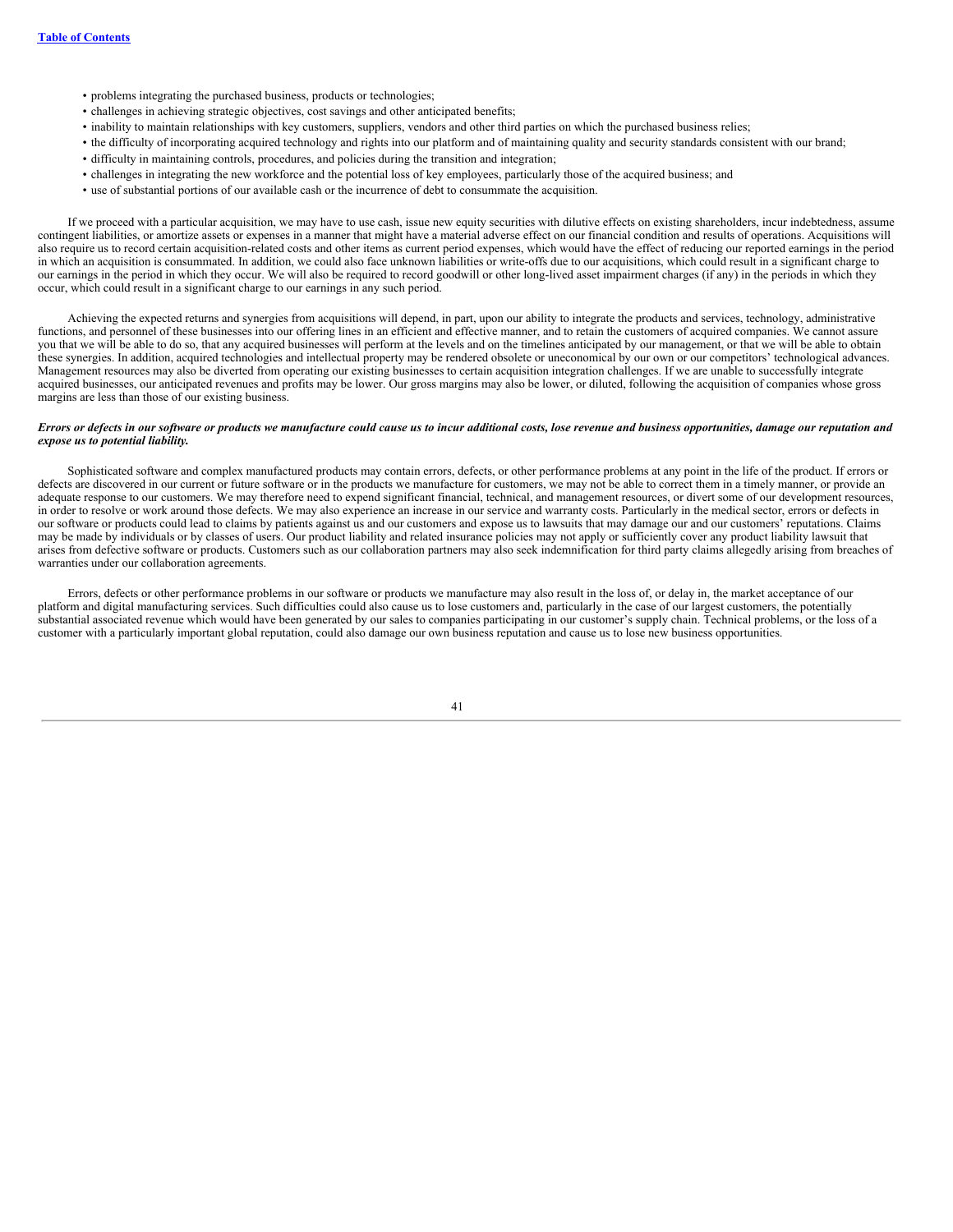# Workplace accidents or environmental damage could result in substantial remedial obligations and damage to our reputation.

Accidents or other incidents that occur at our manufacturing service centers and other facilities or involve our personnel or operations could result in claims for damages against us. In addition, in the event we are found to be financially responsible, as a result of environmental or other laws or by court order, for environmental damages alleged to have been caused by us or occurring on our premises, we could be required to pay substantial monetary damages or undertake expensive remedial obligations. The amount of any costs, including fines or damages payments that we might incur under such circumstances could substantially exceed any insurance we have to cover such losses. Any of these events, alone or in combination, could have a material adverse effect on our business, financial condition, and results of operations and could adversely affect our reputation.

### We have significant customer concentration, with our largest customer accounting for a substantial portion of our revenue and accounts receivable.

Our largest customer accounted for approximately 22% of our revenue and 62% of our accounts receivable for the three months ended March 31, 2022. Our future operating results will be affected by both the success of our largest customer and our success in diversifying our products and customer base. If demand for our largest customer's products increases, our results are favorably impacted, while if demand for their products decreases, they may reduce their purchases of, or stop purchasing, our services and our operating results would suffer. While we currently have exclusivity arrangements for a limited time period with our largest customer with respect to such customer's use of third parties for 3D printing, such exclusivity does not preclude the customer insourcing 3D printing capabilities or leveraging other technologies to manufacture their products, which may cause us to lose such customer's business. The loss of our largest customer and failure to add new customers to replace lost revenue would have a material adverse effect on our business, financial condition and results of operations. In addition, should this large customer default in their obligation to pay, our results of operations and cash flows could be adversely affected.

### If our manufacturing facilities are disrupted, we may be unable to fulfill customer orders, which could have an adverse effect on our results of operations.

We have manufacturing service centers in Eindhoven, the Netherlands and Long Island City, New York. If the operations of these facilities are materially disrupted, whether by fires or other industrial accidents, extreme weather, natural disasters, labor stoppages, acts of terror, war or other military conflict (such as the conflict between Russia and Ukraine), consequences owing to the COVID-19 pandemic, or otherwise, we would be unable to fulfill customer orders for the period of the disruption, we would not be able to recognize revenue on orders, we could suffer damage to our reputation, and we might need to modify our standard sales terms to secure the commitment of new customers during the period of the disruption and perhaps longer. Depending on the cause of the disruption, we could incur significant costs to remedy the disruption and resume operations. These delays could be lengthy and costly. If any of our third-party contract manufacturers', suppliers' or customers' facilities are negatively impacted by such a disaster, production, shipment of products could also be delayed. Even if we are able to respond quickly to a disruption at our or any third-party facilities, the continued effects of the disaster could create uncertainty in our business operations.

#### We could experience unforeseen difficulties in building and operating key portions of our manufacturing infrastructure.

We have designed and built our own manufacturing operations and other key portions of our technical infrastructure through which we manufacture products for customers, and we plan to continue to expand the size of our infrastructure through expanding our digital manufacturing facilities. The infrastructure expansion we may undertake may be complex, and unanticipated delays in the completion of these projects or availability of materials may lead to increased project costs, operational inefficiencies, or interruptions in the delivery or degradation of the quality of our products.

#### Our business depends in part on our ability to process a large volume of new part designs from a diverse group of customers and successfully identifying significant *opportunities for our business based on those submissions.*

We believe the volume of new part designs we process and the size and diversity of our customer base give us valuable insight into the needs of our prospective customers. We utilize this industry knowledge to determine where we should focus our development resources. If the number of new part designs we process or the size and diversity of our customer base decrease, our ability to successfully identify significant opportunities for our business and meet the needs of current and prospective customers could be negatively impacted. In addition, even if we do continue to process a large number of new part designs and work with a significant and diverse customer base, there are no guarantees that any industry knowledge we extract from those interactions will be successfully utilized to help us identify significant business opportunities or better understand the needs of current and prospective customers.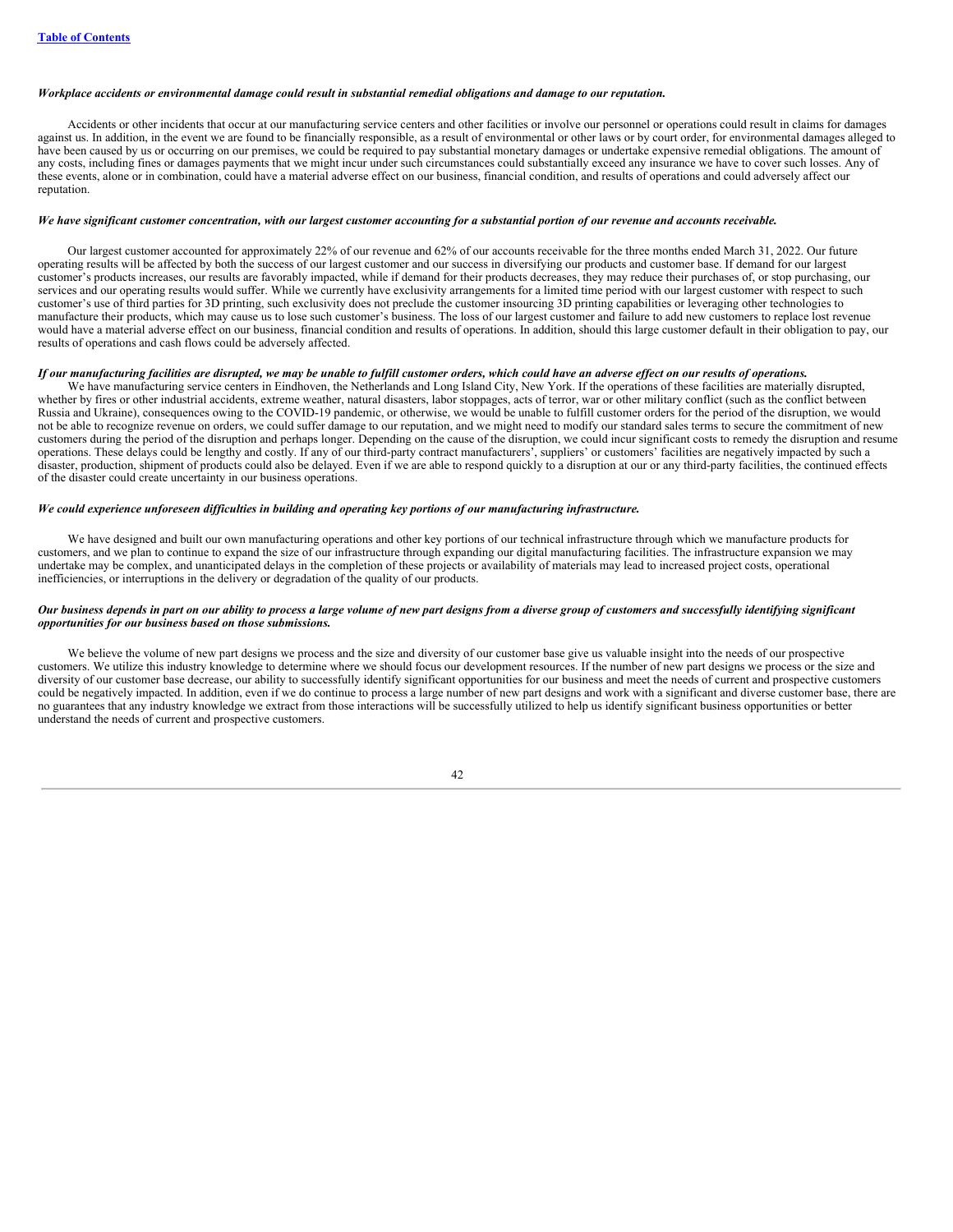#### Interruptions, delays in service or inability to increase capacity, including internationally, at third-party data center facilities could adversely affect our business and *reputation.*

Our business, brand, reputation, and ability to attract and retain customers depend upon the satisfactory performance, reliability, and availability of our platform, which in turn, with respect to our software as a service ("SaaS") offering, Otto, depend upon the availability of the internet and our third-party service providers. We rely on third party data center facilities operated by Amazon Web Services ("AWS") located in the United States to host our main servers. In addition to AWS, some of our services are housed in third-party data centers operated by Digital Realty in the United States and EcoRacks in Eindhoven. We do not control the operation of any of AWS' data center hosting facilities, and they may be subject to damage or interruption from earthquakes, floods, fires, power loss, telecommunications failures, terrorist attacks, war or other military conflict, and similar events. They may also be subject to interruptions due to system failures, computer viruses, software errors, or subject to breaches of computer hardware and software security, break-ins, sabotage, intentional acts of vandalism, and similar misconduct. And while we rely on service level agreements with our hosting provider, if they do not properly maintain their infrastructure or if they incur unplanned outages, our customers may experience performance issues or unexpected interruptions and we may not meet our service level agreement terms with our customers. We have experienced, and expect that in the future we may experience interruptions, delays, and outages in service and availability from time to time due to a variety of factors, including infrastructure changes, human or software errors, website hosting disruptions, and capacity constraints. These and other similar events beyond our control could negatively affect the use, functionality, or availability of our services.

Any damage to, or failure of, our systems, or those of our third-party providers, could interrupt or hinder the use or functionality of our services. Impairment of or interruptions in our services may reduce revenue, subject us to claims and litigation, cause customers to terminate their contracts, and adversely affect our ability to attract new customers. If we are forced to switch hosting facilities, we may not be successful in finding an alternative service provider on acceptable terms or in hosting the computer servers ourselves. Our business will also be harmed if customers and potential customers believe our services are unreliable.

# Interruptions to or other problems with our website user interface, information technology systems, manufacturing processes, or other operations could damage our *reputation and brand and substantially harm our business and results of operations.*

The satisfactory performance, reliability, consistency, security, and availability of our websites and interactive user interface, information technology systems, manufacturing processes, and other operations are critical to our reputation and brand, and our ability to effectively service customers. Any interruptions or other problems that cause any of our websites, interactive user interface, or information technology systems to malfunction or be unavailable, or negatively impact our manufacturing processes or other operations, may damage our reputation and brand, result in lost revenue, cause us to incur significant costs seeking to remedy the problem, and otherwise substantially harm our business and results of operations.

A number of factors or events could cause such interruptions or problems, including among others: human and software errors, design faults, challenges associated with upgrades, changes or new facets of our business, power loss, telecommunication failures, fire, flood, extreme weather, political instability, acts of terrorism, war or other military conflict, break-ins and security breaches, contract disputes, labor strikes and other workforce related issues, capacity constraints due to an unusually large number of customers accessing our websites or ordering parts at the same time, and other similar events. In addition, due to the conflict between Russia and Ukraine, there is an increased likelihood that escalation of tensions could result in cyberattacks that could either directly or indirectly impact our operations. These risks are augmented by the fact that our customers come to us largely for our quick-turn manufacturing capabilities and that accessibility and turnaround speed are often of critical importance to these customers. We are dependent upon our facilities through which we satisfy all of our production demands and in which we house all of the computer hardware necessary to operate our websites and systems as well as managerial, customer service, sales, marketing, and other similar functions, and we have not identified alternatives to these facilities or established fully redundant systems in multiple locations. In addition, we are dependent in part on third parties for the implementation and maintenance of certain aspects of our communications and production systems, and therefore preventing, identifying, and rectifying problems with these aspects of our systems is to a large extent outside of our control.

Moreover, the business interruption insurance that we carry may not be sufficient to compensate us for the potentially significant losses, including the potential harm to the future growth of our business that may result from interruptions in our service as a result of system failures.

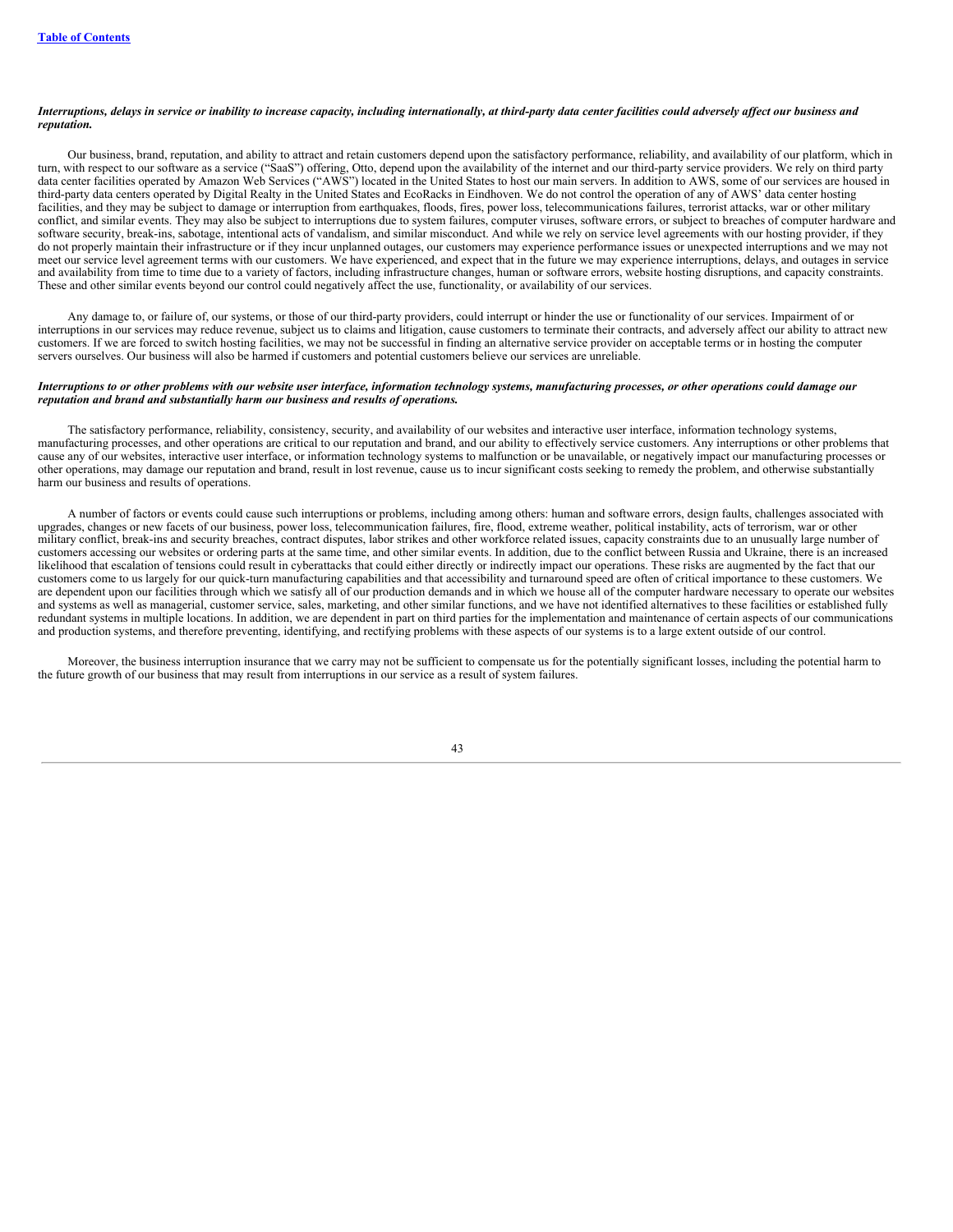### If we are unable to retain customers at existing levels, sell additional services to our existing customers, or attract new customers, our revenue growth will be adversely *af ected.*

To increase our revenue, we must retain existing customers, convince them to expand their use of our solutions across their organizations and for a variety of use cases, and expand their purchasing on terms favorable to us. We may not meet our customers' expectations. If we are not able to renew our agreements with existing customers or attract new business from existing customers on favorable terms, this could have an adverse effect on our business, revenue, gross margins, and other operating results. The rate at which our customers purchase new or enhanced solutions from us, as well as the expansion of use of our solutions across organizations, depend on a number of factors, including general economic conditions, customer specific conditions, competitive pricing, integration with existing technologies, and satisfaction and market acceptance of our platform generally. If our efforts to sell additional solutions to our customers are not successful, our business and growth prospects may suffer. Additionally, our future revenue depends in part on our ability to turn our pipeline customers into actual customers. Pipeline customers may fail to accept our offerings, choose our competitors' offerings, or otherwise not turn into customers. If we are not able to turn pipeline or other prospective customers into customers, or customers that provide significant revenues, our business and growth prospects could be adversely affected.

### *The loss of one or more key members of our management team or personnel could harm our business.*

We believe our success has depended, and continues to depend, on the efforts and talents of our senior management and other key personnel, including, in particular, our executive officers. Our executive team is critical to the management of our business and operations, as well as to the development of our strategy. Members of our senior management team may resign at any time. The loss of the services of any members of our senior management team could delay or prevent the successful implementation of our strategy or our commercialization of new applications for our systems or other offerings, or could otherwise adversely affect our ability to manage our company effectively and carry out our business plan. There is no assurance that if any senior executive leaves in the future, we will be able to rapidly replace him or her and transition smoothly towards his or her successor, without any adverse impact on our operations.

In particular, the loss of the services of Greg Kress, our Chief Executive Officer, could severely damage our business and prospects for growth. Mr. Kress is subject to a non-competition agreement and a proprietary information and inventions agreement which include restrictive covenants. We cannot assure you that if Mr. Kress were to breach these restrictive covenants a court would enforce them and enjoin him from engaging in activities in violation thereof. The loss of Mr. Kress' services could delay or prevent the successful implementation of our strategy or our commercialization of new applications for our systems or other offerings, or could otherwise adversely affect our ability to manage our company effectively and carry out our business plan, and consequently could have a materially adverse effect on our business, results of operations and financial condition.

#### *Our current levels of insurance may not be adequate for our potential liabilities.*

We maintain insurance to cover our potential exposure for most claims and losses, including potential product and non-product related claims, lawsuits, and administrative proceedings seeking damages or other remedies arising out of our commercial operations. However, our insurance coverage is subject to various exclusions, selfretentions, and deductibles. We may be faced with types of liabilities that are not covered under our insurance policies, such as environmental contamination or terrorist attacks, or that exceed our policy limits. Even a partially uninsured claim of significant size, if successful, could have an adverse effect on our financial condition.

In addition, we may not be able to continue to obtain insurance coverage on commercially reasonable terms, or at all, and our existing policies may be cancelled or otherwise terminated by the insurer. Maintaining adequate insurance and successfully accessing insurance coverage that may be due for a claim can require a significant amount of our management's time, and we may be forced to spend a substantial amount of money in that process.

#### The COVID-19 pandemic has adversely affected our business and results of operations. The duration and extent to which it will continue to adversely impact our business *and results of operations remains uncertain and could be material.*

The COVID-19 pandemic has resulted in a widespread public health crisis and numerous disease control measures being taken to limit its spread, including travel bans and restrictions, quarantines, shelter-in-place orders, and shutdowns. These measures have materially impacted and may continue to impact our workforce and operations, the operations of our customers, and those of our respective vendors and suppliers. We have significant operations worldwide, including in the United States and Netherlands, and each of these geographies has been affected by the outbreak and its variants and has taken measures to try to contain it, resulting in disruptions at many of our manufacturing operations and facilities, and further disruptions could occur in the future and any such disruptions could materially adversely affect our business. The impact of the pandemic on our business has included and could in the future include:

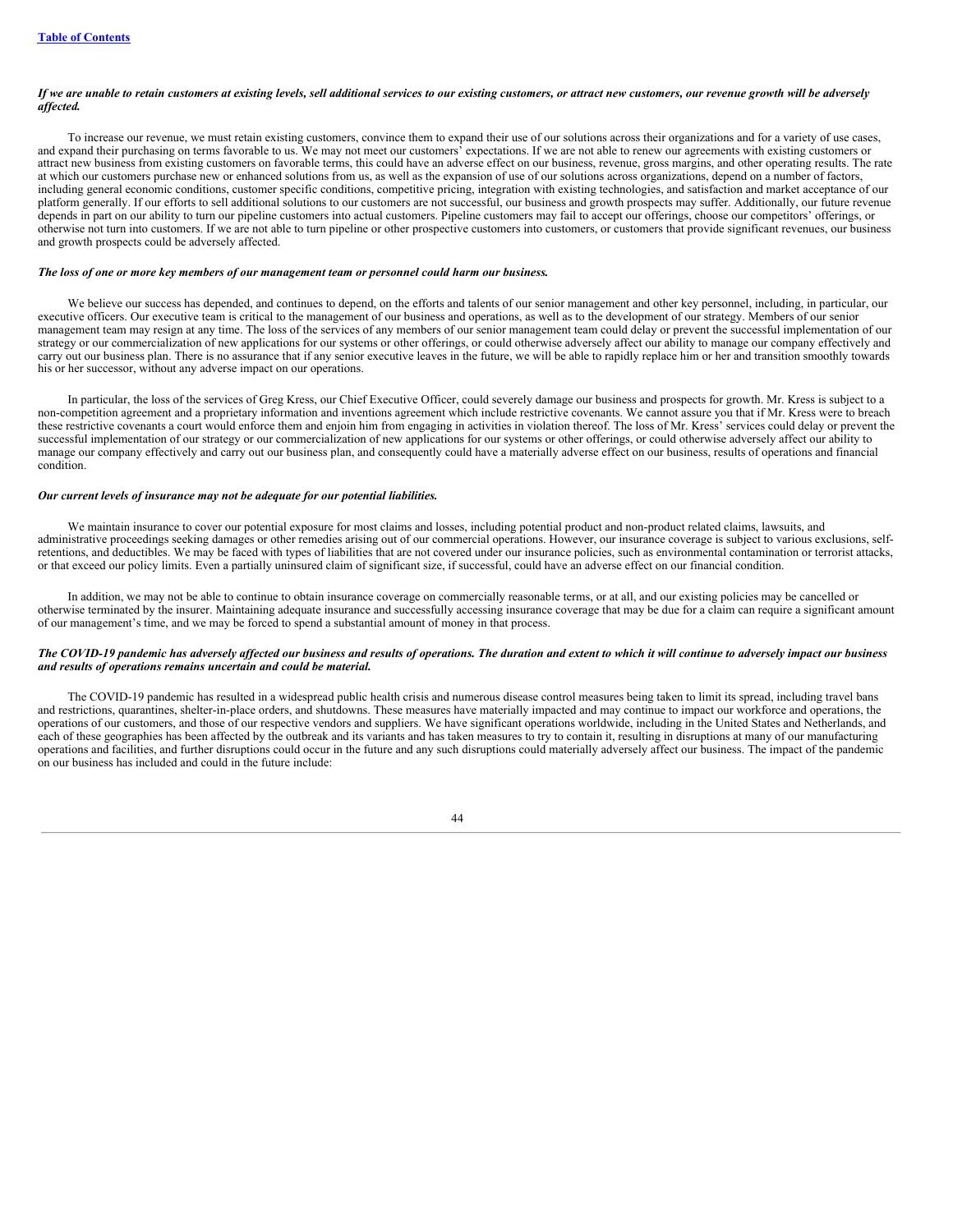- disruptions to or restrictions on our ability to ensure the continuous provision of our manufacturing services and solutions;
- temporary closures or reductions in operational capacity of our or third party manufacturing facilities;
- reductions in our capacity utilization levels;
- temporary closures of our direct and indirect suppliers, resulting in adverse effects to our supply chain, and other supply chain disruptions (which may be

exacerbated by war or other military conflict), which adversely affect our ability to procure sufficient inventory to support customer orders;

• temporary shortages of skilled employees available to staff manufacturing facilities due to shelter-in- place orders and travel restrictions within as well as into and out of countries;

- restrictions or disruptions of transportation, such as reduced availability of air transport, port closures, and increased border controls or closures;
- increases in operational expenses and other costs related to requirements implemented to mitigate the impact of the pandemic;
- delays or limitations on the ability of our customers to perform or make timely payments;
- reductions in short- and long-term demand for our manufacturing services and solutions, or other disruptions in technology buying patterns;

• workforce disruptions due to illness, quarantines, governmental actions, other restrictions, and/or the social distancing measures we have taken to mitigate the impact of COVID-19 at our locations around the world in an effort to protect the health and well-being of our employees, customers, suppliers, and of the communities in which we operate (including working from home, restricting the number of employees attending events or meetings in person, limiting the number of people in our buildings and factories at any one time, further restricting access to our facilities and suspending employee travel); and

• our management team continuing to commit significant time, attention, and resources to monitoring the COVID-19 pandemic and seeking to mitigate its effects on our business and workforce.

The global spread of COVID-19 and its variants also has created significant macroeconomic uncertainty, volatility, and disruption, which may adversely affect our and our customers' and suppliers' liquidity, cost of capital, and ability to access the capital markets. Even after the COVID-19 pandemic has subsided, we may continue to experience adverse impacts to our business as a result of the pandemic's global economic impact, including any recession, economic downturn, government spending cuts, tightening of credit markets, or increased unemployment that has occurred or may occur in the future, which could cause our customers and potential customers to postpone or reduce spending on our manufacturing services and solutions.

#### Global economic conditions may harm our ability to do business, increase our costs and negatively affect our stock price.

Our performance depends on the financial health and strength of our customers, which in turn is dependent on the economic conditions of the markets in which we and our customers operate. The recent declines in the global economy, volatility in the financial services sector and credit markets, continuing geopolitical uncertainties, increasing inflation and other macroeconomic factors all affect the spending behavior of potential customers.

We also face risks from financial difficulties or other uncertainties experienced by our suppliers, distributors, or other third parties on which we rely. If third parties are unable to supply us with required materials or otherwise assist us in operating our business, our business could be harmed.

For example, the conflict between Russia and Ukraine, the possibility of a trade war between the United States and China, the ongoing impact of the COVID-19 pandemic and other supply and labor disruptions may directly or indirectly impact our operations by increasing the cost of raw materials, finished products, or other materials used in our offerings and impeding our ability to sell our offerings in Europe and China. Other changes in U.S. social, political, regulatory, and economic conditions or in laws and policies governing foreign trade, manufacturing, development, and investment could also adversely affect our business. We could experience interruptions in production due to the processing of customs formalities or reduced customer spending in the wake of weaker economic performance. If global economic conditions remain volatile for a prolonged period, our results of operations could be adversely affected.

#### *Our actual results may be significantly dif erent from our projections, estimates, targets, or forecasts.*

Any projections, estimates, targets, and forecasts we may provide from time to time are forward-looking statements that are based on assumptions that are inherently subject to significant uncertainties and contingencies, many of which are beyond our control. While all projections, estimates, targets and forecasts are necessarily speculative, we believe that the preparation of prospective financial information involves increasingly higher levels of uncertainty the further out the

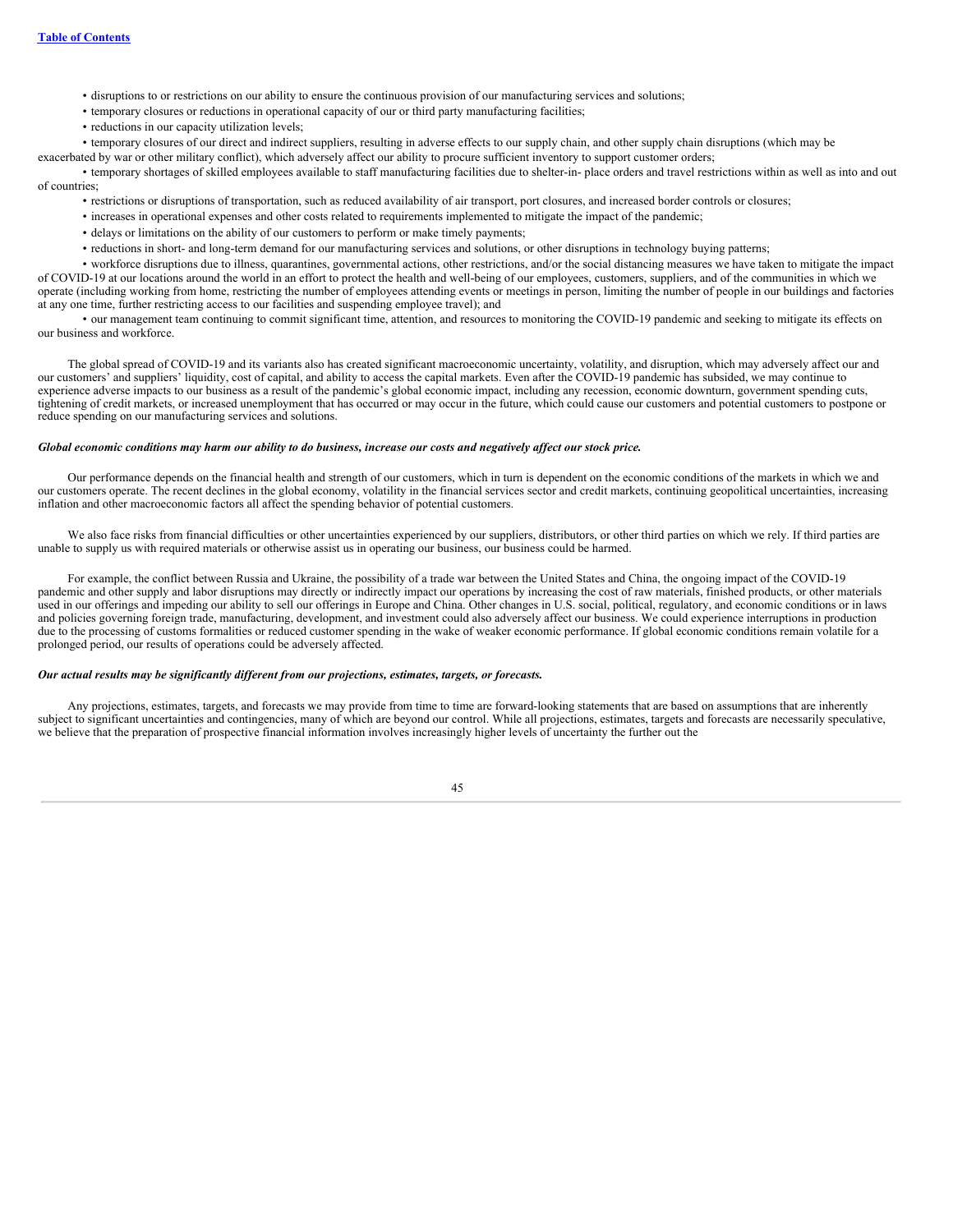projection, estimate, target, or forecast extends from the date of preparation. The assumptions and estimates underlying the projected, expected, or target results are inherently uncertain and are subject to a wide variety of significant business, economic, regulatory and competitive risks and uncertainties that could cause actual results to differ materially from those contained in such projections, estimates, targets and forecasts. Our projections, estimates, targets and forecast should not be regarded as an indication that Shapeways or its representatives, considered or consider the financial projections, estimates, targets to be a reliable prediction of future events.

#### **Risks Related to Our Industry**

#### If demand for our services does not grow as expected, or if market adoption of digital manufacturing does not continue to develop, or develops more slowly than expected, *our revenues may stagnate or decline, and our business may be adversely af ected.*

The industrial manufacturing market, which today is dominated by conventional manufacturing processes that do not involve digital manufacturing technology, is undergoing a shift towards digital manufacturing. We may not be able to develop effective strategies to raise awareness among potential customers of the benefits of digital manufacturing technologies or our offerings may not address the specific needs or provide the level of functionality required by potential customers to encourage the continuation of this shift towards digital manufacturing. If digital manufacturing technology does not continue to gain broader market acceptance as an alternative to conventional manufacturing processes, or if the marketplace adopts digital manufacturing technologies developed by our competitors, we may not be able to increase or sustain the level of sales of our services, and our operating results would be adversely affected as a result.

#### We could face liability if our digital manufacturing solutions are used by our customers to print dangerous objects.

Customers may use our digital manufacturing systems to print parts that could be used in a harmful way or could otherwise be dangerous. For example, there have been news reports that 3D printers were used to print guns or other weapons. We have little, if any, control over what objects our customers print using our offerings, and it may be difficult, if not impossible, for us to monitor and prevent customers from printing weapons with our services. While we have never printed weapons on any printers in our offices, there can be no assurance that we will not be held liable if someone were injured or killed by a weapon printed by a customer using one of our offerings.

### **Risks Related to Intellectual Property and Infrastructure**

#### We may incur substantial costs enforcing or acquiring intellectual property rights and defending against third-party claims as a result of litigation or other proceedings. Our failure to expand our intellectual property portfolio could adversely affect the growth of our business and results of operations.

We may incur substantial expense and costs in protecting, enforcing, and defending our intellectual property rights against third parties. Intellectual property disputes may be costly and can be disruptive to our business operations by diverting attention and energies of management and key technical personnel and by increasing our costs of doing business. Third-party intellectual property claims asserted against us could subject us to significant liabilities, require us to enter into royalty and licensing arrangements on unfavorable terms, prevent us from providing our services to our customers, subject us to injunctions prohibiting or restricting our sale of our services, or require us to redesign our services, causing severe disruptions to our operations or the marketplaces in which we compete or require us to satisfy indemnification commitments with our customers, including contractual provisions under various license arrangements. In addition, we may incur significant costs in acquiring the necessary third-party intellectual property rights for use in our offerings. Any of these could have an adverse effect on our business and financial condition.

Patent applications in the United States and most other countries are confidential for a period of time until they are published, and the publication of discoveries in scientific or patent literature typically lags actual discoveries by several months or more. As a result, the nature of claims contained in unpublished patent filings around the world is unknown to us, and we cannot be certain that we were the first to conceive inventions covered by our patents or patent applications or that we were the first to file patent applications covering such inventions. Furthermore, it is not possible to know in which countries patent holders may choose to extend their filings under the Patent Cooperation Treaty or other mechanisms.

In addition, we may be subject to intellectual property infringement claims from individuals, vendors and other companies, including those that are in the business of asserting patents, but are not commercializing products or services in the field of digital manufacturing, or our customers may seek to invoke indemnification obligations to involve us in such intellectual property infringement claims. Furthermore, although we maintain certain procedures to screen items we manufacture on behalf of customers for infringement on the intellectual property rights of others, we cannot be certain that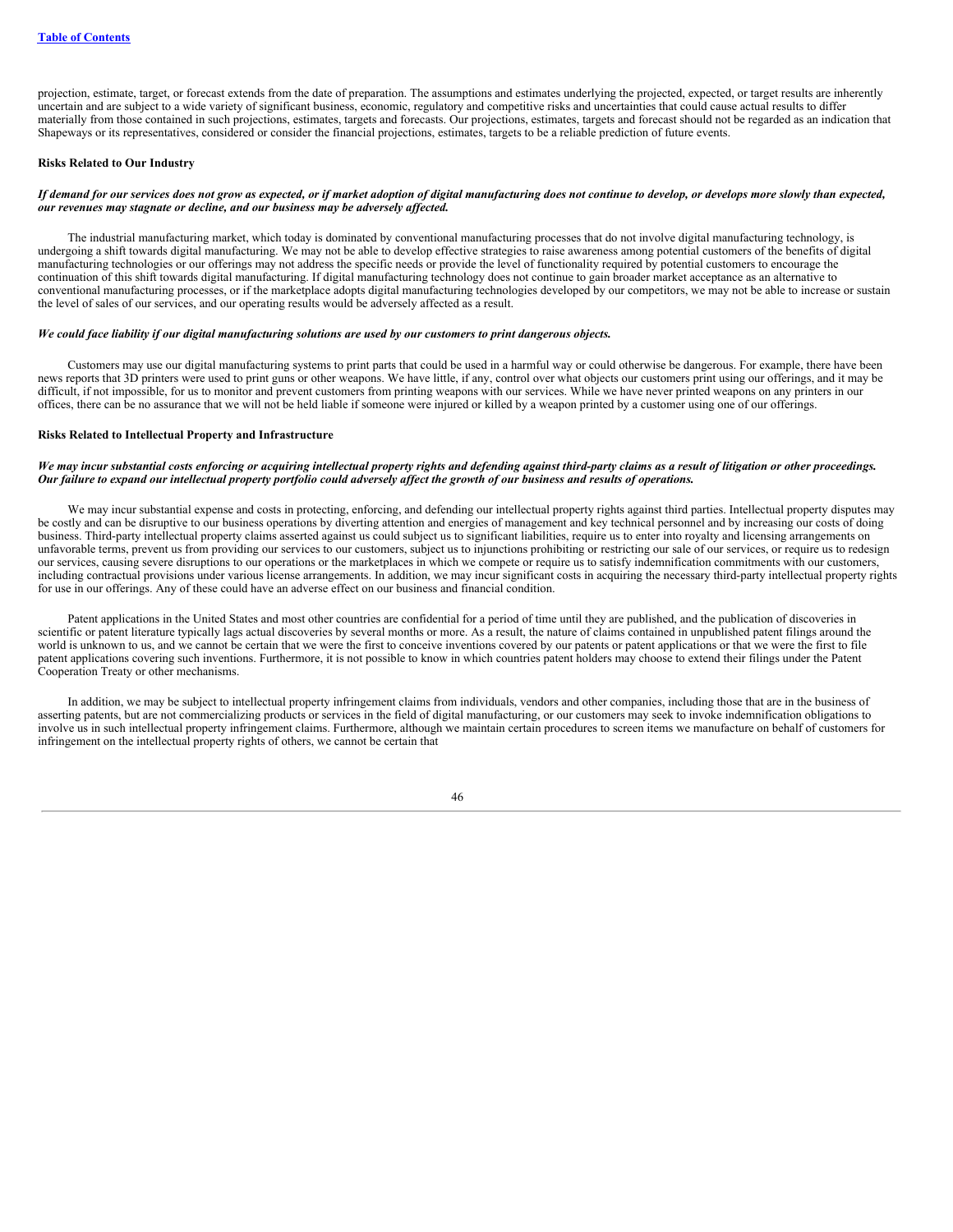our procedures will be effective in preventing any such infringement. Any third-party lawsuits or other assertion to which we are subject, alleging infringement of trademarks, patents, trade secrets or other intellectual property rights either by us or by our customers may have a significant adverse effect on our financial condition.

# We may not be able to adequately protect or enforce our intellectual property rights, which could impair our competitive position.

Our success and future revenue growth will depend, in part, on our ability to protect our intellectual property. We rely primarily on patents, licenses, trademarks, and trade secrets, as well as non-disclosure agreements and other methods, to protect our proprietary technologies and processes globally. Despite our efforts to protect our proprietary technologies and processes, it is possible that competitors or other unauthorized third parties may obtain, copy, use, or disclose our technologies and processes or invent around technologies and processes or invent around our patents. We cannot assure you that any of our existing or future patents will not be challenged or invalidated in court or patent office proceedings that could be timeconsuming, expensive, and distract us from the operating our business. In addition, competitors could circumvent our patents by inventing around them. As such, any rights granted under these patents may not provide us with meaningful protection. We may not be able to obtain foreign patents corresponding to our United States patents. Even if foreign patents are granted, effective enforcement in foreign countries may not be available. If our patents and other intellectual property do not adequately protect our technology, our competitors may be able to offer services similar to ours. Our competitors may also be able to develop similar technology independently or design around our patents. Any of the foregoing events would lead to increased competition and lower revenue or gross margin, which would adversely affect our business and results of operation.

#### Our digital manufacturing software contains third-party open-source software components. Our use of such open- source software may expose us to additional risks and harm our intellectual property and failure to comply with the terms of the underlying open-source software licenses could restrict our ability to sell our offerings.

Our digital manufacturing software contains components that are licensed under so-called "open source," "free," or other similar licenses. Open source software is made available to the general public on an "as-is" basis under the terms of a non-negotiable license. We currently combine our proprietary software with open source software, but not in a manner that we believe requires the release of the source code of our proprietary software to the public. We do not plan to integrate our proprietary software with open source software in ways that would require the release of the source code of our proprietary software to the public; however, our use and distribution of open source software may entail greater risks than use of third-party commercial software. Open source licensors generally do not provide warranties or other contractual protections regarding infringement claims or the quality of the code. In addition, if we combine our proprietary software with open source software in a certain manner, we could, under certain open source licenses, be required to release to the public or remove the source code of our proprietary software. In line with what we believe is standard practice among technology companies, we leverage open source software in the development of our internal software. Open source software is commonly used as a foundation which we develop upon, allowing us to customize the software based on our specific needs. This enables faster development of software, with higher quality, supported by a larger community of developers. We may also face claims alleging noncompliance with open source license terms or infringement or misappropriation of proprietary software. These claims could result in litigation, require us to purchase a costly license, or remove the software. In addition, if the license terms for open source software that we use change, we may be forced to re-engineer our solutions, incur additional costs, or discontinue the sale of our offerings if re-engineering could not be accomplished on a timely basis. Although we monitor our use of open source software to avoid subjecting our offerings to unintended conditions, there is a risk that these licenses could be construed in a way that could impose unanticipated conditions or restrictions on our ability to commercialize our offerings. We cannot guarantee that we have incorporated open source software in our software in a manner that will not subject us to liability or in a manner that is consistent with our current policies and procedures.

# We store confidential customer information in our systems that, if breached or otherwise subjected to unauthorized access, may harm our reputation or brand or expose us *to liability.*

Our system stores, processes, and transmits our customers' confidential information, including the intellectual property in their part designs, credit card information, and other sensitive data. We rely on encryption, authentication, and other technologies licensed from third parties, as well as administrative and physical safeguards, to secure such confidential information. Any compromise of our information security could damage our reputation and brand and expose us to a risk of loss, costly litigation, and liability that would substantially harm our business and operating results. We may not have adequately assessed the internal and external risks posed to the security of our company's systems and information and may not have implemented adequate preventative safeguards or take adequate reactionary measures in the event of a security incident. In addition, most states have enacted laws requiring companies to notify individuals and often state authorities of data security breaches involving their personal data. These mandatory disclosures regarding a security breach

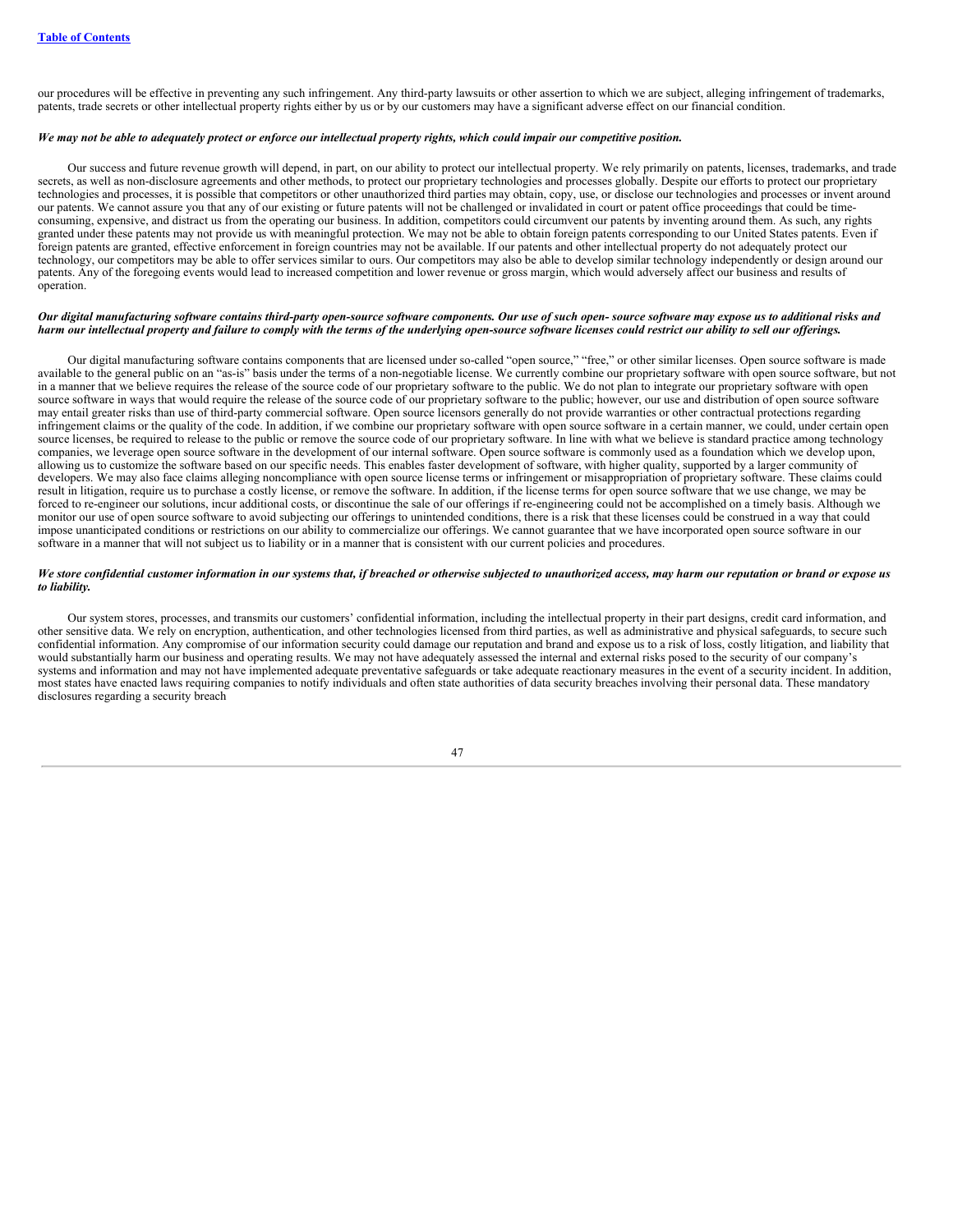often lead to widespread negative publicity, which may cause our existing and prospective customers to lose confidence in the effectiveness of our data security measures. Any security breach, whether successful or not, would harm our reputation and brand and could cause the loss of customers.

#### A real or perceived defect, security vulnerability, error, or performance failure in our software or technical problems or disruptions caused by our third-party service *providers could cause us to lose revenue, damage our reputation, and expose us to liability.*

Our business relies on software products which are inherently complex and, despite extensive testing and quality control, have in the past and may in the future contain defects or errors, especially when first introduced, or otherwise not perform as contemplated. As the use of our platform expands, we may be subject to increased scrutiny, potential reputational risk, or potential liability should our software fail to perform as contemplated in such deployments. We have in the past and may in the future need to issue corrective releases of our software to fix these defects, errors, or performance failures and we may encounter technical problems when we attempt to perform routine maintenance or enhance our software, internal applications, and systems, which could require us to allocate significant research and development and customer support resources to address these problems and divert the focus of our management and research and development teams. See "Risks Related to Our Business Interruptions, delays in service or inability to increase capacity, including internationally, at third-party data center facilities could adversely affect our business and reputation."

Any inefficiencies, security vulnerabilities, errors, defects, technical problems, or performance failures with our software, internal applications, and systems could reduce the quality of our services or interfere with our customers' (and their users') products, which could negatively impact our brand and reputation, reduce demand, lead to a loss of customers or revenue, adversely affect our results of operations and financial condition, increase our costs to resolve such issues, and subject us to financial penalties and liabilities under our service level agreements. Any limitation of liability provisions that may be contained in our customer agreements may not be effective as a result of existing or future applicable law or unfavorable judicial decisions. The sale and support of our software offering entails the risk of liability claims, which could be substantial in existing or future applicable law or un light of the use of our software offering in enterprise-wide environments. In addition, our insurance against this liability may not be adequate to cover a potential claim.

# **Risks Related to Our Legal and Regulatory Environment**

#### We are subject to environmental, health, and safety laws and regulations related to our operations and the use of our digital manufacturing systems and consumable *materials, which could subject us to compliance costs and/or potential liability in the event of non-compliance.*

We are subject to domestic and foreign environmental laws and regulations governing our manufacturing operations, including, but not limited to, emissions into the air and water and the use, handling, disposal, and remediation of hazardous substances. A certain risk of environmental liability is inherent in our production activities. These laws and regulations govern, among other things, the generation, use, storage, registration, handling, and disposal of chemicals and waste materials, the presence of specified substances in electrical products, the emission and discharge of hazardous materials into the ground, air or water, the cleanup of contaminated sites, including any contamination that results from spills due to our failure to properly dispose of chemicals and other waste materials and the health and safety of our employees. Under these laws, regulations and requirements, we could also be subject to liability for improper disposal of chemicals and waste materials, including those resulting from the use of our systems and accompanying materials by end- users. Accidents or other incidents that occur at our facilities or involve our personnel or operations could result in claims for damages against us. In the event we are found to be financially responsible, as a result of environmental or other laws or by court order, for environmental damages alleged to have been caused by us or occurring on our premises, we could be required to pay substantial monetary damages or undertake extensive remedial obligations. If our operations fail to comply with such laws or regulations, we may be subject to fines and other civil, administrative, or criminal sanctions, including the revocation of permits and licenses necessary to continue our business activities. In addition, we may be required to pay damages or civil judgments in respect of third-party claims, including those relating to personal injury (including exposure to hazardous substances that we generate, use, store, handle, transport, manufacture, or dispose of), property damage, or contribution claims. Some environmental laws allow for strict, joint and several liabilities for remediation costs, regardless of fault. We may be identified as a potentially responsible party under such laws. The amount of any costs, including fines or damages payments that we might incur under such circumstances, could substantially exceed any insurance we have to cover such losses. Any of these events, alone or in combination, could have a material adverse effect on our business, financial condition, and results of operations and could adversely affect our reputation.

The export of our offerings internationally from our production facilities subjects us to environmental laws and regulations concerning the import and export of chemicals and hazardous substances such as the United States Toxic Substances Control Act and the Registration, Evaluation, Authorization, and Restriction of Chemical Substances. These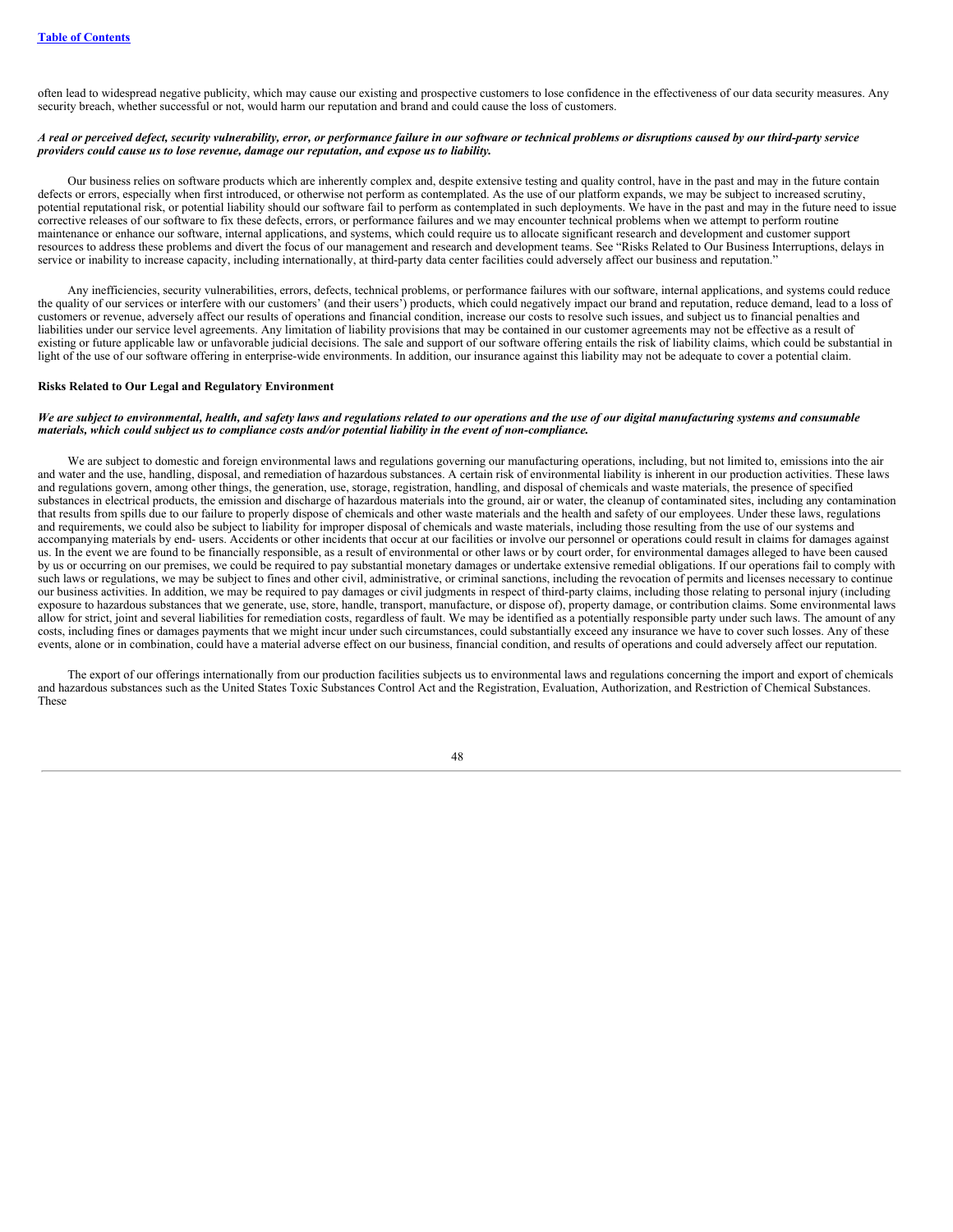laws and regulations require the testing and registration of some chemicals that we ship along with, or that form a part of, our systems and other products. If we fail to comply with these or similar laws and regulations, we may be required to make significant expenditures to reformulate the chemicals that we use in our offerings and materials or incur costs to register such chemicals to gain and/or regain compliance. Additionally, we could be subject to significant fines or other civil and criminal penalties should we not achieve such compliance.

The cost of complying with current and future environmental, health, and safety laws applicable to our operations, or the liabilities arising from past releases of, or exposure to, hazardous substances, may result in future expenditures. Any of these developments, alone or in combination, could have an adverse effect on our business, financial condition, and results of operations.

### Our business involves the use of hazardous materials, and we must comply with environmental, health, and safety laws and regulations, which can be expensive and restrict *how we do business.*

Our business involves the controlled storage, use, and disposal of hazardous materials. We and our suppliers are subject to federal, state, and local as well as foreign laws and regulations governing the use, manufacture, storage, handling, and disposal of these hazardous materials. Although we believe that the safety procedures utilized by us and our suppliers for handling and disposing of these materials comply with the standards prescribed by these laws and regulations, we cannot eliminate the risk of accidental contamination or injury from these materials. In the event of an accident, state, federal, or foreign authorities may curtail the use of these materials and interrupt our business operations. We do not currently maintain hazardous materials insurance coverage. If we are subject to any liability as a result of activities involving hazardous materials, our business and financial condition may be adversely affected and our reputation and brand may be harmed.

#### Regulation in the areas of privacy, data protection, and information security could increase our costs and affect or limit our business opportunities and how we collect *and/or use personal information.*

We collect personally identifiable information from our employees, prospects, and our customers. Privacy and security laws and regulations may limit the use and disclosure of certain information and require us to adopt certain cybersecurity and data handling practices that may affect our ability to effectively market our services to current, past, or prospective customers. We must comply with privacy laws in the United States, Europe, and elsewhere, including GDPR in the European Union, which became effective May 25, 2018, and the California Consumer Privacy Act of 2018, or CCPA, which was enacted on June 28, 2018 and became effective on January 1, 2020. California has already adopted a new law, the California Privacy Rights Act of 2020, or CPRA, that will substantially expand the CCPA effective January 1, 2023. Virginia has similarly enacted a comprehensive privacy law, the Consumer Data Protection Act, which emulates the CCPA and CPRA in many respects, and proposals for comprehensive privacy and data security legislation are advancing in several other states. A patchwork of differing state privacy and data security requirements may increase the cost and complexity of operating our business and increase our exposure to liability.

These laws create new individual privacy rights and impose increased obligations, including disclosure obligations, on companies handling personal data. In many jurisdictions, consumers must be notified in the event of a data security breach, and such notification requirements continue to increase in scope and cost. Privacy and security laws and regulations may limit the use and disclosure of certain information and require us to adopt certain cybersecurity and data handling practices that may affect our ability to effectively market our services to current, past, or prospective customers. While we have invested in, and intend to continue to invest in, resources to comply with these standards, we may not be successful in doing so, and any such failure could have an adverse effect on our business, results of operations, and reputation.

As privacy, data use, and data security laws are interpreted and applied, compliance costs may increase, particularly in the context of ensuring that adequate data protection and data transfer mechanisms are in place. In recent years, there has been increasing regulatory enforcement and litigation activity in this area in the United States and in the Netherlands in which we operate.

# We are subject to U.S. and foreign anti-corruption laws, trade controls, economic sanctions, and similar laws and regulations. Our failure to comply with these laws and *regulations could subject us to civil, criminal, and administrative penalties and harm our reputation.*

We have partners in a number of countries throughout the world, including countries known to have a reputation for corruption. Doing business on a global basis requires us to comply with anti-corruption laws and regulations imposed by governments around the world with jurisdiction over our operations, including the U.S. Foreign Corrupt Practices Act and the U.K. Bribery Act 2010, as well as the laws of the countries where we do business. We are also subject to various trade restrictions, including trade and economic sanctions and export controls, imposed by governments around the world with jurisdiction over our operations. For example, in accordance with trade sanctions administered by the Office of Foreign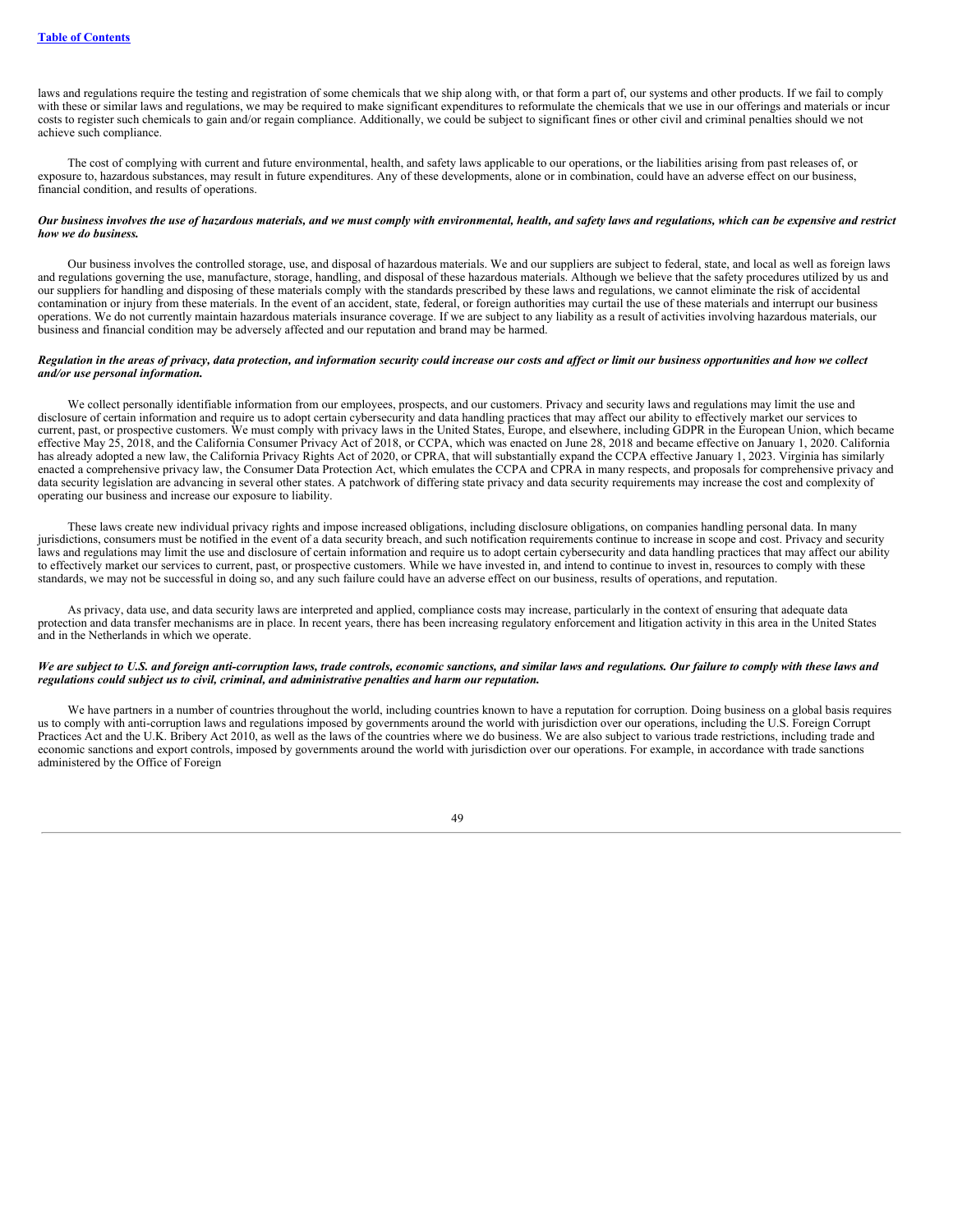Assets Control and the U.S. Department of Commerce, we are prohibited from engaging in transactions involving certain persons and certain designated countries or territories, including Cuba, Iran, Syria, North Korea, and the Crimea Region of Ukraine. In addition, our offerings are subject to export regulations that can involve significant compliance time and may add additional overhead cost to our offerings. In recent years, the U.S. government has had a renewed focus on export matters. For example, the Export Control Reform Act of 2018 and regulatory guidance have imposed additional controls, and may result in the imposition of further additional controls, on the export of certain "emerging and foundational technologies." Our current and future offerings may be subject to these heightened regulations, which could increase our compliance costs.

### The requirements of being a public company may strain our resources, divert management's attention, and affect our ability to attract and retain qualified board members.

We are subject to the reporting requirements of the Exchange Act, the Sarbanes-Oxley Act and any rules promulgated thereunder, as well as the rules of NYSE. The requirements of these rules and regulations have increase our legal and financial compliance costs, made some activities more difficult, time-consuming, or costly, and increased demand on our systems and resources. We intend to continue investing substantial resources to comply with evolving laws, regulations, and standards, and this investment may result in increased general and administrative expenses and a diversion of management's time and attention from business operations to compliance activities.

The Sarbanes-Oxley Act requires, among other things, that we maintain effective disclosure controls and procedures and internal controls for financial reporting. In order to maintain and, if required, improve our disclosure controls and procedures and internal control over financial reporting to meet these standards, significant resources and management oversight are required, and, as a result, management's attention may be diverted from other business concerns. Although we have already hired additional employees to assist us in complying with these requirements, we may need to hire more employees in the future or engage outside consultants, which will increase our operating expenses.

Changing laws, regulations, and standards relating to corporate governance and public disclosure are creating uncertainty for public companies, increasing legal and financial compliance costs, and making some activities more time-consuming. Additionally, these rules and regulations make it more difficult and more expensive for us to obtain director and officer liability insurance. We may be required to accept reduced coverage or incur substantially higher costs to maintain the same or similar coverage. These factors may also make it difficult for us to attract and retain qualified independent members of our Board of Directors.

As a result of disclosure of information in filings required of a public company, our business and financial condition have become more visible than they have been in the past, which may result in an increased risk of threatened or actual litigation, including by competitors and other third parties. If such claims are successful, our business and results of operations could be harmed, and even if the claims do not result in litigation or are resolved in our favor, these claims, and the time and resources necessary to resolve them, could divert the resources of our management and harm our business, results of operations, and financial condition.

#### If our internal control over financial reporting or our disclosure controls and procedures are not effective, we may be unable to accurately report our financial results, prevent fraud, or file our periodic reports in a timely manner, which may cause investors to lose confidence in our reported financial information and may lead to a decline *in our stock price.*

We are required to comply with certain requirements of the Sarbanes-Oxley Act, and will be required to comply with additional such requirements following the date we are deemed to be an "accelerated filer" or a "large accelerated filer," each as defined in the Exchange Act, which could be as early as our next fiscal year. The standards required for a public company under Section 404(a) of the Sarbanes-Oxley Act are significantly more stringent than those previously required of us as a privately-held company, and requires that we maintain effective internal control over financial reporting and disclosure controls and procedures. In particular, we are required to perform system and process evaluation, document our controls, and perform testing of our key controls over financial reporting to allow management certify on the effectiveness of our internal control over financial reporting, as required by Section 404(a) of the Sarbanes-Oxley Act. When we cease to be an "emerging growth company," we will also be subject to auditor attestation requirements of Section 404(b) of the Sarbanes-Oxley Act and the relevant increased disclosure obligations. Deficiencies in our internal control over financial reporting may be found that may be deemed to be material weaknesses. If we are not able to comply with the requirements of Section 404 in a timely manner, or if we identify deficiencies in our internal control over financial reporting that are deemed to be material weaknesses, the market price of our common stock would likely decline and we could be subject to lawsuits, sanctions, or investigations by regulatory authorities, which would require additional financial and management resources and could harm investor confidence in our business.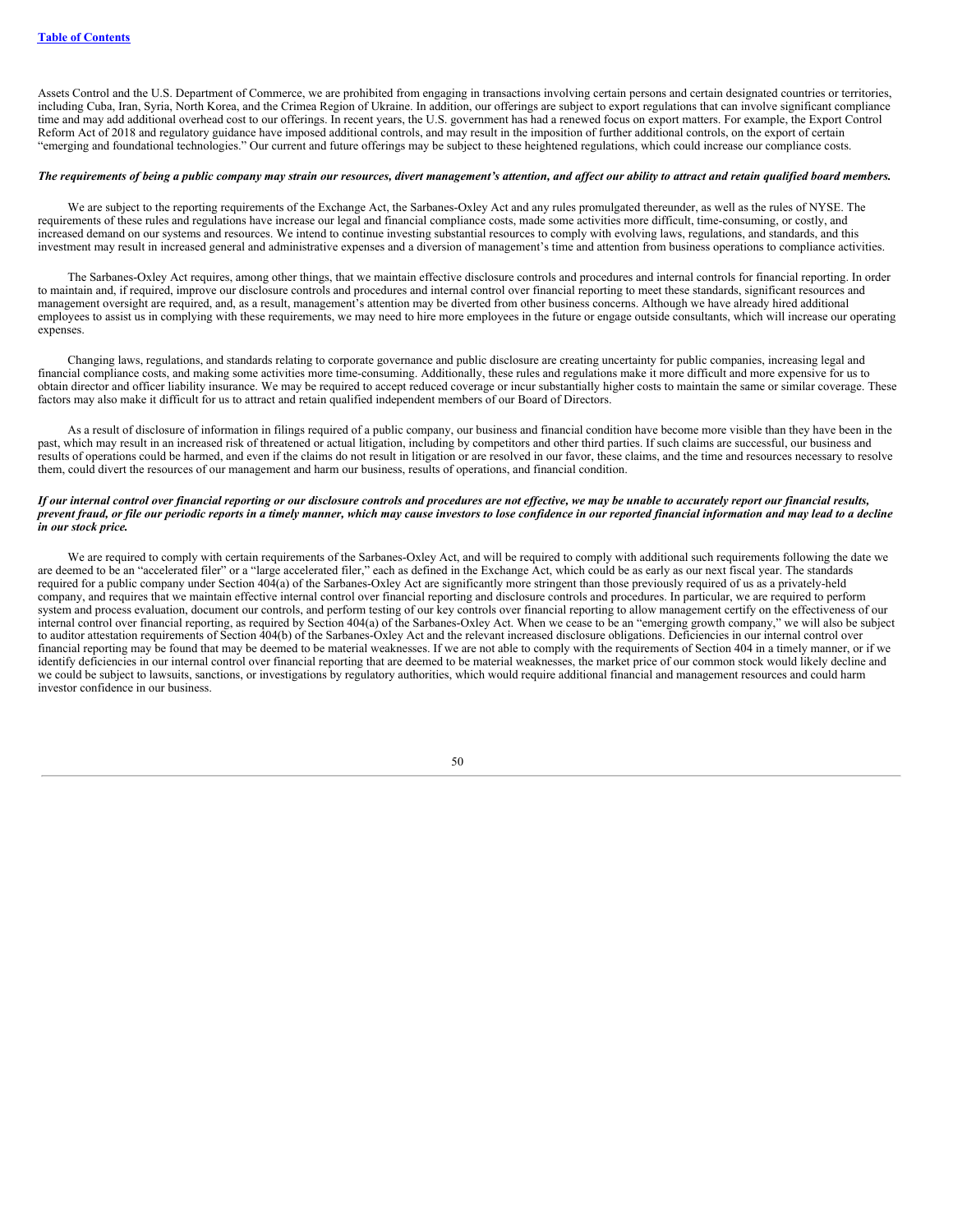#### We are an "emerging growth company" and a "smaller reporting company" and the reduced disclosure requirements applicable to emerging growth companies and smaller *reporting companies may make our common stock less attractive to investors.*

We are an "emerging growth company," as defined in the JOBS Act. As an emerging growth company, we may follow reduced disclosure requirements and do not have to make all of the disclosures that public companies that are not emerging growth companies do. We will remain an emerging growth company until the earlier of (a) the last day of the fiscal year in which we have total annual gross revenues of \$1.07 billion or more; (b) the last day of the fiscal year following the fifth anniversary of the date of the completion of the initial public offering of Galileo; (c) the date on which we have issued more than \$1 billion in nonconvertible debt during the previous three years; or (d) the date on which we are deemed to be a large accelerated filer under the rules of the SEC, which means the market value of our common stock that is held by non-affiliates exceeds \$700 million as of the prior June 30th. For so long as we remain an emerging growth company, we are permitted and intend to rely on exemptions from certain disclosure requirements that are applicable to other public companies that are not emerging growth companies.

In addition, the JOBS Act provides that an emerging growth company can take advantage of an extended transition period for complying with new or revised accounting standards. This allows an emerging growth company to delay the adoption of certain accounting standards until those standards would otherwise apply to private companies. We have elected to use the extended transition period for complying with new or revised accounting standards; and as a result of this election, our financial statements may not be comparable to companies that comply with public company effective dates.

We have chosen and may continue to choose to take advantage of certain of the available exemptions for emerging growth companies. If some investors find our common stock less attractive as a result, there may be a less active trading market for our common stock and our share price may be more volatile.

#### **Risks Relating to Ownership of Our Common Stock**

### *An active, liquid trading market for our common stock may not be sustained.*

Our common stock is listed on the NYSE under the symbol "SHPW". However, we cannot assure you that an active trading market for our common stock will be sustained. A public trading market having the desirable characteristics of depth, liquidity and orderliness depends upon the existence of willing buyers and sellers at any given time, such existence being dependent upon the individual decisions of buyers and sellers over which neither Shapeways nor any market maker has control. The lack of an active and liquid trading market would likely have a material adverse effect on the market price of our common stock. An inactive market may also impair our ability to raise capital to continue to fund operations by issuing equity and may impair our ability to acquire other companies or technologies by using common stock as consideration.

### Our issuance of additional shares of common stock or convertible securities may dilute your ownership of us and could adversely affect our stock price.

From time to time in the future, we may issue additional shares of our common stock or securities convertible into our common stock pursuant to a variety of transactions, including acquisitions. Additional shares of our common stock may also be issued upon exercise of outstanding stock options and warrants to purchase our common stock. The issuance by us of additional shares of our common stock or securities convertible into our common stock would dilute your ownership of us and the sale of a significant amount of such shares in the public market could adversely affect prevailing market prices of our common stock. Subject to the satisfaction of vesting conditions and the expiration of lockup agreements, shares issuable upon exercise of options will be available for resale immediately in the public market without restriction.

Issuing additional shares of our capital stock, other equity securities, or securities convertible into equity may dilute the economic and voting rights of our existing stockholders, reduce the market price of our common stock, or both. Debt securities convertible into equity could be subject to adjustments in the conversion ratio pursuant to which certain events may increase the number of equity securities issuable upon conversion. Preferred stock, if issued, could have a preference with respect to liquidating distributions or a preference with respect to dividend payments that could limit our ability to pay dividends to the holders of our common stock. Our decision to issue securities in any future offering will depend on market conditions and other factors beyond our control, which may adversely affect the amount, timing, or nature of our future offerings. As a result, holders of our common stock bear the risk that our future offerings may reduce the market price of our common stock and dilute their percentage ownership.

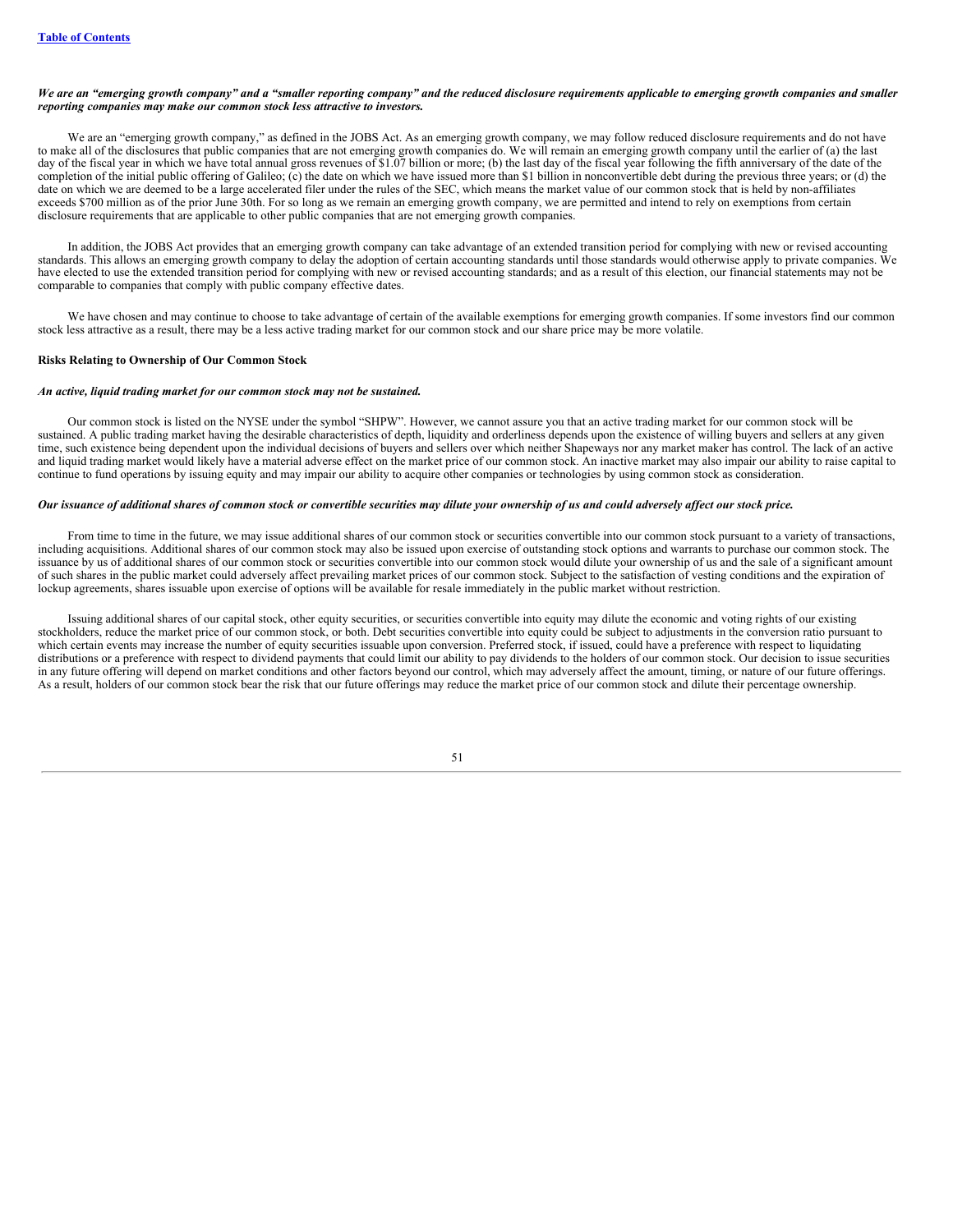# Future sales, or the perception of future sales, of our common stock by us or our existing stockholders in the public market could cause the market price for our common *stock to decline.*

The sale of substantial amounts of shares of our common stock in the public market, including in connection with the expiration of lock-up restrictions, or the perception that such sales could occur, could harm the prevailing market price of shares of our common stock. Furthermore, shares of our common stock reserved for future issuance under our equity plans may become available for sale in the future. These sales, or the possibility that these sales may occur, also might make it more difficult for us to sell equity securities in the future at a time and at a price that we deem appropriate. Additionally, to the extent our Warrants are exercised, additional shares of common stock will be issued, which will result in dilution to the holders of common stock and increase the number of shares eligible for resale in the public market. However, there is no guarantee that the Public Warrants will ever be in the money prior to their expiration, and as such, the Warrants may expire worthless.

# *Our operating results and financial condition may fluctuate on a quarterly and annual basis.*

Our operating results and financial condition fluctuate from quarter-to-quarter and year-to-year and are likely to continue to vary due to a number of factors, many of which are not within our control. Both our business and the digital manufacturing industry are changing and evolving rapidly, and our historical operating results may not be useful in predicting our future operating results. If our operating results do not meet the guidance that we provide to the marketplace or the expectations of securities analysts or investors, the market price of our common stock will likely decline. Fluctuations in our operating results and financial condition may be due to a number of factors, including:

- the degree of market acceptance of digital manufacturing and, specifically, our services; • our ability to compete with competitors and new entrants into our markets;
- the mix of offerings that we sell during any period;
- the timing of our sales and deliveries of our offerings to customers;
- the geographic distribution of our sales;
- changes in our pricing policies or those of our competitors, including our response to price competition;
- changes in the amount that we spend to develop and manufacture new technologies;
- changes in the amounts that we spend to promote our services;
- expenses and/or liabilities resulting from litigation;
- delays between our expenditures to develop and market new or enhanced solutions and the generation of revenue from those solutions;
- unforeseen liabilities or difficulties in integrating our acquisitions or newly acquired businesses;
- disruptions to our information technology systems;
- general economic and industry conditions that affect customer demand;
- the impact of the COVID-19 pandemic on our customers, suppliers, manufacturers, and operations; and
- changes in accounting rules and tax laws.

In addition, our revenues and operating results may fluctuate from quarter-to-quarter and year-to-year due to our sales cycle and seasonality among our customers. Generally, our digital manufacturing solutions are subject to the adoption and capital expenditure cycles of our customers. Additionally, for our more complex solutions, which may require additional facilities investment, potential customers may spend a substantial amount of time performing internal assessments prior to making a purchase decision. This may cause us to devote significant effort in advance of a potential sale without any guarantee of receiving any related revenues. As a result, revenues and operating results for future periods are difficult to predict with any significant degree of certainty, which could lead to adverse effects on our inventory levels and overall financial condition.

Due to the foregoing factors, and the other risks discussed in this Part II, Item 1A: "Risk Factors," you should not rely on quarter-over-quarter and year-over-year comparisons of our operating results as an indicator of our future performance.

# Our stock price has been and may continue to be volatile or may decline regardless of our operating performance. You may lose some or all of your investment.

The trading price of our common stock has been and may continue to be volatile. The stock market recently has experienced extreme volatility. This volatility often has been unrelated or disproportionate to the operating performance of particular companies. You may not be able to resell your shares at an attractive price due to a number of factors such as those listed in this section and the following:

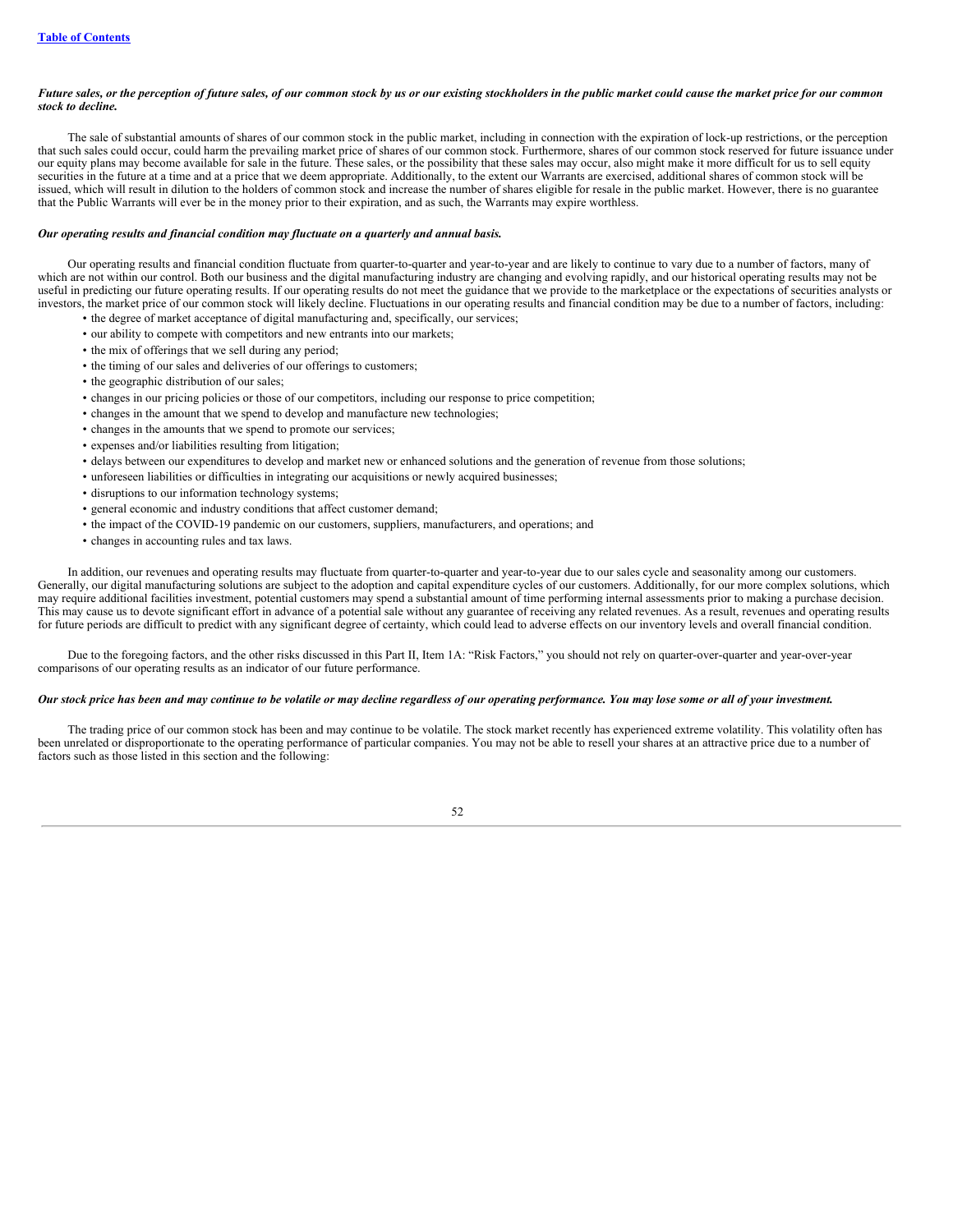- the impact of the COVID-19 pandemic on our financial condition and the results of operations;
- our operating and financial performance and prospects;
- our quarterly or annual earnings or those of other companies in our industry compared to market expectations;
- conditions that impact demand for our services;
- future announcements concerning our business, our customers' businesses, or our competitors' businesses;
- the public's reaction to our press releases, other public announcements, and filings with the SEC;
- the market's reaction to our reduced disclosure and other requirements as a result of being an "emerging growth company" under the JOBS Act or a "smaller

reporting company";

- the size of our public float;
- coverage by or changes in financial estimates by securities analysts or failure to meet their expectations;
- market and industry perception of our success, or lack thereof, in pursuing our growth strategy;
- strategic actions by us or our competitors, such as acquisitions or restructurings;
- changes in laws or regulations which adversely affect the manufacturing industry generally or Shapeways specifically;
- changes in accounting standards, policies, guidance, interpretations, or principles;
- changes in senior management or key personnel;
- issuances, exchanges or sales, or expected issuances, exchanges, or sales of our capital stock;
- changes in our dividend policy;
- adverse resolution of new or pending litigation against us; and

• changes in general market, economic, and political conditions in the United States and global economies or financial markets, including those resulting from natural disasters, terrorist attacks, acts of war or other military conflicts, and responses to such events.

These broad market and industry factors may materially reduce the market price of our common stock, regardless of our operating performance. In addition, price volatility may be greater if the public float and trading volume of our common stock continues to be low. As a result, you may suffer a loss on your investment.

#### If securities or industry analysts publish inaccurate or unfavorable research or reports about our business, our stock price and trading volume could decline.

The trading market for our common stock depends, in part, on the research and reports that third-party securities analysts publish about us and the industry in which we operate. We may be unable or slow to attract research coverage and if one or more analysts cease coverage of us, the price and trading volume of our securities would likely be negatively impacted. If any of the analysts that may cover us change their recommendation regarding our common stock adversely, or provide more favorable relative recommendations about our competitors, the price of our common stock would likely decline. If any analyst that may cover us ceases covering us or fails to regularly publish reports on us, we could lose visibility in the financial markets, which could cause the price or trading volume of our common stock to decline. Moreover, if one or more of the analysts who cover us downgrades our common stock, or if our reporting results do not meet their expectations, the market price of our common stock could decline.

#### *We do not expect to pay any cash dividends for the foreseeable future.*

We currently intend to retain all available funds and any future earnings to fund the development and growth of our business. As a result, we do not anticipate declaring or paying any cash dividends on our common stock in the foreseeable future. Any decision to declare and pay dividends in the future will be made at the discretion of our Board of Directors and will depend on, among other things, our business prospects, results of operations, financial condition, cash requirements and availability, certain restrictions related to our indebtedness, industry trends, and other factors that our Board of Directors may deem relevant. In addition, we may incur additional indebtedness, the terms of which may further restrict or prevent us from paying dividends on our common stock. As a result, you may have to sell some or all of your common stock after price appreciation in order to generate cash flow from your investment, which you may not be able to do. Our inability or decision not to pay dividends, particularly when others in our industry have elected to do so, could also adversely affect the market price of our common stock.

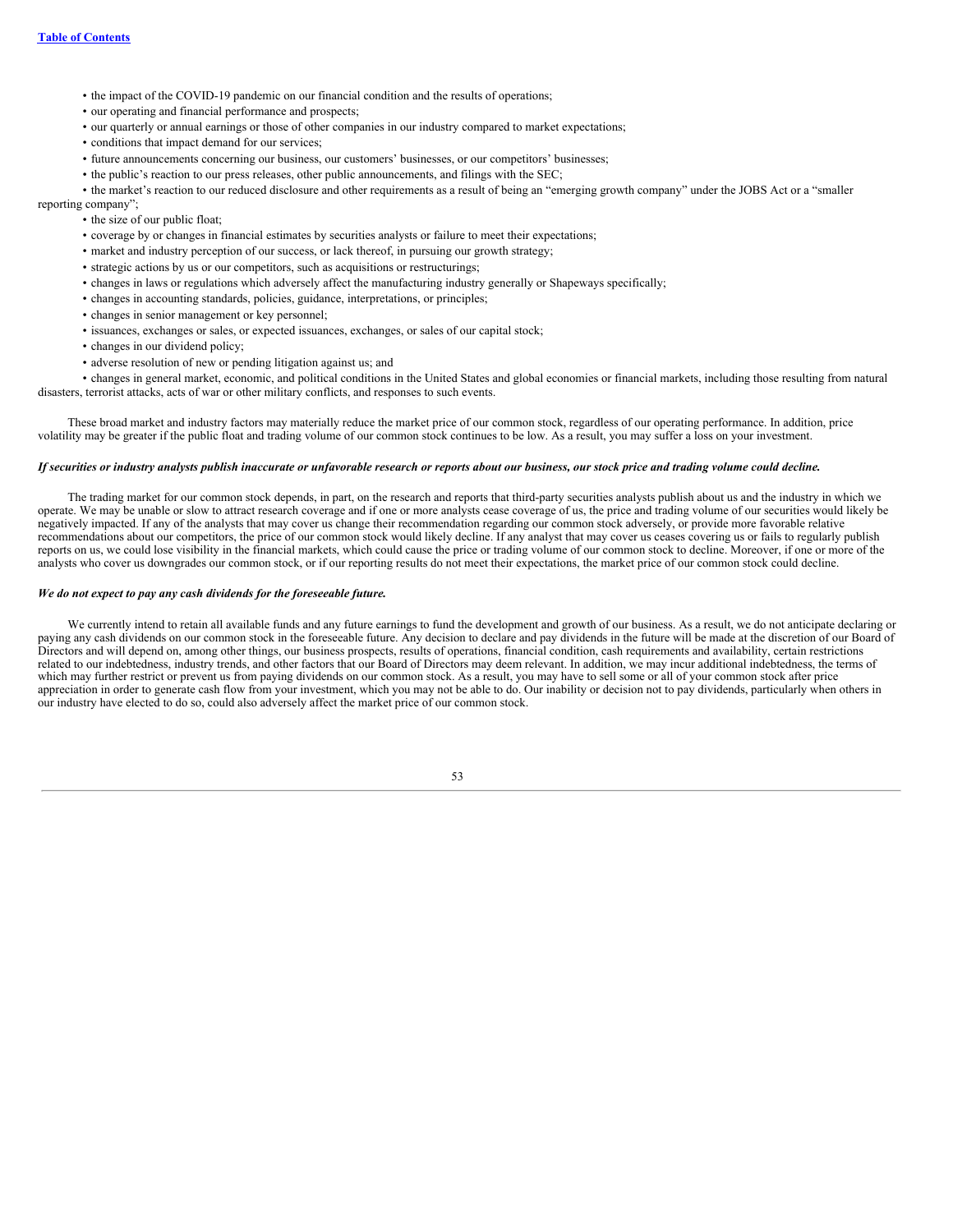# *We may be subject to securities litigation, which is expensive and could divert management attention.*

The market price of our common stock has been and may continue to be volatile and, in the past, companies that have experienced volatility in the market price of their stock have been subject to securities litigation, including class action litigation. Litigation of this type could result in substantial costs and diversion of management's attention and resources, which could have a material adverse effect on our business, financial condition, and results of operations. Any adverse determination in litigation could also subject us to significant liabilities.

### Delaware law and provisions in our charter and bylaws could make a merger, tender offer, or proxy contest difficult, thereby depressing the trading price of our common *stock.*

Our charter, bylaws, and Delaware law contain provisions that could depress the trading price of our common stock by acting to discourage, delay, or prevent a change of control of Shapeways or changes in Shapeways that our management or stockholders may deem advantageous. Among other things, our charter and bylaws include the following provisions which:

- provide for a classified board of directors so that not all members of our Board of Directors are elected at one time;
- permit the Board of Directors to establish the number of directors and fill any vacancies and newly created directorships;
- provide that directors may only be removed for cause and only by a super majority vote;
- require super-majority voting to amend certain provisions of our charter and any provision of our bylaws;
- authorize the issuance of "blank check" preferred stock that our Board of Directors could use to implement a stockholder rights plan;
- eliminate the ability of our stockholders to call special meetings of stockholders;
- prohibit stockholder action by written consent, which requires all stockholder actions to be taken at a meeting of our stockholders;
- provide that the Board of Directors is expressly authorized to make, alter, or repeal our bylaws; and

• establish advance notice requirements for nominations for election to our Board of Directors or for proposing matters that can be acted upon by stockholders at annual stockholder meetings.

These provisions, alone or together, could delay or prevent hostile takeovers and changes in control or changes in our management. As a Delaware corporation, we are also subject to provisions of Delaware law, including Section 203 of the Delaware General Corporation Law ("DGCL") which prevents interested stockholders, such as certain stockholders holding more than 15% of our outstanding common stock, from engaging in certain business combinations unless (i) prior to the time such stockholder became an interested stockholder, our Board of Directors approved the transaction that resulted in such stockholder becoming an interested stockholder, (ii) upon consummation of the transaction that resulted in such stockholder becoming an interested stockholder, the interested stockholder owned at least 85% of our common stock, or (iii) following board approval, such business combination receives the approval of the holders of at least two-thirds of our outstanding common stock not held by such interested stockholder at an annual or special meeting of stockholders.

Any provision of our charter, bylaws, or Delaware law that has the effect of delaying, preventing, or deterring a change in control could limit the opportunity for our stockholders to receive a premium for their shares of our common stock and could also affect the price that some investors are willing to pay for our common stock.

#### Our charter provides that the Court of Chancery of the State of Delaware and the federal district courts of the United States will be the exclusive forum for substantially all disputes between us and our stockholders, which could limit our stockholders' ability to obtain a favorable judicial forum for disputes with us or our directors, officers, or *employees.*

Our charter provides that the Court of Chancery of the State of Delaware is the exclusive forum for any derivative action or proceeding brought on our behalf, any action asserting a breach of fiduciary duty, any action asserting a claim against us arising pursuant to the DGCL, our charter or bylaws, or any action asserting a claim against us that is governed by the internal affairs doctrine. In addition, if an action is brought outside of Delaware, the stockholder bringing the suit will be deemed to have consented to service of process on such stockholder's counsel.

Our charter provides that any person or entity purchasing or otherwise acquiring or holding any interest in shares of our capital stock shall be deemed to have notice of and consented to the foregoing choice of forum provision.

This provision would not apply to claims brought to enforce a duty or liability created by the Exchange Act or any other claim for which the federal courts have exclusive jurisdiction. Our charter provides further that, unless the Company

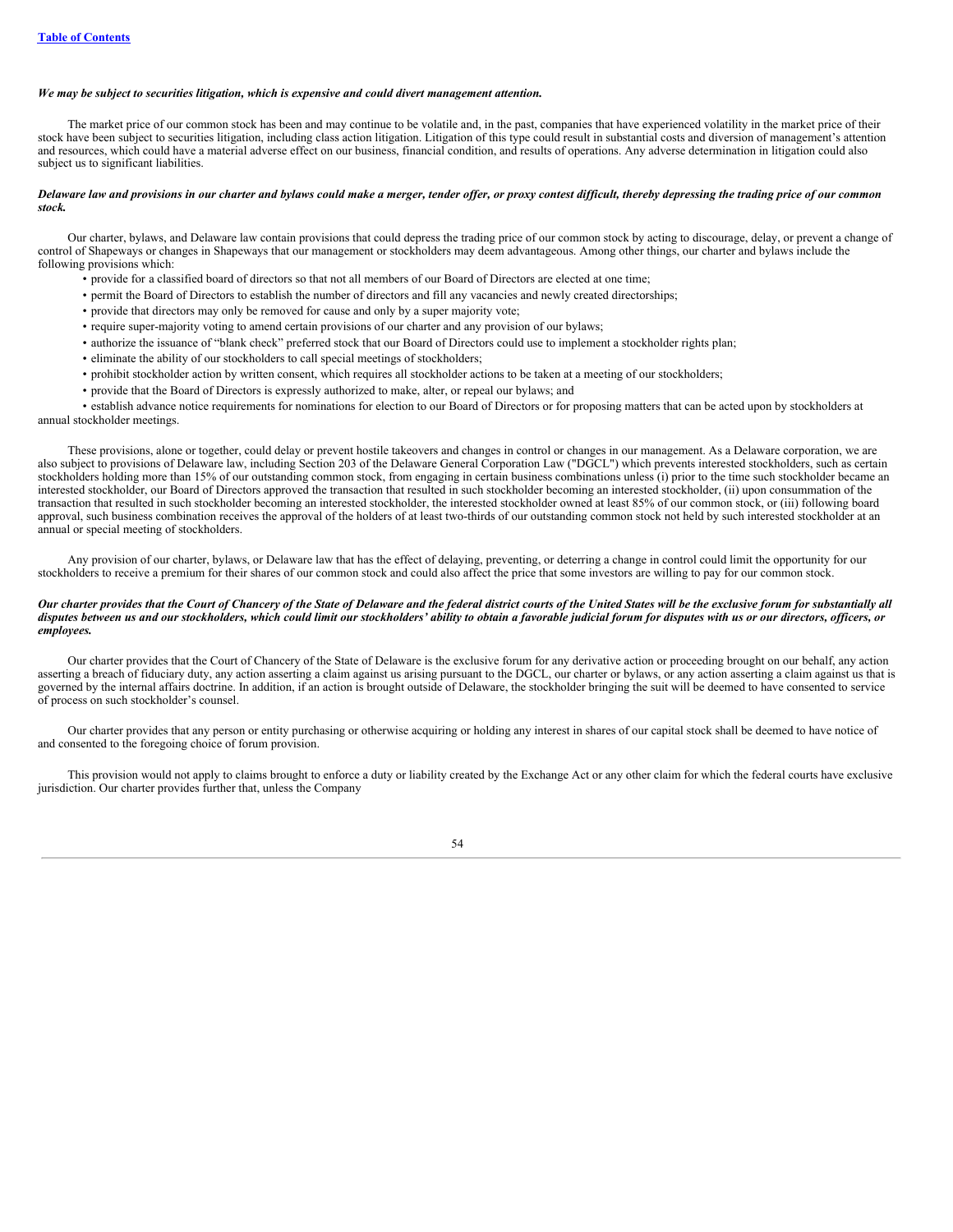consents in writing to the selection of an alternative forum, the federal district courts of the United States shall, to the fullest extent permitted by law, be the exclusive forum for resolving any complaint asserting a cause of action arising under the Securities Act. These choices of forum provisions may limit a stockholder's ability to bring a claim in a judicial forum that it finds favorable for disputes with us or our directors, officers, or other employees and may discourage these types of lawsuits. Furthermore, the enforceability of similar choice of forum provisions in other companies' certificates of incorporation has been challenged in legal proceedings, and it is possible that a court could find these types of provisions to be inapplicable or unenforceable. While the Delaware courts have determined that such choice of forum provisions are facially valid, a stockholder may nevertheless seek to bring a claim in a venue other than those designated in the exclusive-forum provisions, and there can be no assurance that such provisions will be enforced by a court in those other jurisdictions. If a court were to find the exclusive-forum provision contained in our charter to be inapplicable or unenforceable in an action, we may incur additional costs associated with resolving such action in other jurisdictions, which could harm our business.

<span id="page-58-0"></span>**Item 2. Unregistered Sales of Equity Securities and Use of Proceeds**

<span id="page-58-1"></span>None.

#### **Item 3. Defaults upon Senior Securities**

<span id="page-58-2"></span>None.

### **Item 4. Mine Safety Disclosures**

<span id="page-58-3"></span>Not applicable.

### **Item 5. Other Information.**

<span id="page-58-4"></span>Not applicable.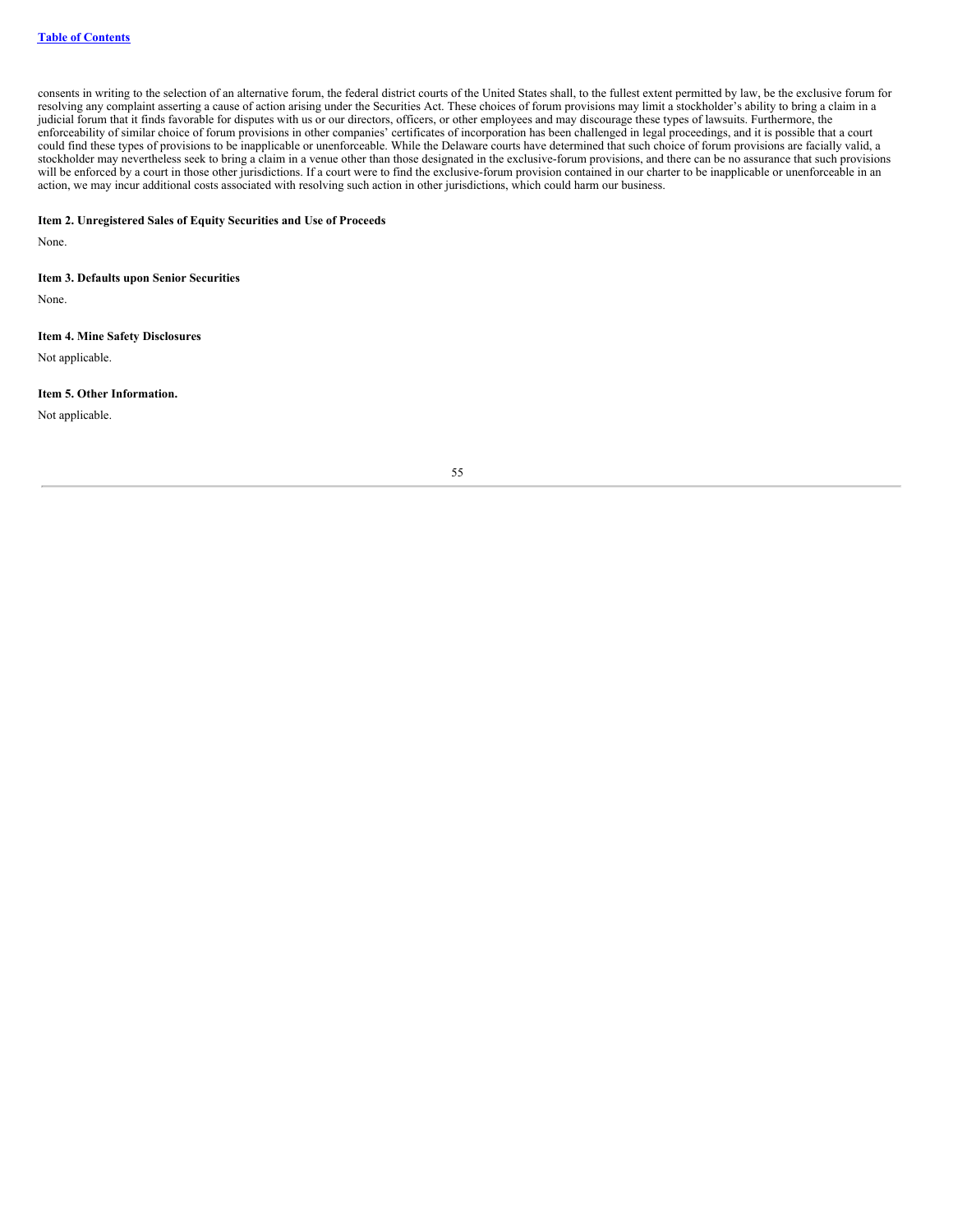# **Item 6. Exhibits.**

| Exhibit No. | <b>Description</b>                                                                                                         |
|-------------|----------------------------------------------------------------------------------------------------------------------------|
| 31.1        | Certification of the Chief Executive Officer required by Rule 13a-14(a) or Rule 15d-14(a).*                                |
| 31.2        | Certification of the Chief Financial Officer required by Rule 13a-14(a) or Rule 15d-14(a). <sup>*</sup>                    |
| 32.1        | Certification of the Chief Executive Officer required by Rule 13a-14(b) or Rule 15d-14(b) and 18 U.S.C. 1350**             |
| 32.2        | Certification of the Chief Financial Officer required by Rule 13a-14(b) or Rule 15d-14(b) and 18 U.S.C. 1350 <sup>**</sup> |
| 101.INS     | XBRL Instance Document*                                                                                                    |
| 101.SCH     | XBRL Taxonomy Extension Schema*                                                                                            |
| 101.CAL     | XBRL Taxonomy Extension Calculation Linkbase*                                                                              |
| 101.DEF     | XBRL Taxonomy Extension Definition Linkbase*                                                                               |
| 101.LAB     | XBRL Taxonomy Extension Label Linkbase*                                                                                    |
| 101.PRE     | XBRL Taxonomy Extension Presentation Linkbase*                                                                             |
| 104         | Cover Page Interactive Data File (embedded within the Inline XBRL document)*                                               |

\* Filed herewith<br>\*\* Furnished here

<span id="page-59-0"></span>Furnished herewith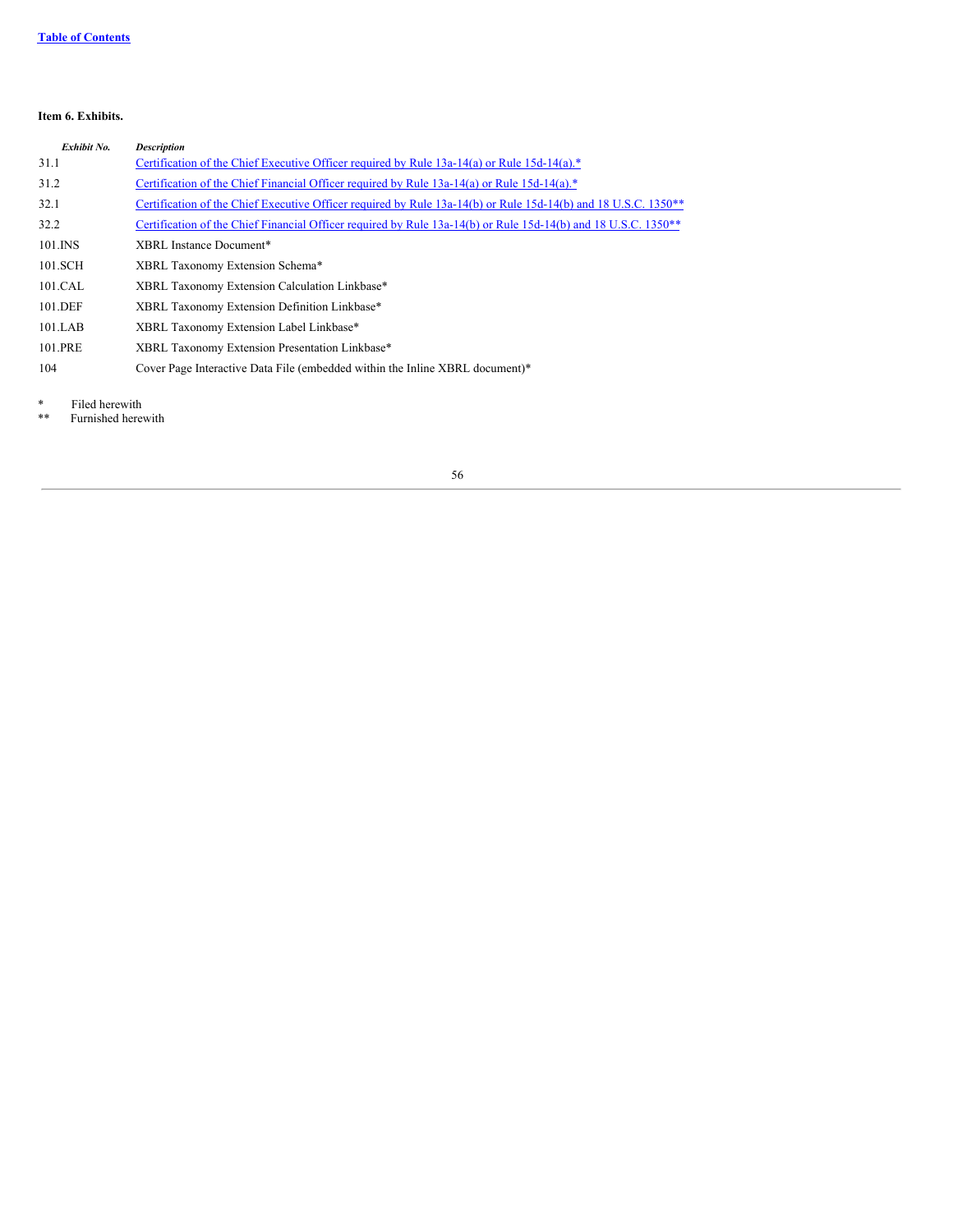# **SIGNATURES**

Pursuant to the requirements of the Securities Exchange Act of 1934, the registrant has duly caused this Report to be signed on its behalf by the undersigned, thereunto duly authorized.

# **Shapeways Holdings, Inc.**

Dated: May 16, 2022 By: /s/ Jennifer Walsh Jennifer Walsh Chief Financial Officer

*(Principal Financial and Accounting Of icer)*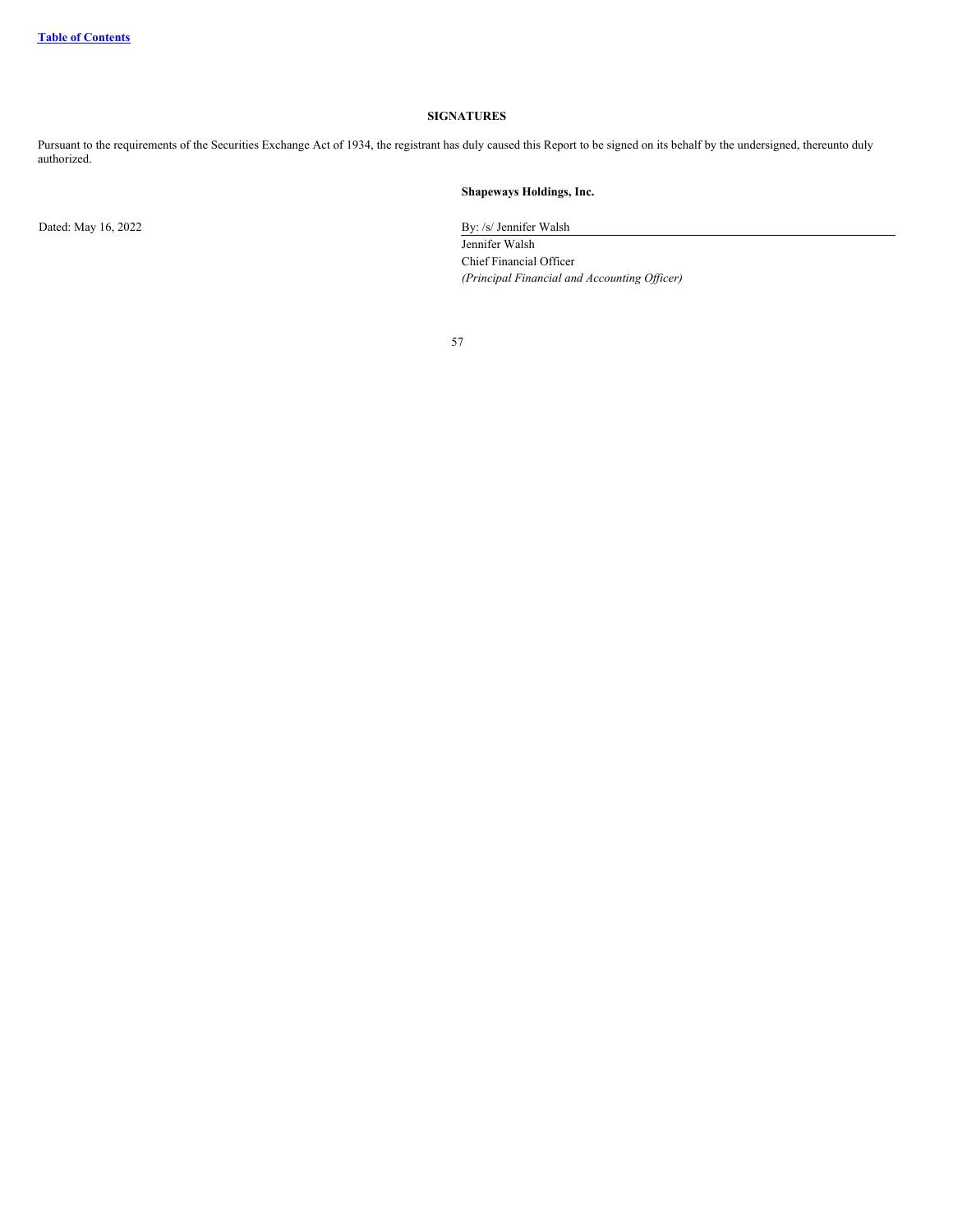#### CERTIFICATION OF THE CHIEF EXECUTIVE OFFICER PURSUANT TO RULE 13a-14(a) AND 15d-14(a), AS ADOPTED PURSUANT TO SECTION 302 OF THE SARBANES-OXLEY ACT OF 2002

<span id="page-61-0"></span>I, Greg Kress, Chief Executive Officer of Shapeways Holdings, Inc., certify that:

- 1. I have reviewed this Quarterly Report on Form 10-Q of Shapeways Holdings, Inc. (the "Registrant");
- 2. Based on my knowledge, this report does not contain any untrue statement of a material fact or omit to state a material fact necessary to make the statements made, in light of the circumstances under which such statements were made, not misleading with respect to the period covered by this Quarterly Report;
- 3. Based on my knowledge, the financial statements, and other financial information included in this report, fairly present in all material respects the financial condition, results of operations, and cash flows of the Registrant as of, and for, the periods presented in this Quarterly Report;
- The Registrant's other certifying officer and I are responsible for establishing and maintaining disclosure controls and procedures (as defined in Exchange Act Rules 13a-15(e) and 15d-15(e)) and internal control over financial reporting (as defined in Exchange Act Rules 13a-15(f) and 15d-15(f)) for the Registrant and have:
	- a. Designed such disclosure controls and procedures, or caused such disclosure controls and procedures to be designed under our supervision, to ensure that material information relating to the Registrant is made known to us by others within those entities, particularly during the period in which this Quarterly Report is being prepared;
	- b. Designed such internal control over financial reporting, or caused such internal control over financial reporting to be designed under our supervision, to provide reasonable assurance regarding the reliability of financial reporting and the preparation of financial statements for external purposes in accordance with generally accepted accounting principles;
	- c. Evaluated the effectiveness of the Registrant's disclosure controls and procedures and presented in this report our conclusions about the effectiveness of the disclosure controls and procedures, as of the end of the period covered by this report based on such evaluation; and
	- d. Disclosed in this report any change in the Registrant's internal control over financial reporting that occurred during the Registrant's most recent fiscal quarter (the Registrant's fourth fiscal quarter in the case of an annual report) that has materially affected, or is reasonably likely to materially affect, the Registrant's internal control over financial reporting; and
- 5. The Registrant's other certifying officer and I have disclosed, based on our most recent evaluation of internal control over financial reporting, to the Registrant's auditors and the audit committee of the Registrant's board of directors (or persons performing equivalent functions):
	- a. All significant deficiencies and material weaknesses in the design or operation of internal control over financial reporting which are reasonably likely to adversely affect the Registrant's ability to record, process, summarize and report financial information; and
	- b. Any fraud, whether or not material, that involves management or other employees who have a significant role in the Registrant's internal control over financial reporting.

#### **Shapeways Holdings, Inc.**

Dated: May 16, 2022 By: /s/ Greg Kress

Greg Kress Chief Executive Officer and Director (Principal Executive Officer)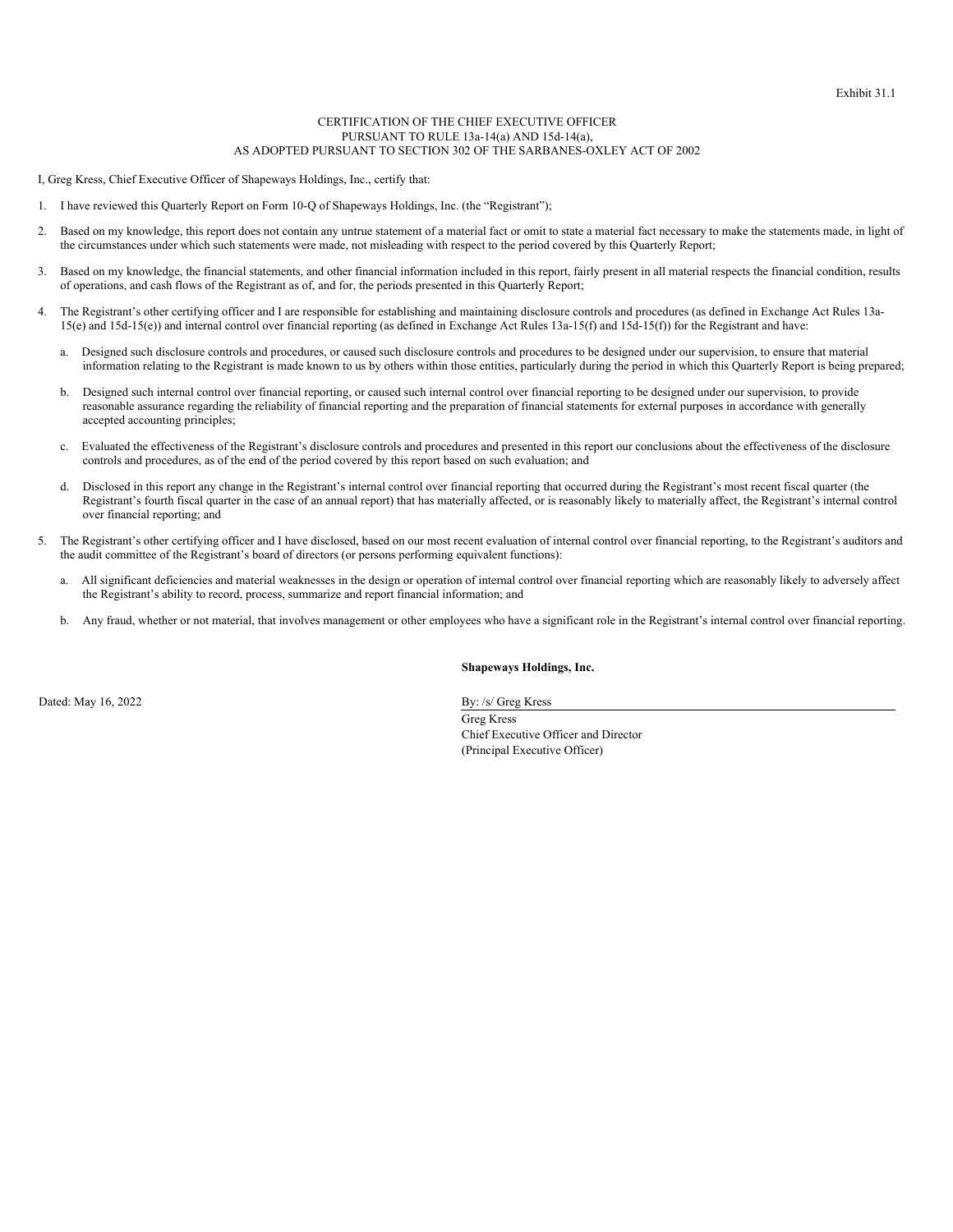#### CERTIFICATION OF THE CHIEF FINANCIAL OFFICER PURSUANT TO RULE 13a-14(a) AND 15d-14(a), AS ADOPTED PURSUANT TO SECTION 302 OF THE SARBANES-OXLEY ACT OF 2002

<span id="page-62-0"></span>I, Jennifer Walsh, Chief Financial Officer of Shapeways Holdings, Inc., certify that:

- 1. I have reviewed this Quarterly Report on Form 10-Q of Shapeways Holdings, Inc. (the "Registrant");
- 2. Based on my knowledge, this report does not contain any untrue statement of a material fact or omit to state a material fact necessary to make the statements made, in light of the circumstances under which such statements were made, not misleading with respect to the period covered by this Quarterly Report;
- 3. Based on my knowledge, the financial statements, and other financial information included in this report, fairly present in all material respects the financial condition, results of operations, and cash flows of the Registrant as of, and for, the periods presented in this Quarterly Report;
- The Registrant's other certifying officer and I are responsible for establishing and maintaining disclosure controls and procedures (as defined in Exchange Act Rules 13a-15(e) and 15d-15(e)) and internal control over financial reporting (as defined in Exchange Act Rules 13a-15(f) and 15d-15(f)) for the Registrant and have:
	- a. Designed such disclosure controls and procedures, or caused such disclosure controls and procedures to be designed under our supervision, to ensure that material information relating to the Registrant is made known to us by others within those entities, particularly during the period in which this Quarterly Report is being prepared;
	- b. Designed such internal control over financial reporting, or caused such internal control over financial reporting to be designed under our supervision, to provide reasonable assurance regarding the reliability of financial reporting and the preparation of financial statements for external purposes in accordance with generally accepted accounting principles;
	- c. Evaluated the effectiveness of the Registrant's disclosure controls and procedures and presented in this report our conclusions about the effectiveness of the disclosure controls and procedures, as of the end of the period covered by this report based on such evaluation; and
	- d. Disclosed in this report any change in the Registrant's internal control over financial reporting that occurred during the Registrant's most recent fiscal quarter (the Registrant's fourth fiscal quarter in the case of an annual report) that has materially affected, or is reasonably likely to materially affect, the Registrant's internal control over financial reporting; and
- 5. The Registrant's other certifying officer and I have disclosed, based on our most recent evaluation of internal control over financial reporting, to the Registrant's auditors and the audit committee of the Registrant's board of directors (or persons performing equivalent functions):
	- a. All significant deficiencies and material weaknesses in the design or operation of internal control over financial reporting which are reasonably likely to adversely affect the Registrant's ability to record, process, summarize and report financial information; and
	- b. Any fraud, whether or not material, that involves management or other employees who have a significant role in the Registrant's internal control over financial reporting.

# **Shapeways Holdings, Inc.**

Dated: May 16, 2022 By: /s/ Jennifer Walsh

Jennifer Walsh Chief Financial Officer *(Principal Financial and Accounting Of icer)*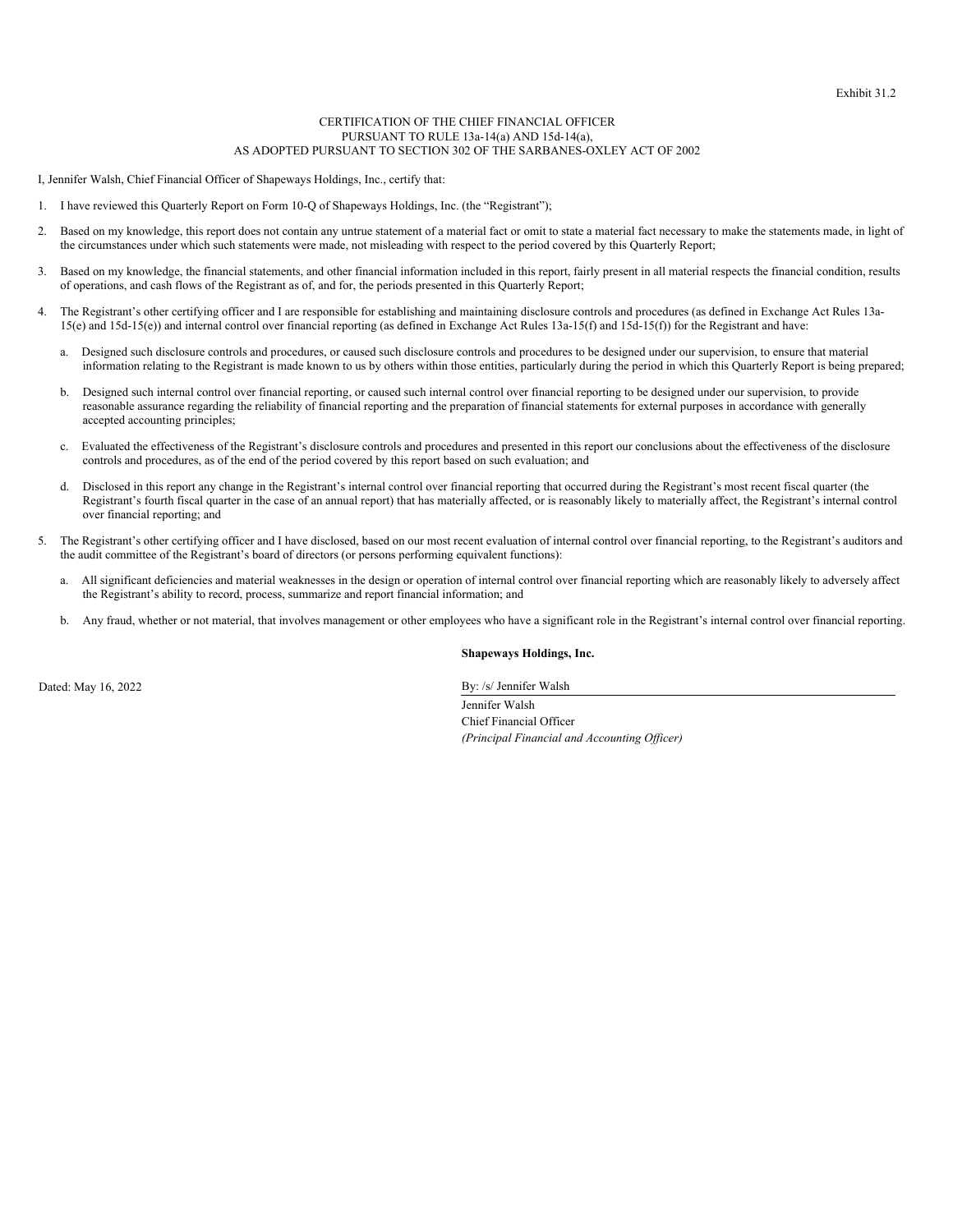# CERTIFICATION OF THE CHIEF EXECUTIVE OFFICER PURSUANT TO 18 U.S.C. SECTION 1350, AS ADOPTED PURSUANT TO SECTION 906 OF THE SARBANES-OXLEY ACT OF 2002

<span id="page-63-0"></span>In connection with the filing of the Quarterly Report on Form 10-Q for the three months ended March 31, 2022 (the "Report") by Shapeways Holdings, Inc. (the "Registrant"), I, Greg Kress as Chief Executive Officer of the Registrant hereby certify pursuant to 18 U.S.C. Section 1350, as adopted pursuant to Section 906 of the Sarbanes-Oxley Act of 2002, that, to the best of my knowledge:

- 1. the Report fully complies with the requirements of Section 13(a) or Section 15(d) of the Securities Exchange Act of 1934, as amended; and
- 2. the information contained in the Report fairly presents, in all material respects, the financial condition and results of operations of the Registrant.

# **Shapeways Holdings, Inc.**

Dated: May 16, 2022 By: /s/ Greg Kress

Greg Kress Chief Executive Officer and Director *(Principal Executive Of icer)*